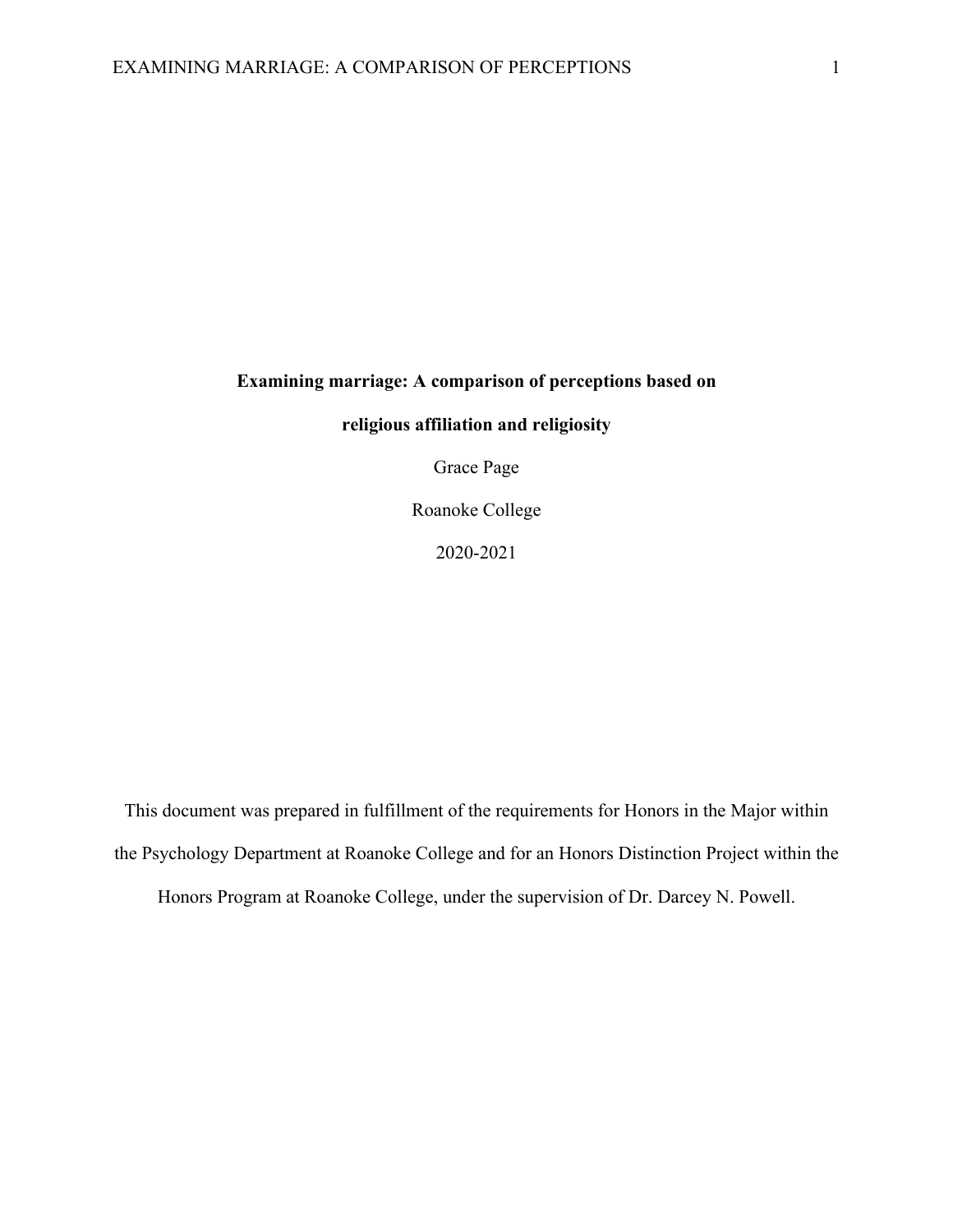### **Abstract**

Relationships are oftentimes formed based on the similarities two individuals have in dating relationships; for example, individuals may look for similarities in religion and religious values as a way to choose a partner or to determine the dynamics of their relationships. Furthermore, research has indicated that there is a positive correlation between the similarity of partners' religious influences and the quality of their relationship. Many religious individuals may often be misunderstood, however, due to existing religious stereotypes. Participants ( $N = 256$ ) in this study were recruited to take an online survey through Prolific. Using six different beliefs/behaviors, this study examined participants' self-reports of beliefs and behaviors, whether participants' reported beliefs aligned with their behaviors, and if participants accurately perceived the beliefs of other religions/worldview's beliefs. Results indicated that individuals of certain religions/worldviews shared similarities and differences in their beliefs and behaviors. Additionally, two thirds of the behaviors examined aligned with participants' beliefs and, typically, participants did not accurately perceive the beliefs of others overall.

*Keywords:* religion, marriage, perceptions, religiosity, Abrahamic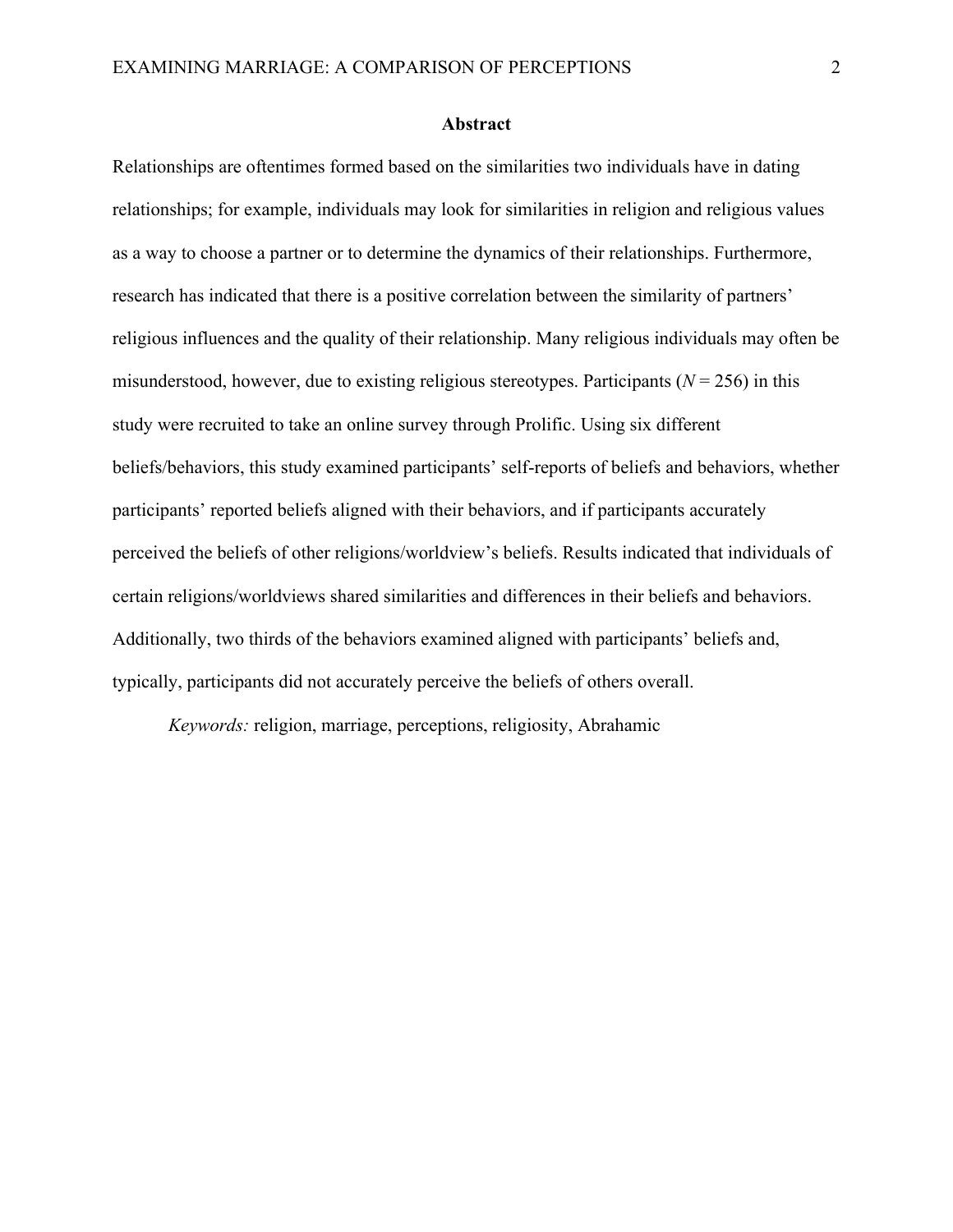## **Examining marriage: A comparison of perceptions based on religious affiliation and religiosity**

Throughout history, marriage has been an important component of society all over the world. While the core significance of marriage has remained constant, the values within a marriage and individuals' perceptions of marriage have evolved with time. Religion has played a pivotal role in this evolution of the concept of marriage; thus, a further look was taken at the current role religion has in marriage-related beliefs and behaviors and how individuals' perceptions of marriage-related beliefs and behaviors differ based on their religious affiliation.

### **Religion in Relationships and Dating**

According to research, many of the factors that contribute to the beginnings of a new relationship are influenced, and perhaps even restricted, due to the pre-existing physical and social circumstances (Vangelisti, 2012). In considering the potential physical circumstances, it is important to note that individuals are more likely to engage in a new relationship with someone who is located physically closer to them than with someone who is much further away in distance (Vangelisti, 2012). Additionally, individuals' potential partners are often limited to those who already run in the same social circles as them, whether that be in person or online (Vangelisti, 2012). The increased use of dating websites and apps may alter this trend, although dating apps with geolocative technologies are becoming more and more popular, which may continue to limit who people meet based on physical proximity (Yeo & Fung, 2016). Individuals also tend to enjoy interacting with those who are similar to themselves, and this often translates to whom individuals choose to marry (Vangelisti, 2012).

There are a variety of additional factors that an individual considers as they take steps towards entering a romantic relationship and dating. Research supports that specific factors such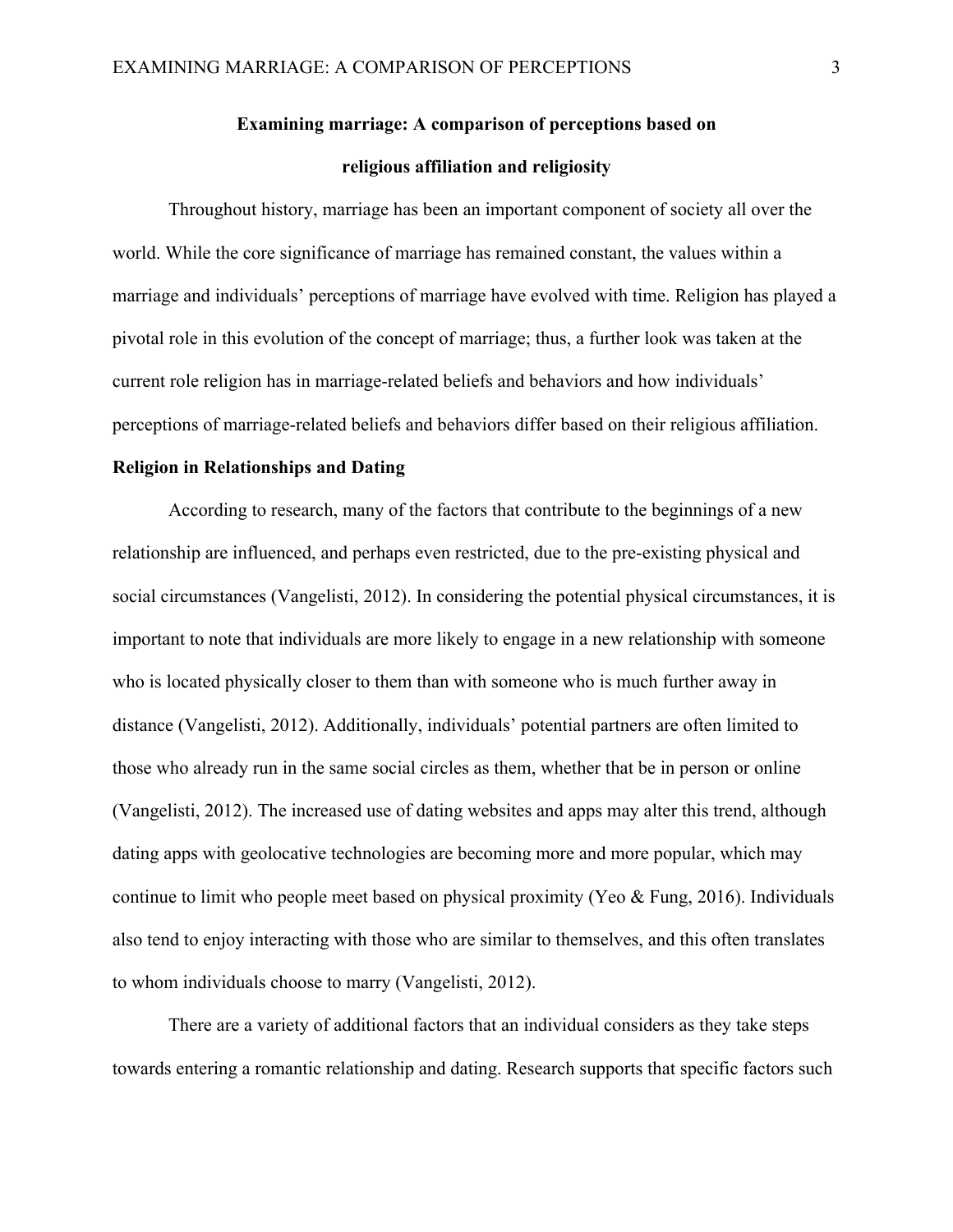as an individual's age, level of education, race, socioeconomic status, and personal abilities play a major role in the success or nature of a dating couple's relationship (Henderson et al., 2018; Vangelisti, 2012). Another factor that may determine the course of the relationship or individuals' expectations of a dating partner or romantic interaction is religion. An individual's religious values may very well affect what an individual wants as he or she enters into a relationship and may affect the type of partner an individual looks for, an individual's decision on what is and what is not considered acceptable behavior within their dating relationship, and a couple's lifestyle. Specific decisions that partners within a couple may make based on their religious views include, but are not limited to: the incorporation of religion into both partners' personal lives and their expectations of marriage (Henderson et al., 2018).

The more religious partners within a dating relationship are, the more likely it is that religion affects multiple aspects of that relationship (Henderson et al., 2018). This is especially true when partners share a similar level of religiosity and similar religious values and beliefs (Henderson et al., 2018). Specifically, there appears to be a positive correlation between the similarity of two partners' religious influence and the quality of their relationship (Henderson et al., 2018). In large part, this positive correlation may be attributed to a greater desire to put one's partner first and to express positivity throughout the relationship (Henderson et al., 2018). The presence of these selfless and positive qualities in a relationship as a part of an individual's religion may be somewhat dependent on the teachings of the partners' specific religions, however. Henderson and colleagues (2018) note that partners who identify as being a part of certain religions may be more likely to naturally possess kind and helpful qualities which would certainly benefit their relationship. These qualities could bring out positive behaviors in the relationship, such as being tolerant of a partner's need for time or space, being willing to forgive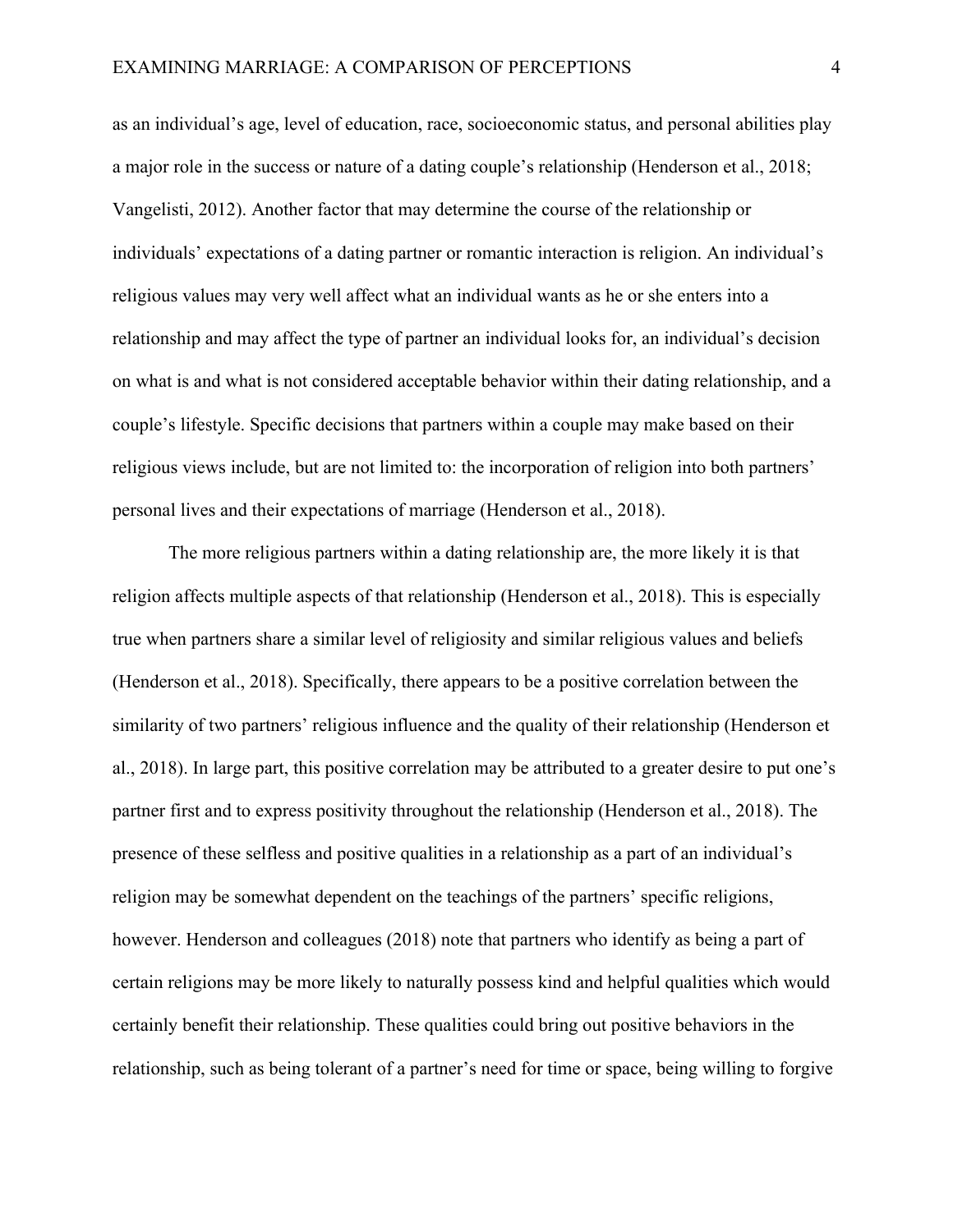a partner's mistakes, and being more open to different ways of showing affection for one's partner (Henderson et al., 2018). In fact, the National Opinion Research Center's (NORC) General Social Survey reported that these kind and helpful qualities in a relationship are most affected by a partner's involvement in their religion, defined more specifically as church attendance and how religious the partner believes himself or herself to be (Henderson et al., 2018). Research also supports that the stronger the impact of religion and God in an individual's life, the less likely he or she is to respond to a relational conflict with aggression (Henderson et al., 2018).

#### **Religion's Role in Marriage Decisions and Outcomes**

As prior research supports that religion often influences individuals' dating relationships, it is fair to assume that a similar relationship can be seen between religion and individuals' marriages. This is especially plausible as similar trends have been found in which dating relationships of partners with similar religious beliefs have led to not only greater levels of satisfaction, but also greater expectations of marrying one's partner (Henderson et al., 2018). In considering individuals' perspectives of and behaviors based on marriage from a religious standpoint, it is important to understand the root of these individuals' beliefs and actions. Researchers Goodman and Dollahite (2006) conducted a study in which they interviewed couples of various religions, including Christianity, Judaism, and Islam - the three Abrahamic religions. After interviewing these diverse individuals, it was interesting to see that many of the participants' specific religious beliefs coincided with others' religious beliefs, as well (Goodman & Dollahite, 2006). Goodman and Dollahite (2006) found that one of the main reasons religious couples are so devoted to their marriages is because they believe their commitments to their marriages are important to God. Religious couples in this study reported that they believe that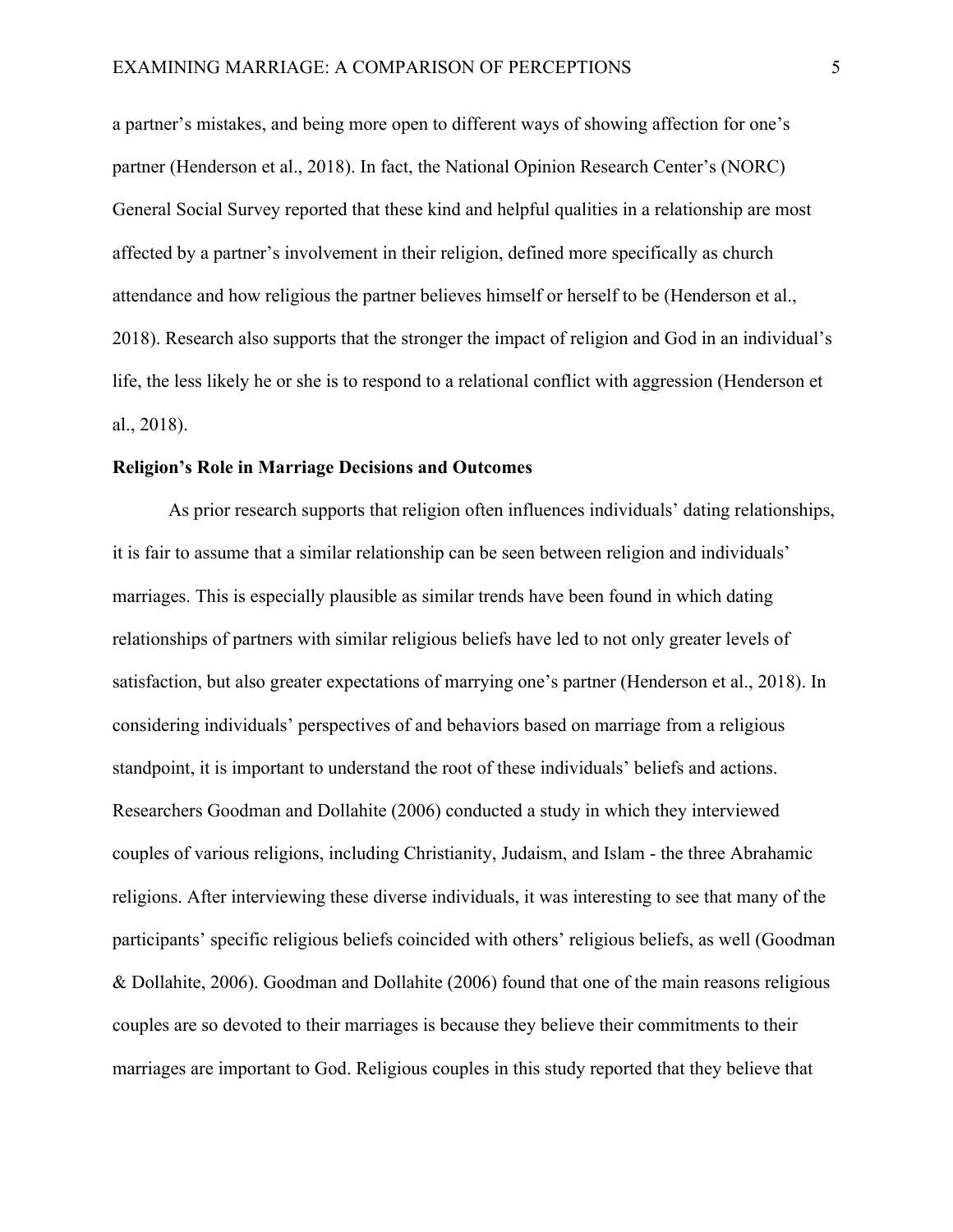God intended them to marry, as marriage was God's own creation (Goodman & Dollahite, 2006).

These religious individuals believed that God created marriage based on either a personal, relational, or spiritual aspect (Goodman & Dollahite, 2006). Marriage based on a personal aspect involves personal well-being, including personal growth, improvement, pleasure, or contentment (Goodman & Dollahite, 2006). Participants in Goodman and Dollahite's study (2006) also considered the relational aspects of a God-intended marriage, consisting of feelings of wholeness, understanding, and trust between couples. Finally, couples also looked at religious marriage in a more spiritual sense as a way of creating a stronger relationship with and becoming closer to God (Goodman & Dollahite, 2006). Individuals of either the Christian, Jewish, or Islamic faiths also tended to view God as a helper and turn to God in times of need, especially when it came to their sacred marriages (Goodman & Dollahite, 2006). Additionally, religious couples noted ways in which they believed God was indirectly working in their marriages, including through reading and acting on their respective religious texts and in their experiences with other people (Goodman & Dollahite, 2006). Individuals also indicated that they felt God's presence in their marriages in the forms of being and doing (Goodman & Dollahite, 2006). God's involvement through simply being and existing was described as individuals being a good example of how people should be and live, by being someone who will hold them accountable, and by being their support system (Goodman & Dollahite, 2006). God's involvement through doing was expressed as answering individuals' prayers, working through the Holy Spirit, and forgiving individuals of their sins (Goodman & Dollahite, 2006). This finding did, of course, depend on a couple's belief that God values marriage and created it for humans (Goodman & Dollahite, 2006).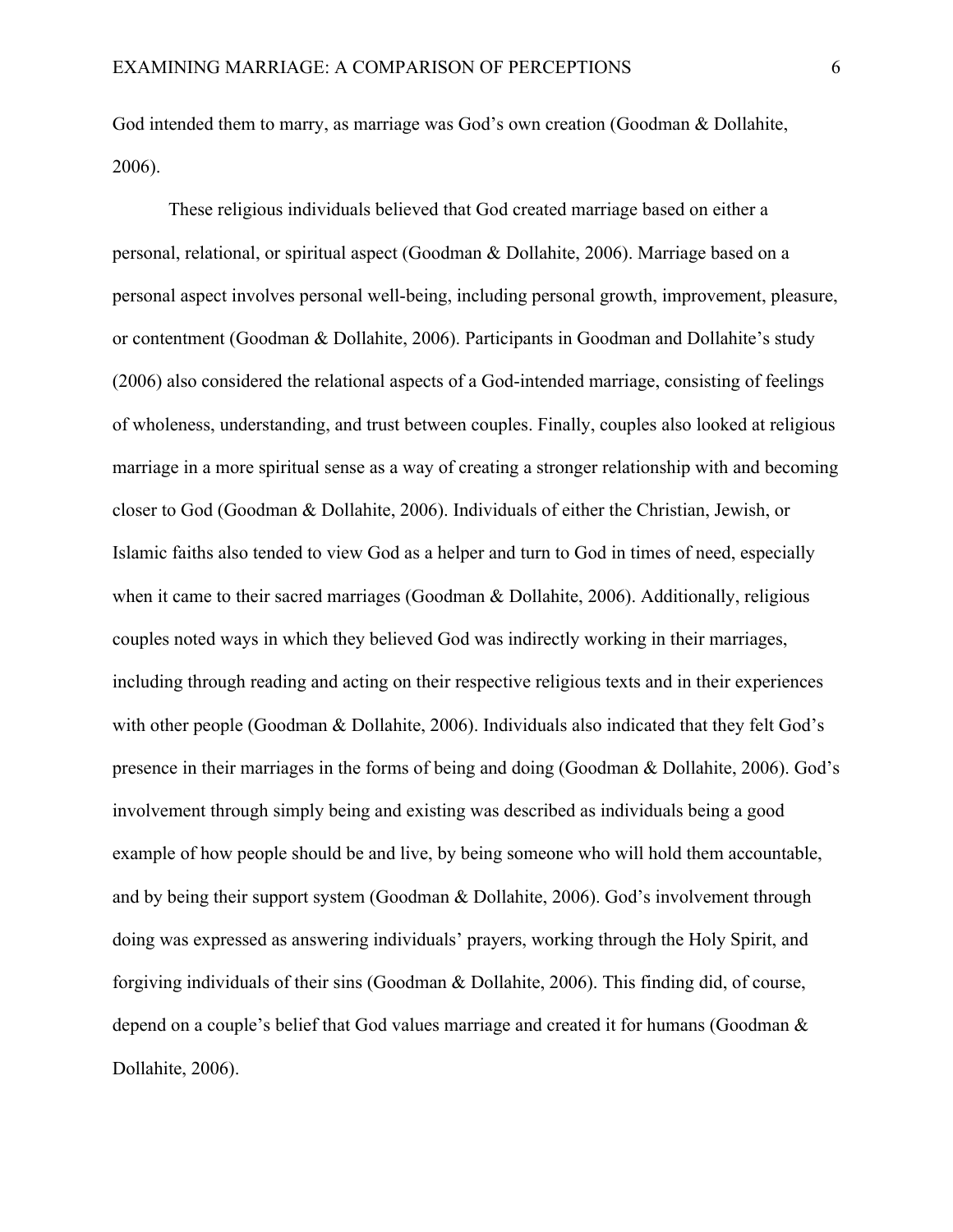Regardless of whether a married couple identifies as being part of an Abrahamic faith, religiosity has multiple positive effects on long-lasting marriages (Sullivan, 2001). It may be that these positive effects of religiosity may not apply to married couples until they have reached at least their fifth year of marriage and will become more evident as the marriage ages (Sullivan, 2001). In general, Sullivan (2001) reports that married couples who have a higher level of religiosity tend to be happy and feel that their marriages are secure. Research also suggests that married couples who consider themselves religious tend to have an easier time dealing with changes in their relationship, a greater sense of commitment to their spouses, less conflict, and increased fertility (Goodman & Dollahite, 2006). Brown and colleagues (2008) report that greater participation in religious activities is correlated with an increase in the functionality of a family, as well as an increase in satisfaction with the marriage. Greater church attendance among married couples also contributes to greater marital satisfaction and commitment, in addition to decreasing the chances for reports of violence within the family (Sullivan, 2001; Mahoney et al., 2001). Sullivan (2001) also argues that the combination of religiosity and strong marital satisfaction can make up for any sexual dissatisfaction in a marriage. As various religious aspects increase marital satisfaction, as mentioned above, it is logical that religious married couples would have lower rates of divorce than nonreligious married couples. Such an association is supported by the literature, such that spouses who regularly attend church services together are less likely to get a divorce, according to Sullivan (2001). A negative correlation is also seen between married couples' participation in religious endeavors and their likelihood of divorcing across time (Brown et al., 2008). As mentioned above, religious discrepancies within a marriage can result in conflict, but this does not mean that individuals who are a part of the same religion always escape having to address their differences.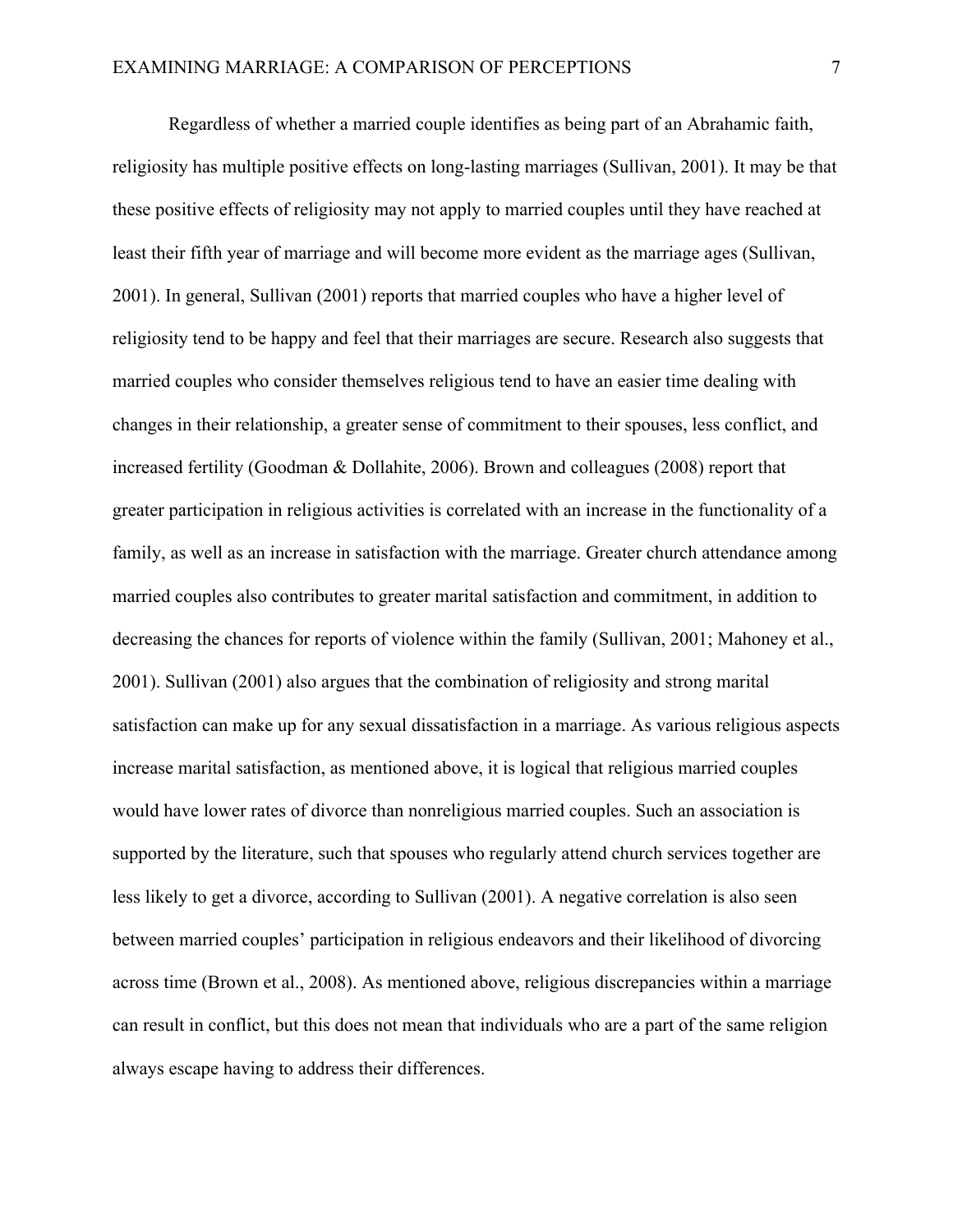Even among individuals and married couples who consider themselves part of the same general religion, there is always a range of more specific ideals and opinions. This can be demonstrated through individuals' actions based on the level of personal autonomy they believe they have (Wilson & Musick, 1995). Clear distinctions between individuals' views on personal autonomy are more easily seen in religions that share similar viewpoints or among various denominations of one specific religion (Wilson & Musick, 1995). Comparing the viewpoints of people among various denominations and various religions is the approach that Wilson and Musick (1995) took as they considered religious married couples' responses from previously conducted interviews. The first item the researchers examined was whether couples agreed or disagreed with the idea that marriage is a lifelong commitment that can only be broken in the utmost severe situations (Wilson & Musick, 1995). While most of the couples who were interviewed agreed with this idea, as many religions place a great amount of value in marriage, couples' responses still produced a spectrum of beliefs (Wilson & Musick, 1995). For example, while the Pentecostal and Baptist Christians strongly agreed with the idea that marriage should be greatly valued and not be broken, individuals of Jewish faith and those with no or weak ties to a specific religion were the most likely to disagree with this idea (Wilson & Musick, 1995). The second item that Wilson & Musick (1995) examined was the idea that individuals within a marital relationship should have the freedom to do what they choose without input from their spouses. Once again, Jews and those unaffiliated with a specific religion tended to be more in favor of personal autonomy within marriage than those with more conservative religious affiliations, such as the Baptists and the Pentecostals, as they agreed more strongly with the statement (Wilson & Musick, 1995). After analyzing the data, Wilson and Musick (1995) also discovered that certain factors contribute to individuals being more likely to stick to traditional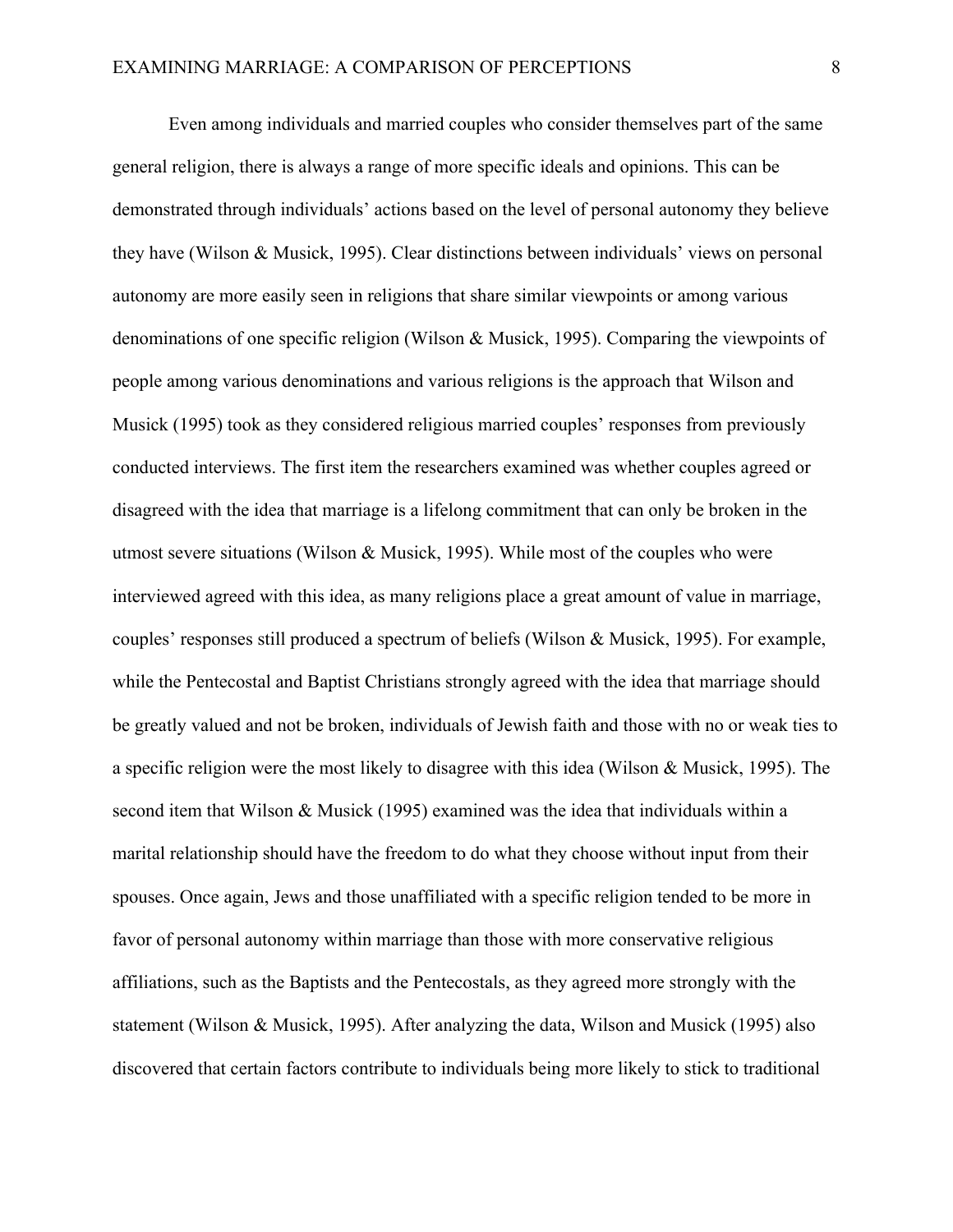religious views rather than personal autonomy in marriage. Individuals are more likely to support the idea of marriage being a lifelong promise if they have a homogamous marriage, attend church services often, are an older adult, are in their first marriage, and have less educational experience (Wilson & Musick, 1995). Additionally, individuals are more likely to be in favor of having individual freedoms within marriage if they have had a higher education, are younger males with few or no children, do not consistently attend church services, do not have a homogamous marriage, or if they are already beyond their first marriage (Wilson & Musick, 1995).

Another area in which individuals commonly feel they should be able to express personal autonomy in their marriages has to do with their sexual relations outside of marriage (Mahoney et al., 2001). According to prior studies, Mahoney and colleagues (2001) noted that most Christian individuals who were serious about basing their lives and choices off of their religious teachings were more likely to be against the idea of having sex outside of marriage than Christians who were not serious about these ideals and individuals of other, non-Christian religions. A difference was also visible in the degree of sexual activity individuals took part in with their spouses based on their religious beliefs (Mahoney et al., 2001). Individuals of Christian faiths who put greater emphasis on believing that God created sex for humans to enjoy within the constructs of marriage had and enjoyed sex more often than individuals who identified as having a greater sense of religiosity in general (Mahoney et al., 2001).

Much of the research that has been conducted on the effects of religion in marriage has been based on married couples who share the same religious beliefs and values (Ortega et al., 1988). While these findings are important, it is also necessary to consider the effects of marriages between individuals of two different religious backgrounds. Religious homogamy is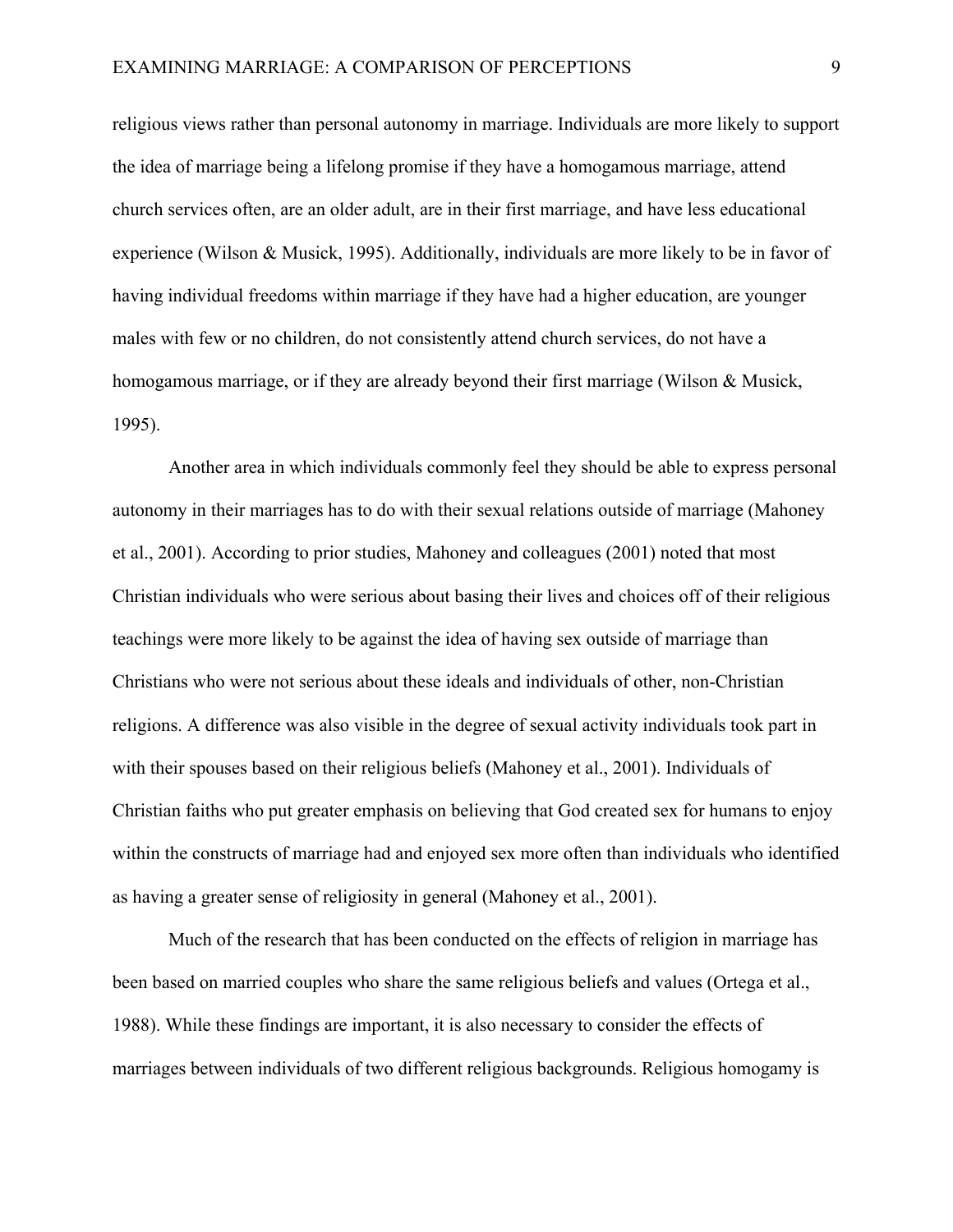more commonly found within marriages as individuals with more similarities are more likely to be successful in marriage, and society has historically encouraged these types of relationships for this reason (Ortega et al., 1988). Of course, certain religious differences within a marriage do not have any significant effects on the couple's marital satisfaction (Ortega et al., 1988). A good example of this is a relationship between a Protestant and a Catholic, as both are members of Christian denominations that have certain values in common (Ortega et al., 1988). Some individuals have either personal or religious values that drive their desire for religious homogamy, resulting in one spouse converting to a different religion after marriage (Ortega et al., 1988). Married couples with a spouse who converted from one religion to another tend not to show any statistically significant differences than couples who were religiously homogamous in the first place, making conversion even more desirable (Ortega et al., 1988). For individuals whose marriage decisions are influenced by religiosity, religious heterogamy is much more likely to result in negative effects on marriage (Perry, 2015). In fact, Ortega and colleagues (1988) argue that as a married couple's religious differences increase, so do their chances of becoming dissatisfied with their marriage. In addition, Mahoney and colleagues (2001) claim that even as a married couple's attendance at religious services differs, their marriage is more likely to come to an end. It is also important to note that if a couple's decision to get married was not influenced by religiosity, then it is unlikely for religiosity to affect the quality of their relationship once they are married (Perry, 2015). To further look into the ways in which religion influences marriage, the resulting benefits of the incorporation of religion in marriage is addressed.

### **Benefits of Religion in Marriage**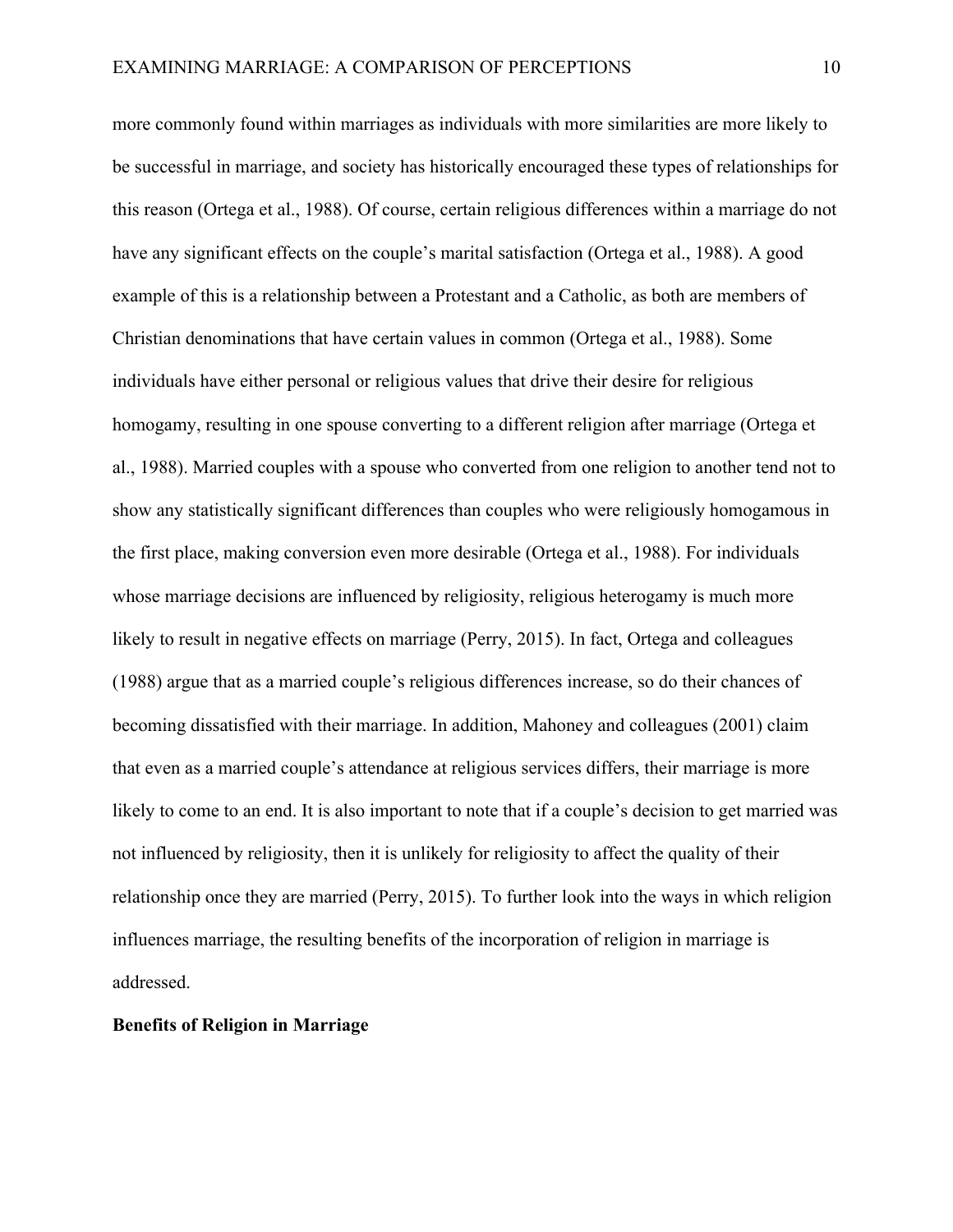In the many studies that have been conducted to examine the association between marriage and religion, researchers and participants have focused on different aspects of religion, including religiosity, religious participation, and prayer life, as well as even more specific examples of which facets of religion impact married couples the most. Overall, three elements of religion have been identified – "faith community, religious practices, and spiritual beliefs" (p. 85) – and there have been significant and recurrent religious themes that have been found to benefit marriage in both a general sense and in relation to specific marital situations (Marks, 2008). Themes that fall under the faith community element of religion include the impact of religious leaders and participation in religious service within the community (Marks, 2008). Additionally, the religious practices element is comprised of emphasis on prayer, presence of religion in the family as a whole, and remaining faithful to one's spouse in marriage (Marks, 2008). The spiritual beliefs element, then, includes being in support of marriage and against divorce, sharing the same religious values and ideals, and believing that marriage will be upheld and strengthened by God (Marks, 2008). The element that was most often pointed out as having both direct and indirect effects on marriage, as spouses leaned on their faith in marriages with God at the center and the importance of sharing the same religious views, was spiritual beliefs (Marks, 2008). In looking into more specific marital situations, Lambert and Dollahite (2006) found that there were three main parts of religion that were the most beneficial in helping married couples successfully work things out after conflict in their marriage: attending religious services, listening to some form of a sermon based on their religion's specific scripture, and praying.

Various studies have shown that aspects of religion can have a significant impact on couples' marital relationships. One of these main aspects of religion is religiosity, which is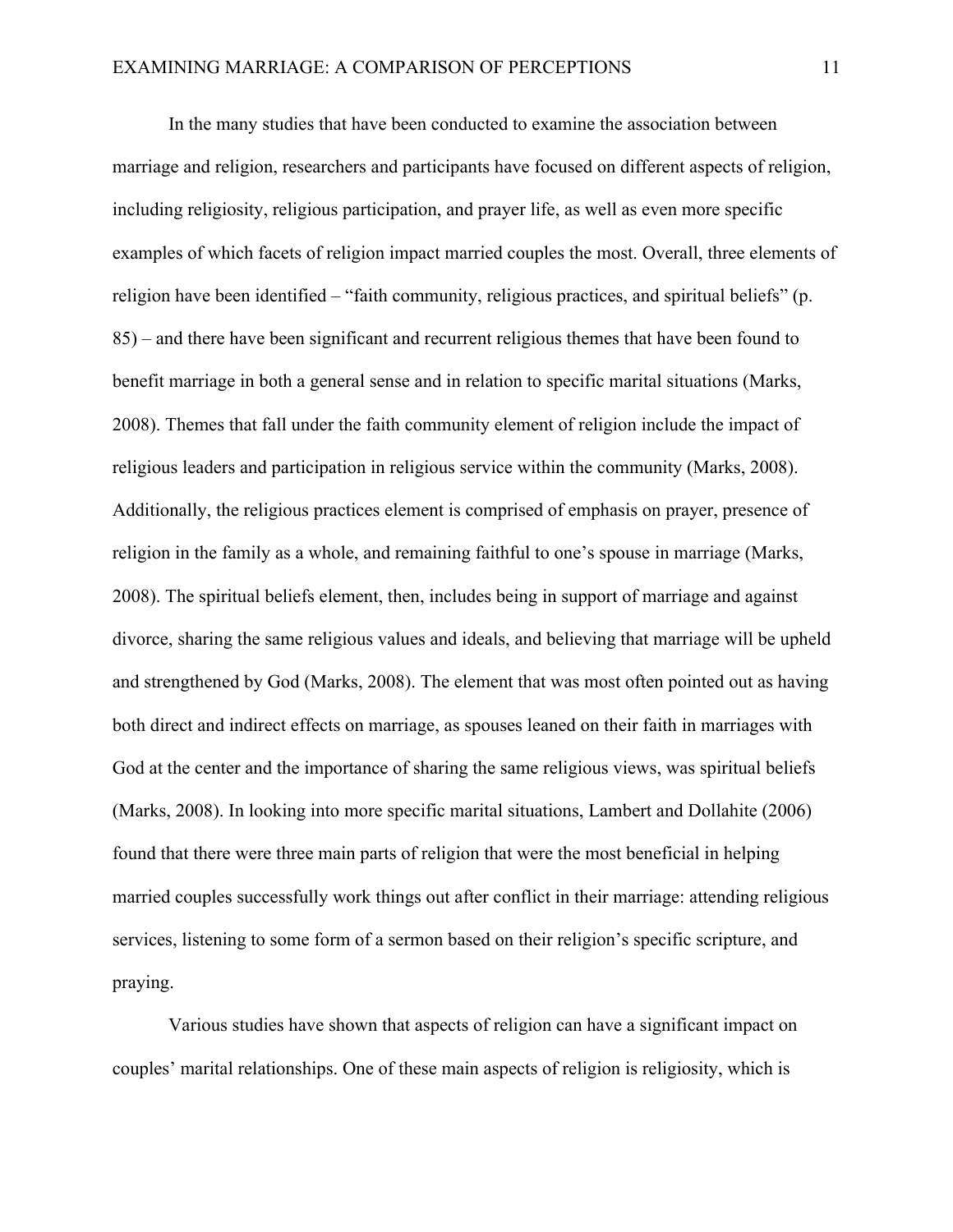defined as defined as how religious people are or to what degree they consider themselves religious (Sullivan, 2001). Research suggests that many of the impacts of religiosity and other religious aspects are positive. First, it is important to look at the positive effects of religiosity, no matter the level of an individual's religiosity. Studies have shown that the incorporation of religious beliefs and behaviors in a marital relationship can help keep conflict from occurring, help solve the problems that do occur, and help couples restore their relationship to what it was prior to any conflict (Lambert & Dollahite, 2006). For reconciliations, any level of religiosity aided in strengthening the couple's commitment to their relationship and their likelihood of forgiving their partner (Lambert & Dollahite, 2006). Additionally, the presence of religion has been known to help couples define their sense of purpose and emphasize their values within their relationship, specifically through participation in religious activities (Lambert & Dollahite, 2006).

The combination of religiosity and religious participation has been tied to greater happiness within marriages, longer marriages, greater desire to stay devoted to one's spouse and marriage, and increased marital support (Marks, 2008). As couples transition from simple engagement in religion to participation in religious activities as part of a larger religious community, researchers have seen an increase in couples' happiness within their marriages, greater happiness and strengthening of bonds in their families, and a stronger desire to stay devoted to their marriages (Marks, 2008). Due to the subsequent increases in marriage satisfaction from participation in religious activities and other religious aspects, partners also tend to have better mental health (Marks, 2008). Prayer in and of itself, like religious participation and religiosity, has been reported to have positive effects on marriages through bringing couples closer to God, reminding partners of the love they have for their spouses and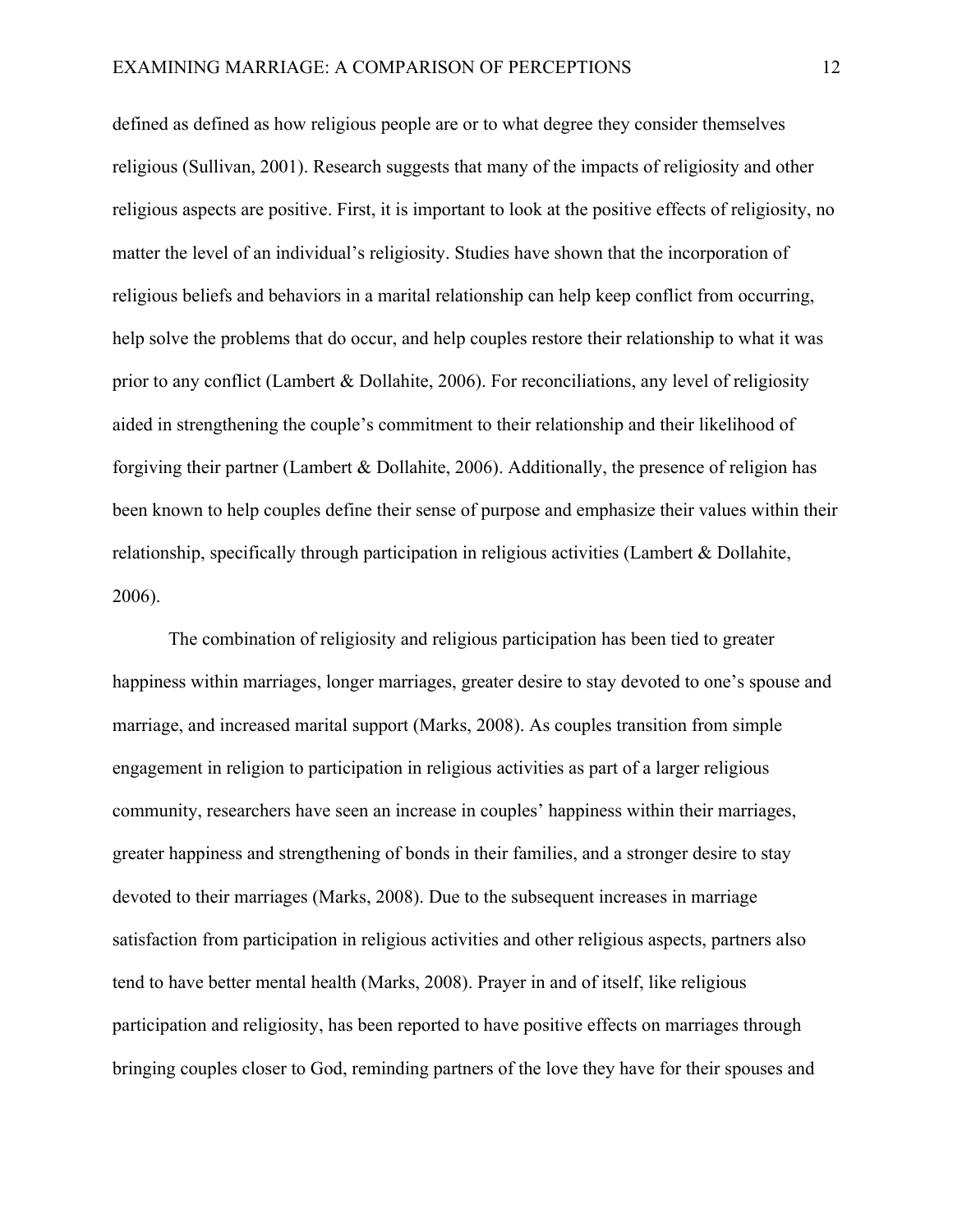their children, and better-preparing couples for successful conflict resolution (Marks, 2008). It is interesting to note, as well, that the above findings do not vary based on religion. The study conducted by Marks (2008) demonstrated that married couples of diverse religions (i.e., Christianity, Mormonism, Judaism, and Islam) believed all aspects of their religion were vital in ensuring a successful marriage, specifically in times when there is significant strain in their lives. In contrast, prior research has suggested very few negative effects come from the influence of religion on marriage due to certain characteristics of people's individual religious beliefs and activity (Marks, 2008; Waite & Lehrer, 2003).

While research suggests that there are many benefits of a marriage centered in religion, there are also a few inconsistencies in the literature. For example, inconsistencies have been found in whether some aspect of religious activity improves the quality of a marriage (Booth et al., 1995; Marks, 2008). Booth and colleagues (1995) argue that there is little evidence that a couple's quality of marriage will increase due to religious activity. More than a decade later, however, Marks (2008) found that religious affiliation is, in fact, only seen as beneficial to a couple's marriage when it involves some aspect of religious activity, contradicting Booth and colleagues' (1995) claim. There have also been inconsistencies found in whether religiosity increases marital satisfaction, as many researchers argue that there is a positive correlation, while Marks (2008) argues that religiosity without religious participation has a minimal effect on satisfaction (Marks, 2008). In addition, while the influence of religion in marriage tends to be positive, this association may only be supported when both partners have similar religious views (Marks, 2008). Three of Marks' (2008) studies show that lengthy marriages that last twenty-five to fifty or more years are best maintained when each partner in a marital couple shares similar religious beliefs and practices.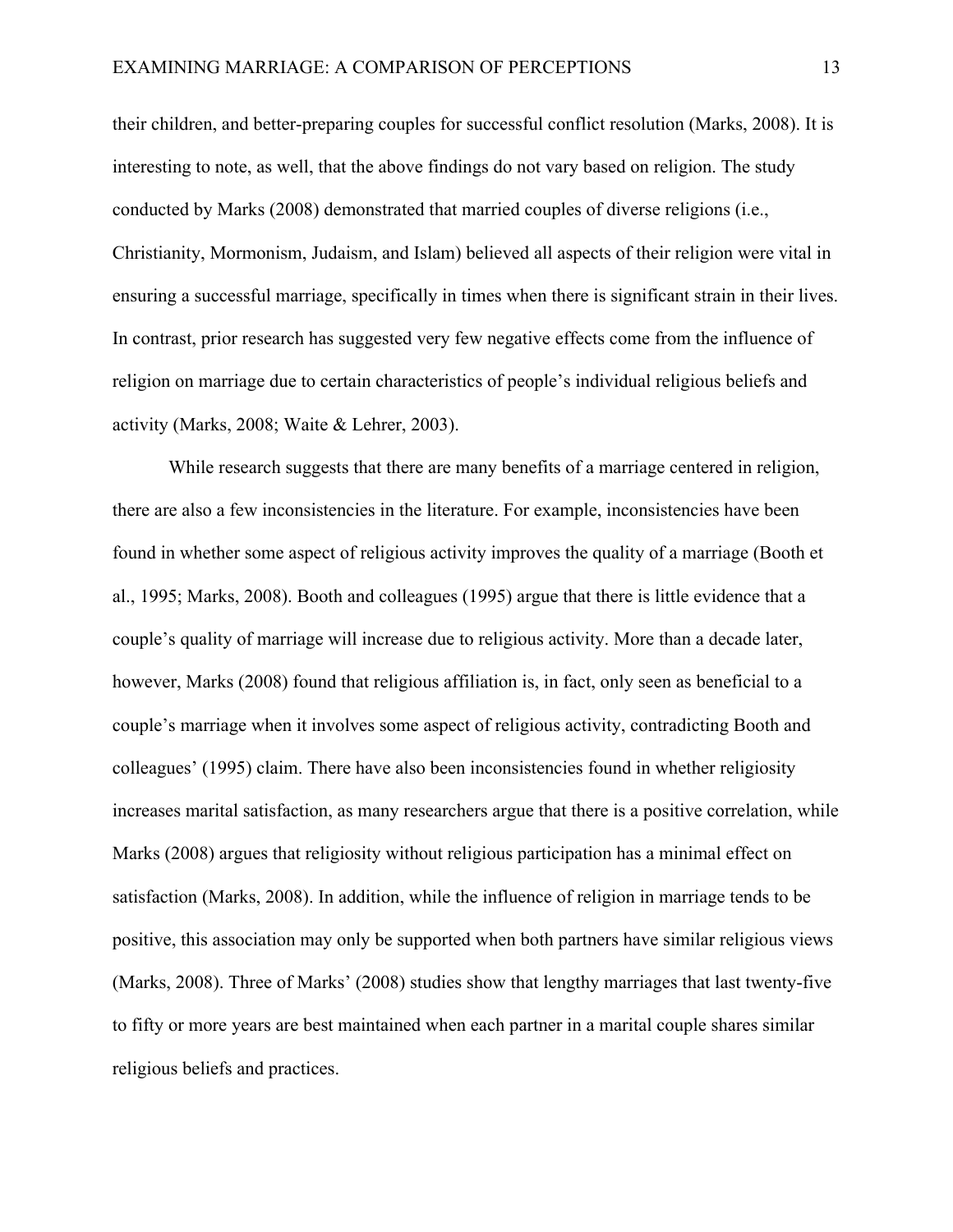Lambert and Dollahite (2006) also argue that when couples' religious beliefs and behaviors differ, struggles within the marriage may ensue. Others argue that the incorporation of religion in a marriage can have certain negative effects on the marriage (Goodman & Dollahite, 2006). For example, some experts have found that religion's presence in a marriage can be linked to a greater need for support due to issues in agreeing upon specific gender roles and failure of spouses to find ways to properly deal with the conflict within their marriages (Goodman & Dollahite, 2006). Religiosity, more specifically, has also been tied to certain negative consequences for both the individual partners in the marriage and for the marital relationship itself (Goodman & Dollahite, 2006).

### **Individuals' Perceptions**

Just as religious beliefs and behaviors may differ among two partners in a relationship, religious differences can be seen across individuals of various religions/worldviews. These differences may not always be so apparent to individuals, however, leading to potentially inaccurate perceptions of individuals of other religions/worldviews (Stangor et al., 2015). Much of how individuals perceive other individuals in a society may be due to their formations of opinions through stereotyping (Stangor et al., 2015). Stereotyping may occur among individuals and groups of individuals, and categories of individuals and groups that are stereotyped are constantly appearing and shifting (Stangor et al., 2015). For example, individuals may be stereotyped by others based on their race, ethnicity, socioeconomic status, and more (Harper, 2007). Additionally, stereotypes can be perceived from a variety of angles including basic stereotypes, in which an ingroup forms an opinion about an outgroup, and meta-stereotypes, in which an ingroup forms a belief about an outgroup's opinion of the ingroup (Saroglou et al.,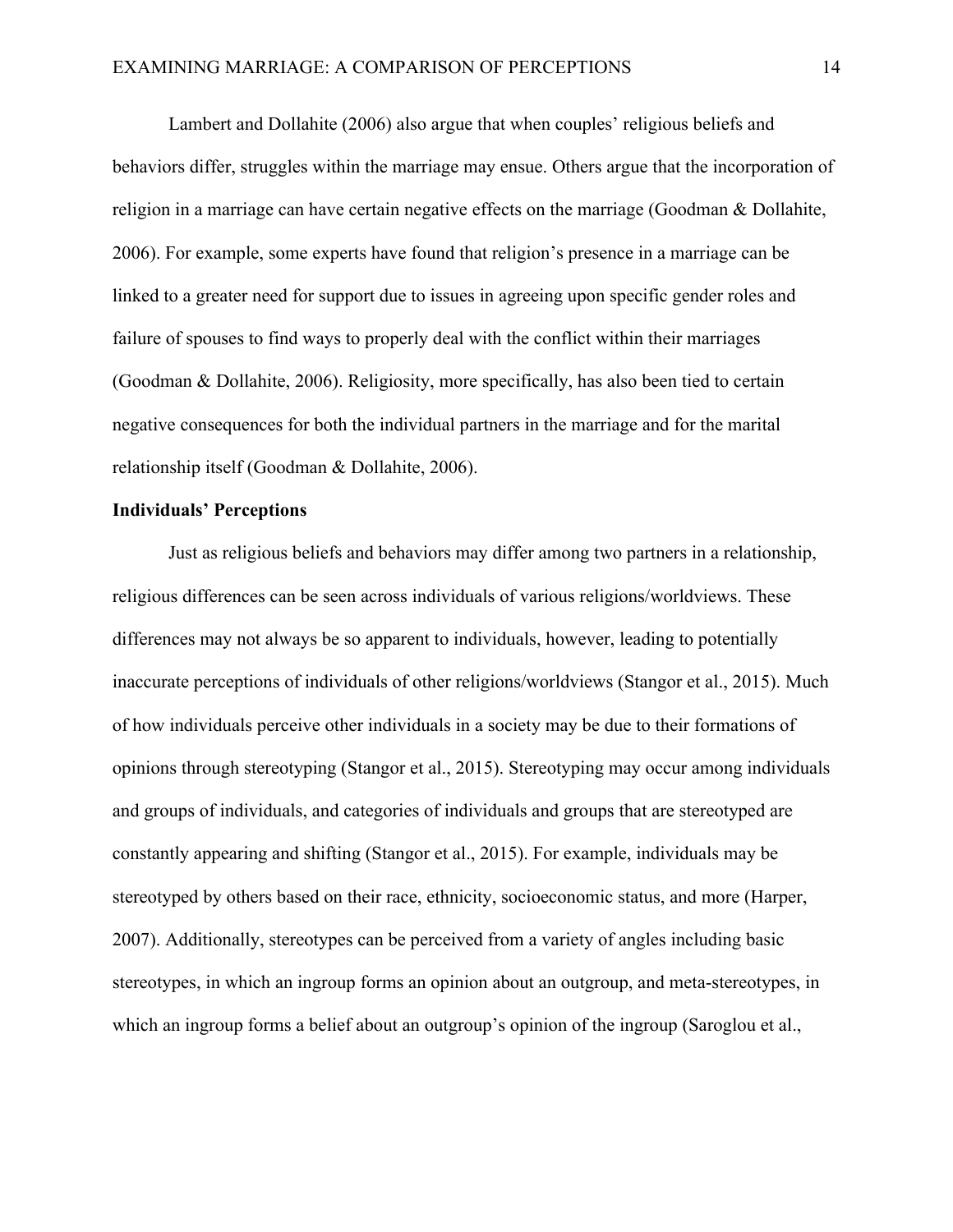2011; Stangor et al., 2015). For the purposes of this study, the main focus will be on basic stereotyping based on religion.

When considering religious stereotypes, it is important to remember that while this includes individuals who identify with various religions, it also must include individuals who do not consider themselves to be religious at all (Harper, 2007). Many religious groups and individuals consider their beliefs to be indisputably true, so any group that disagrees with their beliefs may be subject to stereotyping (Altemeyer, 2003). Religious and nonreligious groups are known to have very different viewpoints, and as is true with much of stereotyping, each group may consider itself to have much more positive qualities than the outgroup that is being stereotyped (Harper, 2007). For instance, prior research found that religious groups stereotyped nonreligious groups as lacking strong morals, having greater difficulties in their social functioning, and lacking any belief in spirituality or religion (Hood et al., 1996; Harper, 2007).

Despite all of the divided opinions and stereotypes that exist, there are still certain beliefs that many individuals and many religions have in common. One of these commonalities is that religious individuals, as a whole, typically exhibit prosocial characteristics (Saroglou et al., 2011). Additionally, religious individuals tend to be much less open-minded than nonreligious individuals, which contributes to the authoritarian and dogmatic beliefs (Saroglou et al., 2011). Religious individuals are also likely to engage in less impulsive and risky behaviors than their nonreligious counterparts (Saroglou et al., 2011). These behavioral findings may only worsen the pre-existing stereotypes of religious and nonreligious individuals, however (Saroglou et al., 2011). This is due to the fact that religious individuals continue to be viewed as having higher moral standards than nonreligious individuals who are considered to be self-indulgent and motivated by self-interest (Saroglou et al., 2011).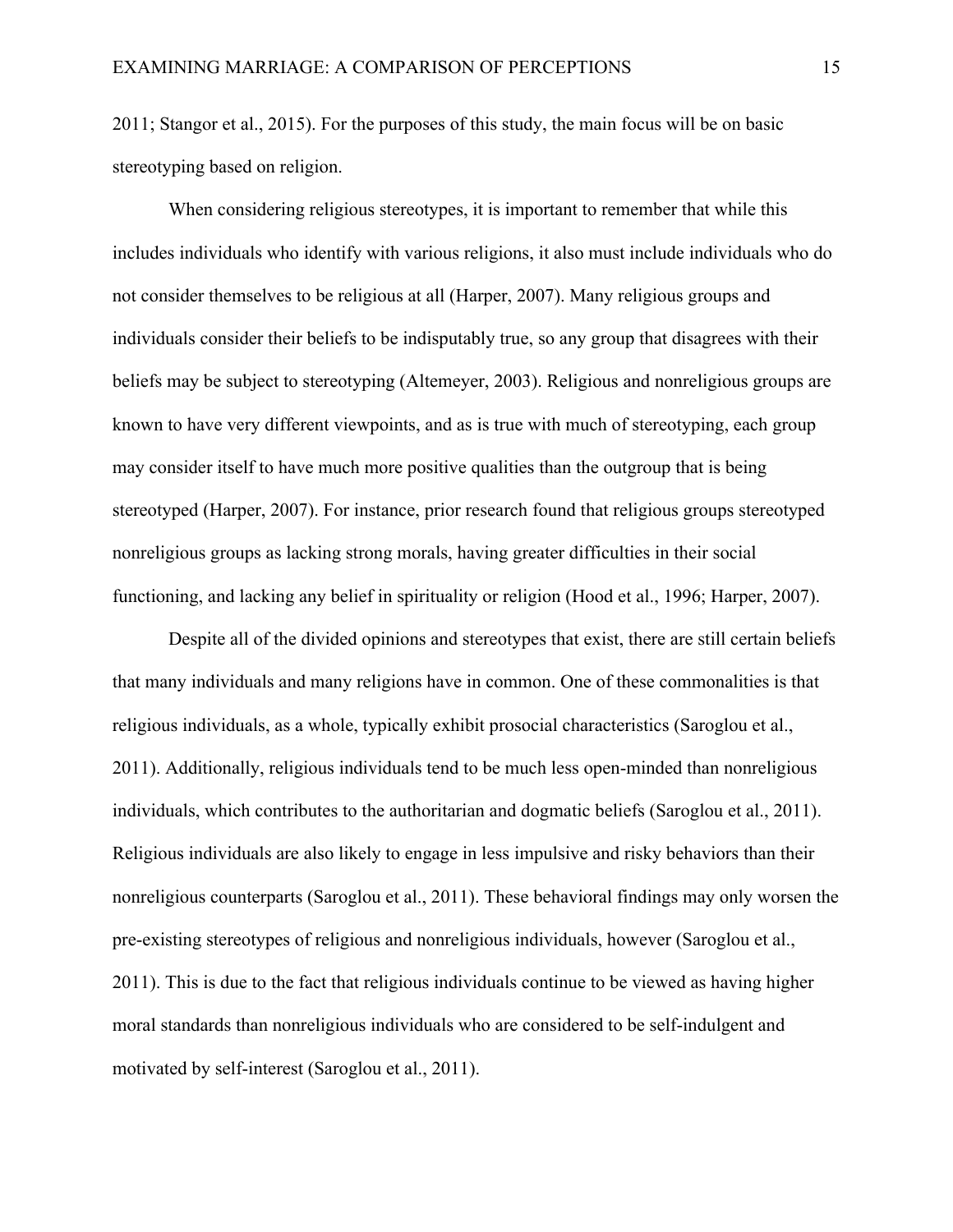In considering individuals' perceptions of others based on their association or lack of association with a particular religion, there are various factors that contribute to the importance of studying these perceptions, especially through the lens of stereotypes. In general, there has been a somewhat limited amount of research that has been conducted on the perceptions of religious and nonreligious individuals, and even more specifically on how nonreligious individuals are viewed within societies that are primarily shaped by religion (Harper, 2007). Saroglou and colleagues (2011) also note that very little information has been recorded and analyzed on the relationships between both religious and nonreligious groups. Additionally, Zafar and Ross (2014) agree that although individuals' religious views play an integral role in their lives, very little attention has been given to the effects of religion within the field of psychology. This lack of emphasis on such a relevant part of individuals' lives calls for an increase in religious-focused research.

Another reason perceptions within and among religious groups and individuals should be studied is because of their stereotypical nature and what results from these stereotypes. It is not uncommon for people to act based off the beliefs they have, and this is what may ultimately lead to stereotypes turning into acts of prejudice (Harper, 2007). Stereotypes may even be used to convince an individual that their acts of prejudice are justified (Devine, 1989). While prejudice is in no way automatically associated with religion, the stereotypes that individuals form about others who are different from them do increase the likelihood of prejudice, especially among individuals who are part of minority groups or other outgroups (Altemeyer, 2003). Zafar and Ross (2014) reported that one successful way of decreasing prejudice among religious and nonreligious individuals and groups is through an increase in exposure of individuals to those who possess contrasting and differing beliefs than themselves.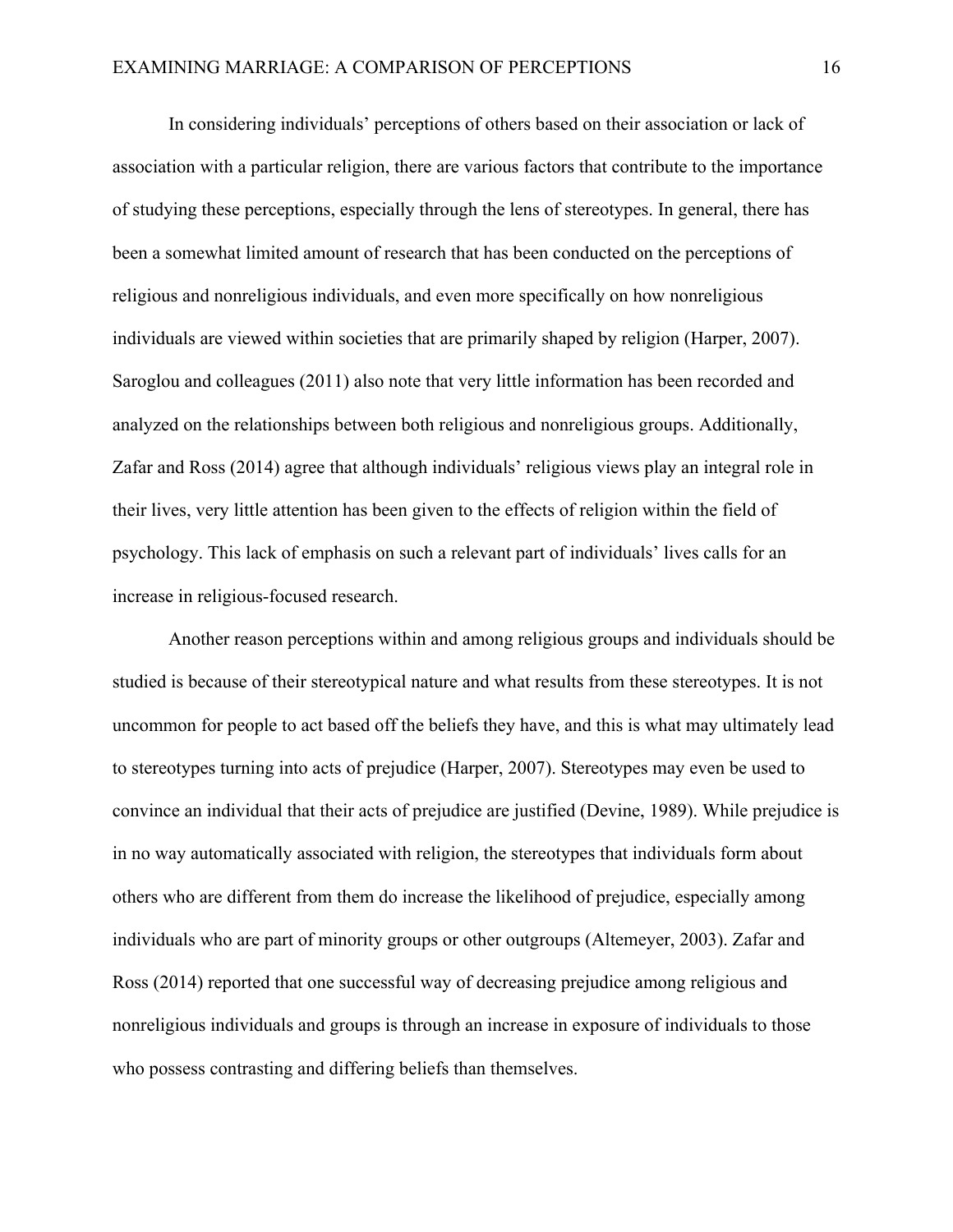### **Present Study**

The purpose of the present study is to (1) consider how religion and religiosity influence martial beliefs and behaviors; (2) examine the alignment of individuals' beliefs and behaviors; and (3) examine how individuals perceive others of various religions.

As such, the first research question explored participants' self-reported beliefs and behaviors among those of focus in this study. It was hypothesized that: (1) More than 50% of individuals of the Abrahamic religions will report that they do not believe in and have not behaved in accordance with pre-marital sex or cohabitation, whereas less than 50% of Atheists will report that they do not believe in and have not practiced pre-marital sex and cohabitation; (2) More than 50% of individuals of the Abrahamic religions and more than 50% of individuals with an Atheist/Agnostic worldview will report that they do not believe in and do not behave in accordance with inter-religious marriages; (3) More than 50% of individuals of the Abrahamic religions will report that they believe in and act in accordance with the husband acting as the head of the household while the wives hold a role of submission, whereas less than 50% of Atheists will report that they believe in and act in accordance with the husband acting as the head of the household while the wives hold a role of submission; (4) More than 50% of individuals of the Abrahamic religions will report that they do not believe in and would not act in accordance with divorce, whereas less than 50% of Atheists will report that they do not believe in and would not act in accordance with divorce; and (5) More than 50% of individuals of the Jewish and Islamic faiths will report that they do not believe in and would not act in accordance with remarriage, whereas less than 50% of Christians and Atheists/Agnostics will report that they do not believe in and would not act in accordance with remarriage.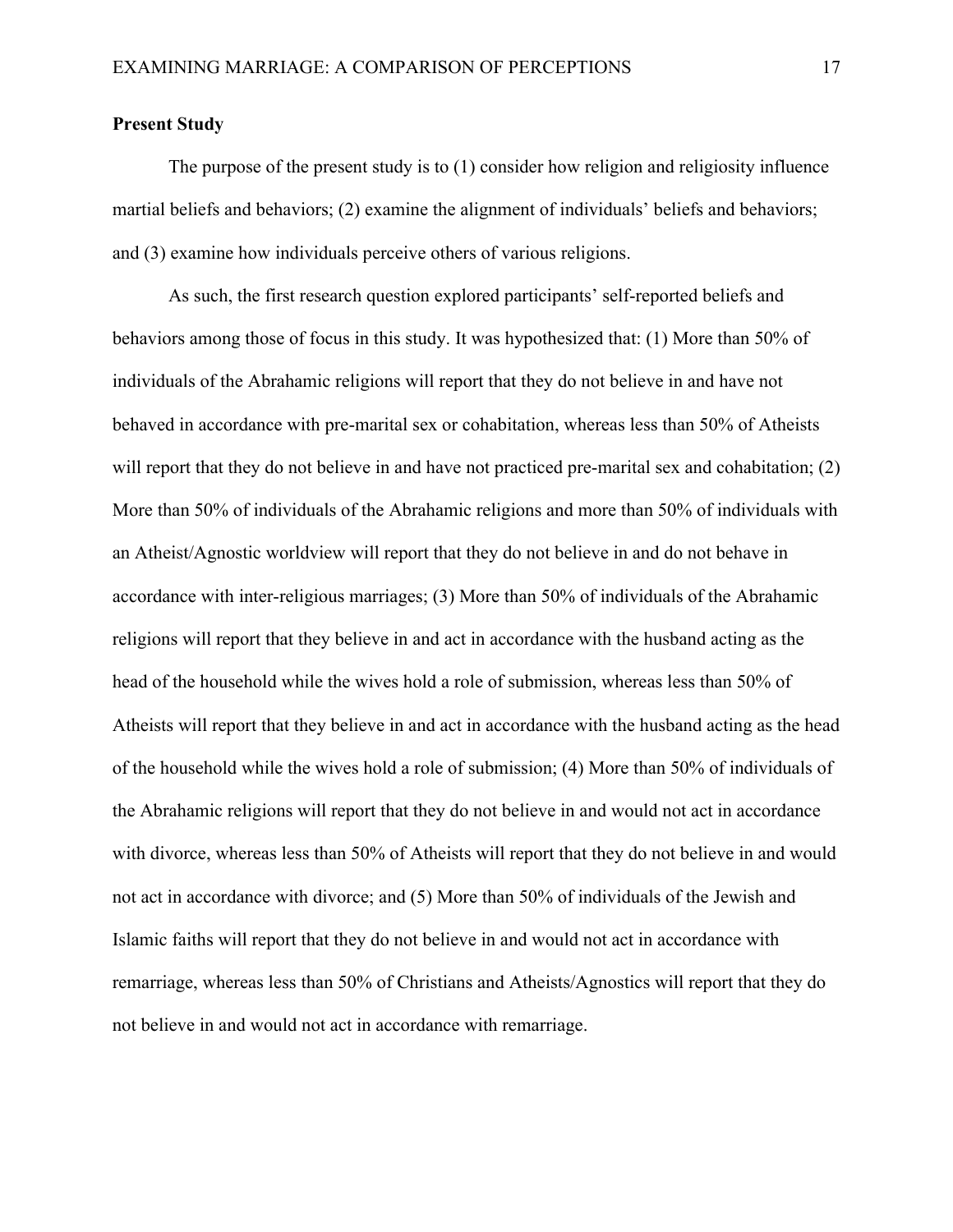The second research question examined if participants' personal self-reported beliefs align with their reported behaviors. It was hypothesized that: (1) Individuals who endorse that their religion/worldview finds a specific behavior appropriate are more likely to self-report that they have engaged in that behavior; (2) Those who have a higher level of religious participation will be more likely to have behaviors that align with their reported beliefs of their associated religion/worldview; and (3) Those who indicate they have conformed to their religion/worldview will be more likely to have behaviors that align with their reported beliefs of their associated religion/worldview.

The third research question examined if participants' perceptions of the beliefs of individuals of various religions accurately represent those individuals' true beliefs. It was hypothesized that: (1) Individuals will inaccurately perceive the beliefs of the majority of others with different ideologies; and (2) Individuals will most accurately perceive the beliefs of individuals who identify as Atheists and Christians and will least accurately perceive the beliefs of individuals who identify as Jewish and Muslim.

The exploratory question examined if the traditionalism of participants' religious beliefs impacted the perceptions of their own and other religions/worldviews.

### **Method**

#### **Participants**

Participants were recruited from Prolific. Survey results from 256 participants were recorded for the Prolific sample<sup>1</sup>. All participants resided in the United States, were fluent in English, and were 18 years of age or older. In addition, all participants were required to identify

<sup>&</sup>lt;sup>1</sup> Originally, an additional 150 individuals were proposed to be sought from a community sample but the COVID-19 pandemic thwarted recruitment efforts. As such, the community sample portion of the study was not completed.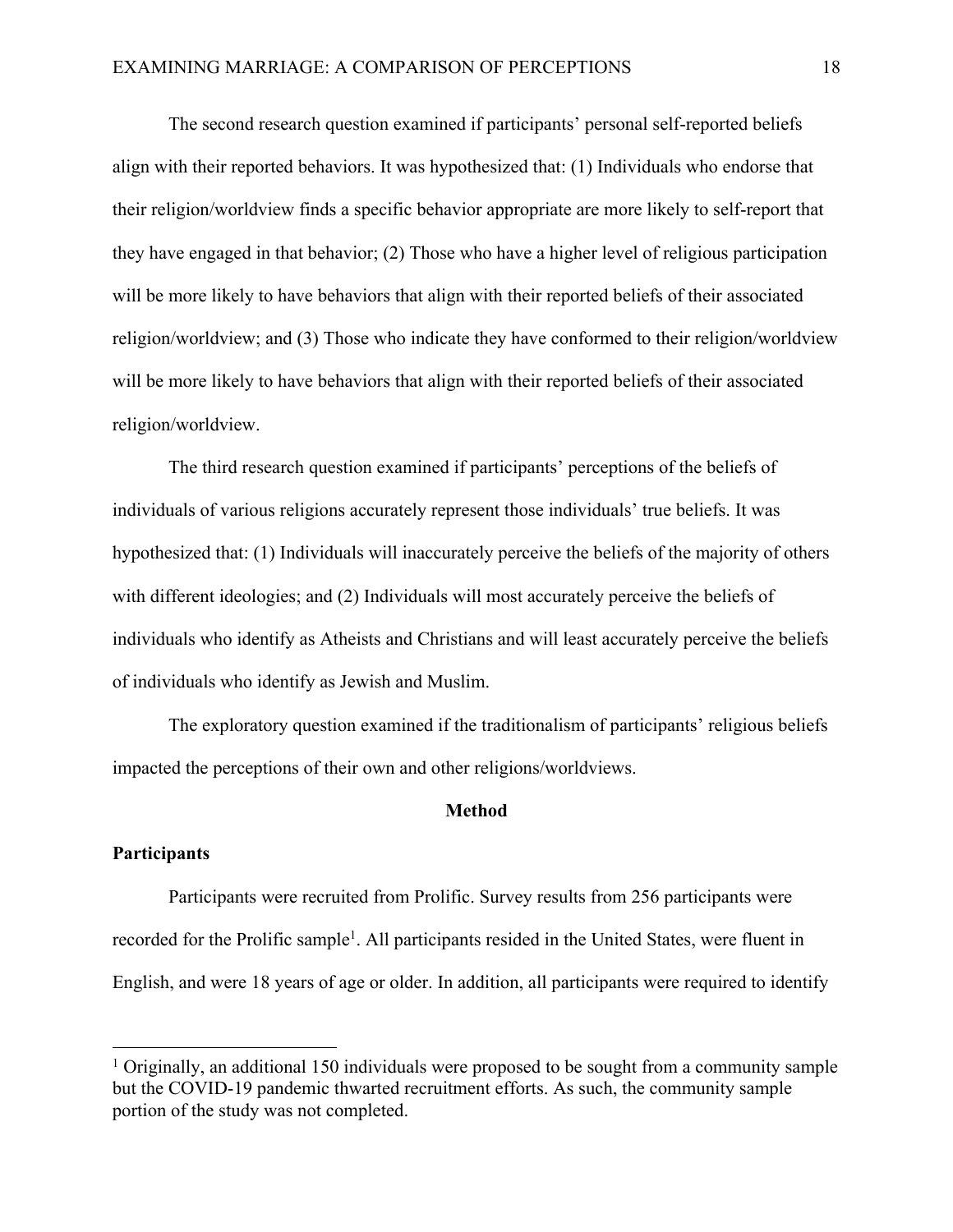with one of the following religions or worldviews: Christian, Jewish, Muslim, or Atheist/Agnostic. Furthermore, Prolific participants were pooled from all over the United States but were required to have an approval rate of 75% or higher. Twenty individuals did not pass at least one of the two attention checks and were removed from the data file. Three additional individuals were removed from the data file after saying that their data should not be used. Nineteen additional participants were excluded from analyses for completing the survey in less than 5 minutes. Additionally, 10 participants were removed for not identifying as being a part of one of the religions/worldviews examined (Atheism/Agnosticism, Christianity, Islam, or Judaism), resulting in an analytic sample of 256 participants. The average age of participants was 31.58 years  $(SD = 10.76)$ . Approximately half of the sample was male  $(49.6\%; 47.3\%$  female). Half of participants identified as Christian (50.8%; 44.1% Atheist/Agnostic; 1.2% Muslim; 3.9% Jewish). Almost three quarters of participants were White (72.3%; .4% American Indian/Alaskan Native; 10.2% Asian; 6.6% Black/African American; 7.0% Hispanic/Latinx; .4% Native Hawaiian/Pacific Islander; 3.1% other). About two-thirds of participants had either a Bachelor's degree or some college experience (67.6%; 2.7% had less than a high school diploma; 12.1% had a high school degree or equivalent; 12.9% had a Master's degree; 1.6% had a Doctorate degree; 2.7% had a Terminal degree; .4% other). About half of participants identified as being either extremely liberal or liberal (49.7%; 39.4% moderately liberal, moderate, or moderately conservative; 10.9% conservative or extremely conservative). About a third of participants reported being single and never married (33.6%; 8.2% casually dating; 18.0% in a committed relationship; 3.9% engaged; 3.9% in a domestic partnership; 28.5% married; 2.3% divorced; 1.6% widowed).

### **Measures**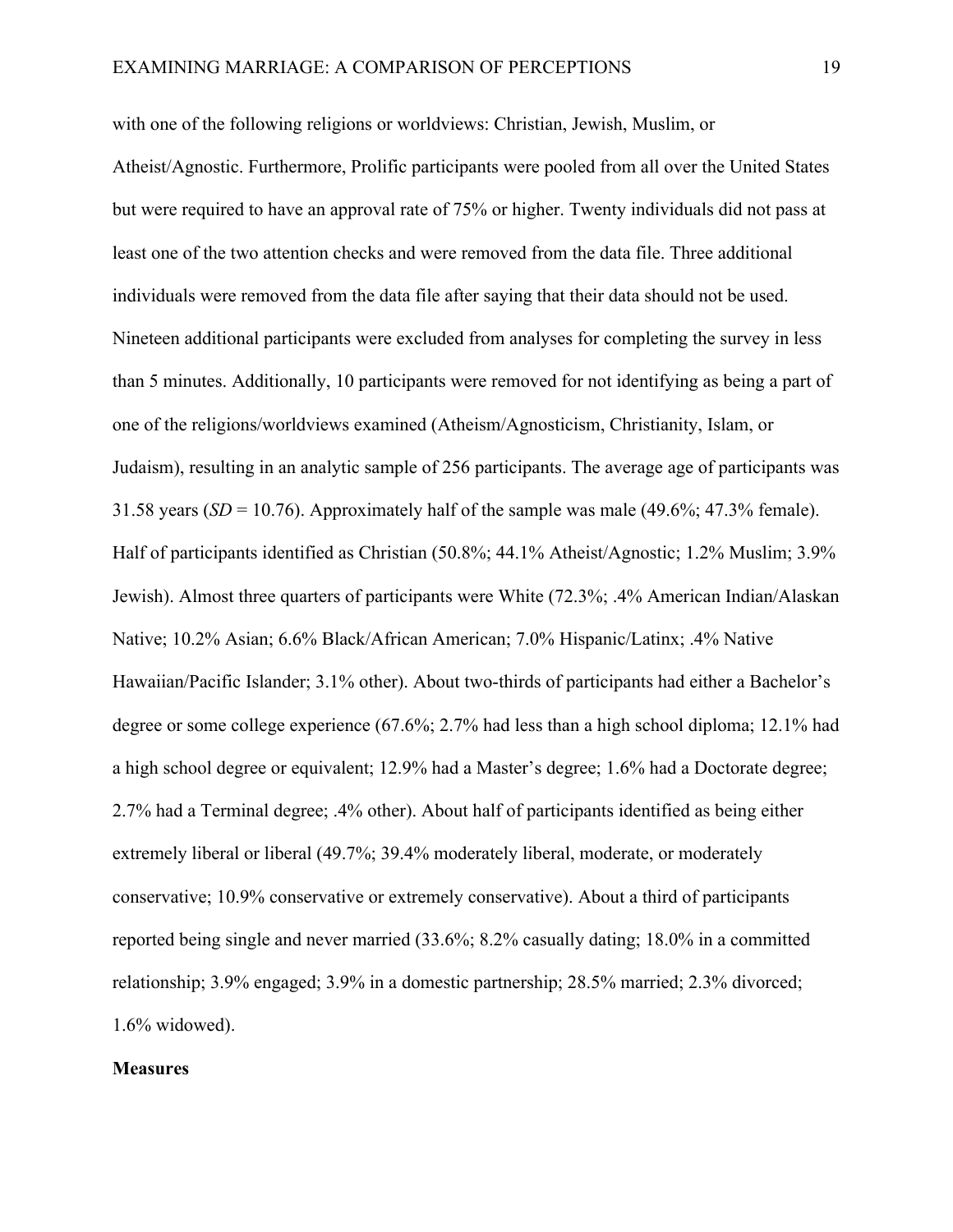The following measures are described in the order in which participants completed them (see Appendix A).

### *Self-Reports of Beliefs and Behaviors*

Participants were asked to give self-reports on their beliefs and behaviors in regards to a variety of scenarios that may be affected by religious affiliation by answering a series of questions. These questions were framed differently based on the relationship status indicated by participants. Questions inquired about participants' experience with or willingness to engage in pre-marital sex, cohabitation, inter-religious relationships, specific gender roles, divorce, and remarriage. Participants answered yes or no in regard to their experience with or willingness to engage in these behaviors. Questions also inquired about how strongly participants agreed with statements about the acceptability of pre-marital sex, cohabitation, inter-religious relationships, specific gender roles, divorce, and remarriage according to their religion. Participants responded using a scale from 1-"Strongly disagree" to 5-"Strongly agree."

### *Religious Questions*

Participants were also asked a series of questions about their beliefs pertaining to their affiliation with a certain religion or worldview. This included being asked about how religious they consider themselves to be (scale from 1-"Not at all" to 5-"Extremely"), whether they identify with a certain Abrahamic religion (Christianity, Judaism, Islam) or Atheism/Agnosticism, how strongly they identify with their associated religion or worldview (scale from 1-"Not very strongly" to 5-"Extremely"), if they identify with a specific denomination, and how traditional or contemporary their personal beliefs are (scale from 1- "Very traditional" to 5-"Very contemporary"). The Belief into Action (BIAC) scale (Koenig et al., 2015) was then used to assess participants' top priorities in life (ranked from 1 to 10),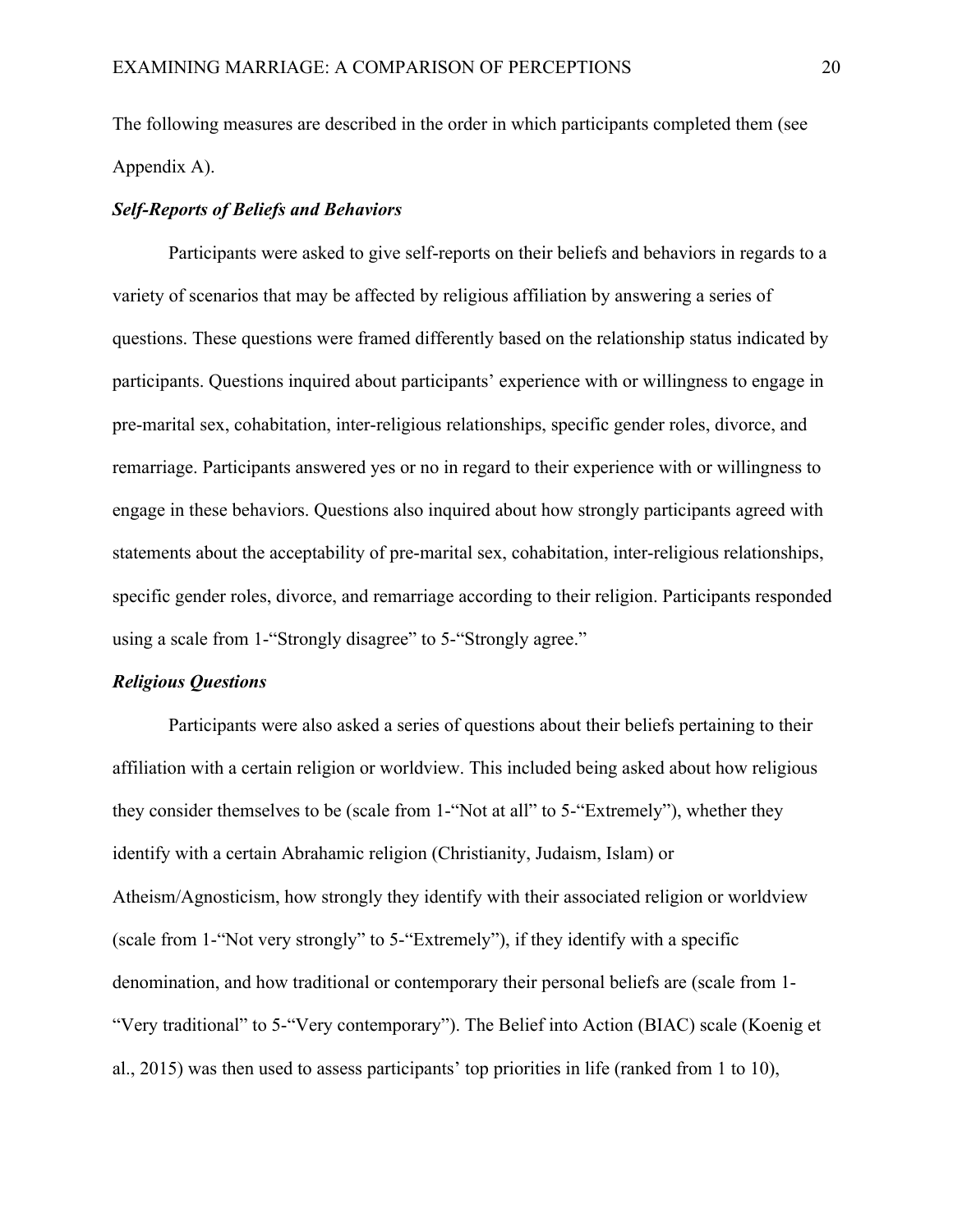frequency of attending religious services (scale from 1-"Never" to 7-"About every week"), frequency of gathering with others for religious purposes (scale from 1-"Never" to 7-"About every week"), the extent to which they live under God's direction, the percentage of income they give back to a religious institution (scale from "0-Not at all (really haven't thought about it) to "10-Completely, totally"), the amount of time they engage with religious media (scale from 1-"0 minutes (never)" to 9-"3-4 hours"), the amount of time they spend reading religious texts (scale from 1-"0 minutes (never)" to 9-"3-4 hours"), the amount of time they volunteer within a religious community (scale from 1-"0 minutes (never)" to 9-"3-4 hours"), and the extent to which they have conformed their life to religious teachings (scale from 0- "Not at all (really haven't thought about it)" to 10-"Completely, totally").

### *Reports of Perceptions of Other Religions' Beliefs and Behaviors*

Participants were asked to answer items about how strongly they agree or disagree with statements made about the beliefs of each of the Abrahamic religions and/or Atheist/Agnostic worldview that they do not identify with. The items asked about the acceptance of pre-marital sex, cohabitation, inter-religious relationships, certain gender roles, divorce, and remarriage according to what participants believed to be true of other religions they do not identify with. Participants answered based on a scale from 1-"Strongly disagree" to 7-"Strongly agree" for each statement. For each series of items, participants were also asked to indicate how confident they were in their answers about other religions' or worldviews' beliefs (scale from 1-"Not at all confident" to 5-"Completely confident"), what their overall attitude was towards other specific religious groups (scale from 0-"Extremely unfavorable" to 100-"Extremely favorable"), and how often they have personal contact with individuals of other religions (scale from 1-"Never" to 10- "Daily").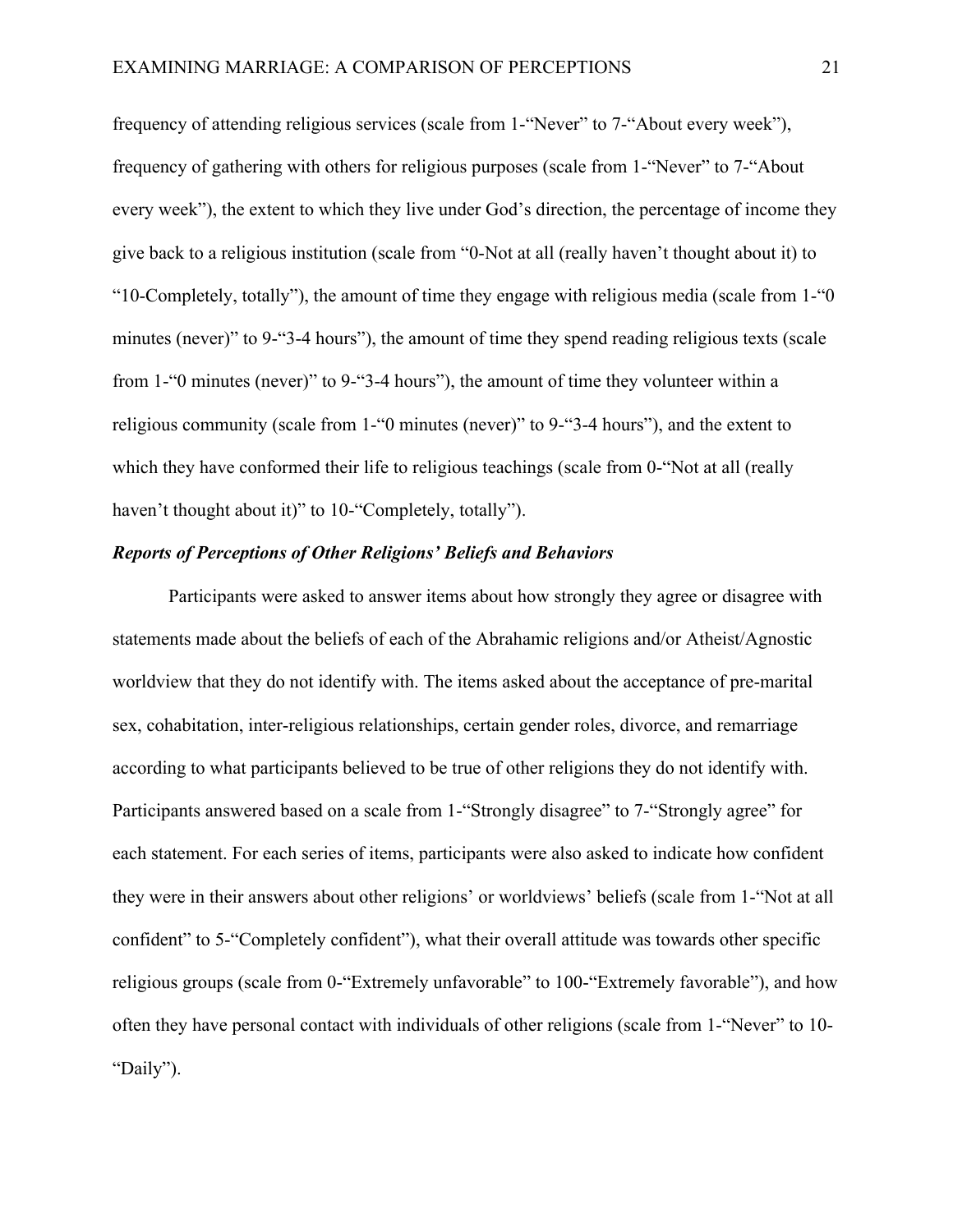### *Demographics*

Participants were asked questions about their gender, sexual orientation, age, ethnicity, level of education, general employment status, political orientation, and relationship status.

### **Procedure**

Prior to recruitment, study approval from the International Review Board (IRB) was received. Additionally, this study was pre-registered with the Open Science Framework (OSF; link). Once participants were recruited, they automatically received an electronic link to the survey. The survey took participants an average of 11.69 minutes to complete. Upon survey completion/participation, individuals who passed both attention checks were compensated for their participation. Participants received an equivalent rate to \$7.50/hour, which came to about \$1.60 according to the almost 12-minute average time it took participants to complete the survey.

#### **Results**

**Research Question 1: What are participants' self-reported beliefs and behaviors among those of focus in this study?**

*Hypothesis 1.1: More than 50% of individuals of the Abrahamic religions will report that they do not believe in and have not behaved in accordance with pre-marital sex or cohabitation, whereas less than 50% of Atheists will report that they do not believe in and have not practiced pre-marital sex and cohabitation.*

A dummy variable was created to compare Abrahamic versus Atheist/Agnostic religions/worldviews, and then descriptive statistics were conducted on participants' engagement in pre-marital sex and cohabitation. Next, chi-square tests were conducted to see if there were proportional differences in behavior based on religion/worldview. Independent samples *t*-tests also were conducted to see if there were significant differences in beliefs based on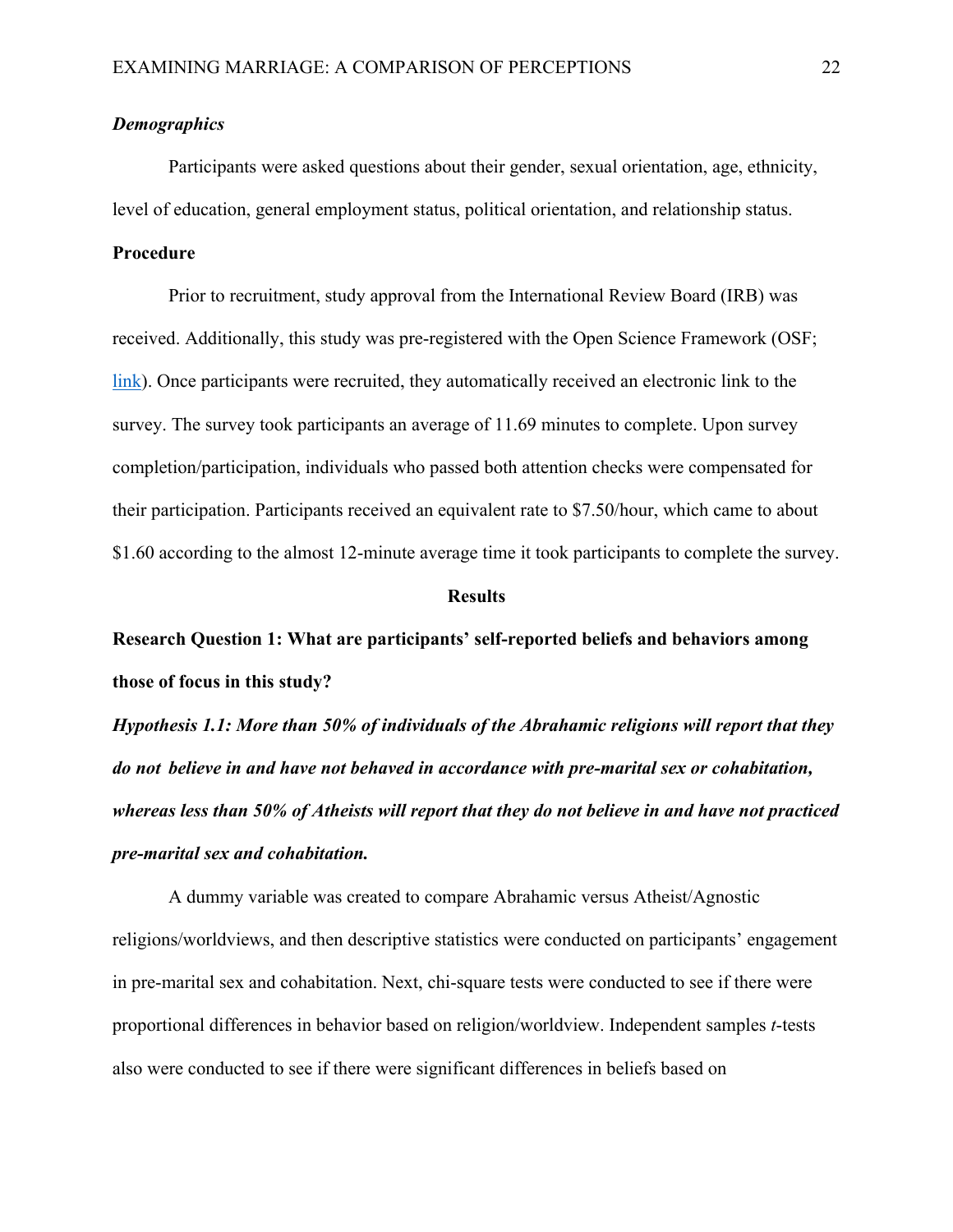religion/worldview. A constrained p-value of .01 was used to determine significance for the following analyses.

The pre-marital sex portion of this hypothesis regarding behaviors was partially supported. A chi-square test revealed a larger proportion of those with an Abrahamic religion had not engaged in pre-marital sex than those with an Atheist/Agnostic worldview  $(X^2(1) = 4.57)$ ,  $p = .033$ ). However, the proportion was not over 50%. Specifically, 26.06% of participants with an Abrahamic religion reported that they had not engaged in pre-marital sex and 15.04% of participants with an Atheist/Agnostic worldview reported that they had not engaged in premarital sex. The pre-marital sex portion of this hypothesis regarding belief was supported. An independent samples *t*-test revealed that those with an Abrahamic religion were less likely to agree that pre-marital sex is acceptable than those with an Atheist/Agnostic worldview  $(t(254) =$ -14.09, *p* < .001, 95% CI [-2.23, -1.68], *g* = 1.77). Specifically, 50.4% of those with an Abrahamic religion disagreed that pre-marital sex is acceptable whereas 1.8% of those with an Atheist/Agnostic worldview disagreed that pre-marital sex is acceptable.

The cohabitation portion of this hypothesis regarding behaviors was partially supported. A chi-square test revealed a larger proportion of those with an Abrahamic religion had not engaged in cohabitation than those with an Atheist/Agnostic worldview  $(X^2(1) = 0.74, p = 1$ 0.389). However, the proportion was not over 50%. Specifically, 47.89% of participants with an Abrahamic religion reported that they had not engaged in cohabitation and 42.48% of participants with an Atheist/Agnostic worldview reported that they had not engaged in cohabitation. The cohabitation portion of this hypothesis regarding belief was partially supported. An independent samples *t*-test revealed that those with an Abrahamic religion were less likely to agree that cohabitation is acceptable than those with an Atheist/Agnostic worldview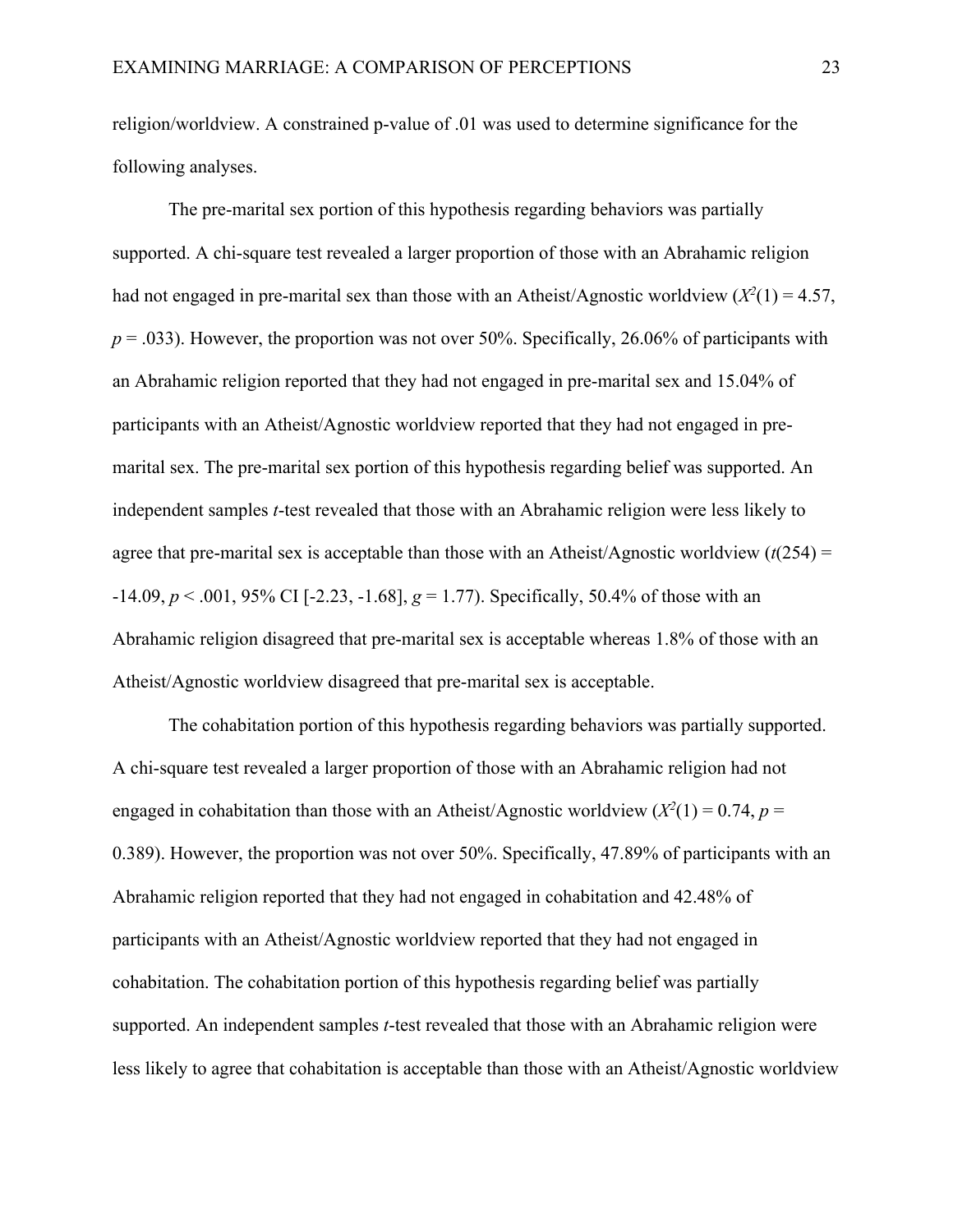$(t(254) = -12.65, p < .001, 95\% \text{ CI}$  [-2.00, -1.46],  $g = 1.59$ ). Specifically, 38.5% of those with an Abrahamic religion disagreed that cohabitation is acceptable whereas 0.0% of those with an Atheist/Agnostic worldview disagreed that cohabitation is acceptable.

# *Hypothesis 1.2: More than 50% of individuals of the Abrahamic religions and more than 50% of individuals with an Atheist/Agnostic worldview will report that they do not believe in and do not behave in accordance with inter-religious marriages.*

The data file was split by Abrahamic versus Atheist/Agnostic, and then descriptive statistics were conducted on participants' engagement with inter-religious marriage. Chi-square tests were conducted to see if there were proportional differences in behavior based on religion/worldview. Independent samples *t*-tests were conducted to see if there were significant differences in beliefs based on religion/worldview. A constrained p-value of .01 was used to determine significance for the following analyses.

The behaviors portion of this hypothesis was supported. A chi-square test revealed a similar proportion of those with an Abrahamic religion had engaged in an inter-religious marriage compared to those with an Atheist/Agnostic worldview  $(X^2(1) = 7.85, p = 0.005)$ . Specifically, 73.43% of participants with an Abrahamic religion reported that they had not engaged in inter-religious marriage, and 87.61% of participants with an Atheist/Agnostic worldview reported that they had not engaged in inter-religious marriage. The beliefs portion of this hypothesis was partially supported. An independent samples *t*-test revealed that those with an Abrahamic religion were more likely to agree that inter-religious marriage is acceptable than those with an Atheist/Agnostic worldview  $(t(254) = 9.07, p < .001, 95\%$  CI [1.05, 1.63],  $g =$ 1.33. Specifically, 35.7% of those with an Abrahamic religion disagreed that inter-religious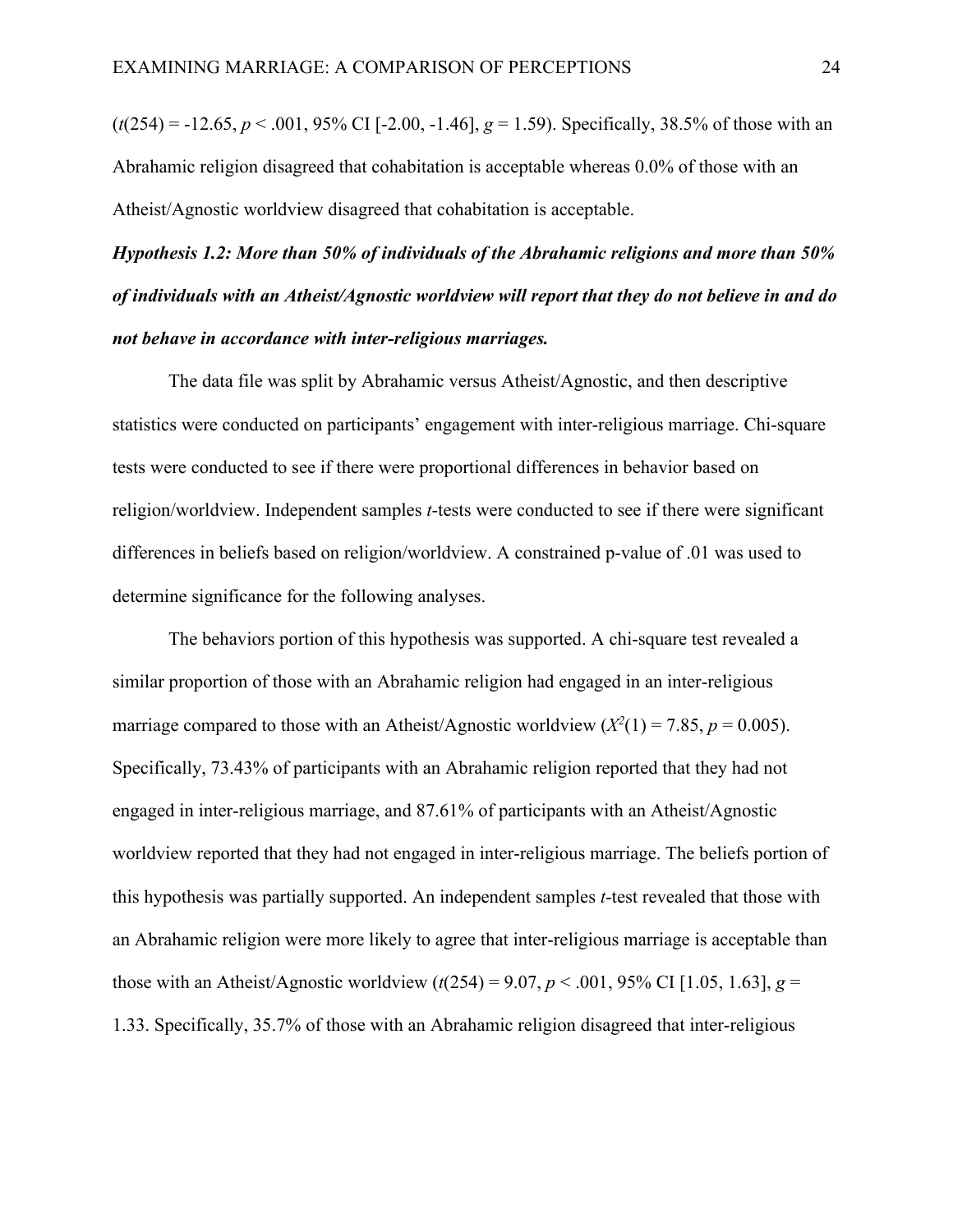marriage is acceptable whereas 85.0% of those with an Atheist/Agnostic worldview disagreed that inter-religious marriage is acceptable.

*Hypothesis 1.3: More than 50% of individuals of the Abrahamic religions will report that they believe in and act in accordance with the husband acting as the head of the household while the wives hold a role of submission, whereas less than 50% of Atheists will report that they believe in and act in accordance with the husband acting as the head of the household while the wives hold a role of submission.*

The data file was split by Abrahamic versus Atheist/Agnostic, and then descriptive statistics were conducted on participants' engagement in gender roles where the husband is the head of the household and the wives have a role of submission. Chi-square tests were conducted to see if there were proportional differences in behavior based on religion/worldview. A constrained p-value of .01 was used to determine significance for the following analyses. Independent samples t-tests were conducted to see if there were significant differences in beliefs based on religion/worldview.

The behaviors portion of this hypothesis was partially supported. A chi-square test revealed a larger proportion of those with an Abrahamic religion had engaged in roles in which the husband acts as the head of the household while the wife has a role of submission than those with an Atheist/Agnostic worldview  $(X^2(1) = 7.85, p = .005)$ . However, the proportion was not over 50%. Rather, 26.57% of participants with an Abrahamic religion reported that they had engaged in roles in which the husband acts as the head of the household while the wife has a role of submission, compared to the 12.39% of participants with an Atheist/Agnostic worldview reported that they had engaged in these same roles. The beliefs portion of this hypothesis regarding belief was also partially supported. An independent samples *t*-test revealed that those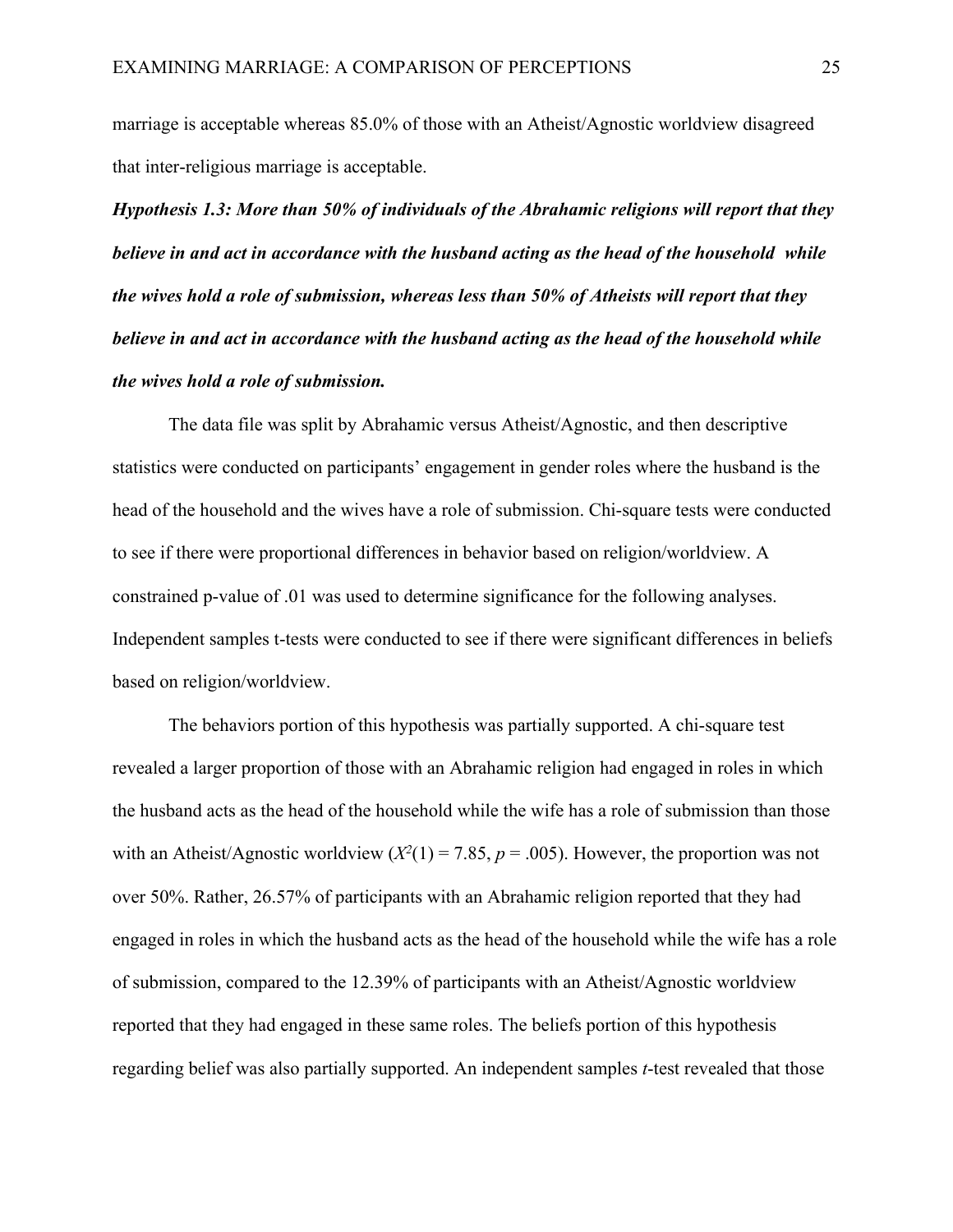with an Abrahamic religion were more likely to agree that roles in which the husband acts as the head of the household while the wife has a role of submission is acceptable than those with an Atheist/Agnostic worldview (*t*(254) = 19.96, *p* < .001, 95% CI [1.05, 1.63], *g* = 1.14. However, the proportion was not over 50%. Rather, 36.4% of those with an Abrahamic religion agreed that such roles are acceptable whereas 4.5% of those with an Atheist/Agnostic worldview agreed that such roles are acceptable.

# *Hypothesis 1.4: More than 50% of individuals of the Abrahamic religions will report that they do not believe in and would not act in accordance with divorce, whereas less than 50% of Atheists will report that they do not believe in and would not act in accordance with divorce.*

The data file was split by Abrahamic versus Atheist/Agnostic, and then descriptive statistics were conducted on participants' engagement with divorce. Chi-square tests were conducted to see if there were proportional differences in behavior based on religion/worldview. Independent samples t-tests were conducted to see if there were significant differences in beliefs based on religion/worldview. A constrained p-value of .01 was used to determine significance for the following analyses.

The behaviors portion of this hypothesis was partially supported, although a chi-square test revealed that there was not a significant difference in the proportion of those with an Abrahamic religion and those with an Atheist/Agnostic worldview who had not engaged in divorce  $(X^2(1) = .03, p = .861)$ . More than 50% of those with an Abrahamic religion did, however, report that they had not engaged in divorce. Specifically, 90.91% of participants with an Abrahamic religion reported that they had not engaged in divorce. Additionally, 90.27% of participants with an Atheist/Agnostic worldview also reported that they had not engaged in divorce. Caution is warranted in interpreting these analyses, however, as a large proportion of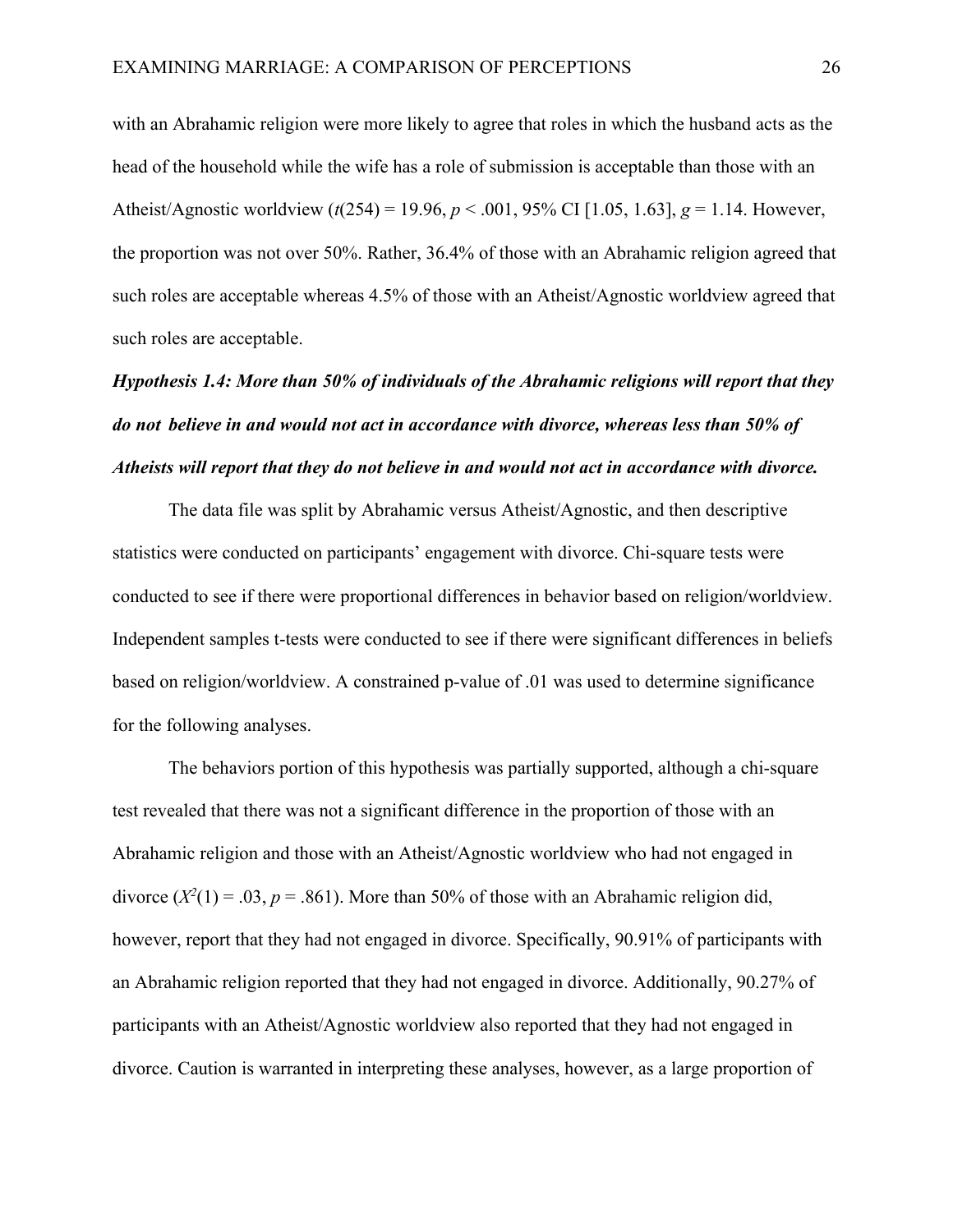participants reported being single and never married, and thus automatically reported that they had not engaged in divorce. The beliefs portion of this hypothesis regarding belief was partially supported. An independent samples *t*-test revealed that those with an Abrahamic religion were less likely to agree that divorce is acceptable than those with an Atheist/Agnostic worldview (*t*(253) = 88.67, *p* < .001, 95% CI [-1.95, -1.41], *g* = 1.54. However, the proportion was not over 50%. Rather, 40.1% of those with an Abrahamic religion disagreed that divorce is acceptable, and 5.3% of those with an Atheist/Agnostic worldview disagreed that divorce is acceptable. *Hypothesis 1.5: More than 50% of individuals of the Jewish and Islamic faiths will report that they do not believe in and would not act in accordance with remarriage, whereas less than 50% of Christians and Atheists/Agnostics will report that they do not believe in and would not act in accordance with remarriage.*

A dummy variable was created to compare Jewish and Islamic religions to Christian and Atheist/Agnostic religions/worldviews, and then descriptive statistics were conducted on participants' engagement in remarriage. Chi-square tests were conducted to see if there were proportional differences in behavior based on religion/worldview. Independent samples t-tests were conducted to see if there were significant differences in beliefs based on religion/worldview. A constrained p-value of .01 was used to determine significance for the following analyses.

The behaviors portion of this hypothesis was partially supported, although a chi-square test revealed that there was not a significant difference in the proportion of those with Jewish and Islamic religions and those with a Christian religion or Atheist/Agnostic worldview who had not engaged in remarriage  $(X^2(1) = .62, p = .433)$ . More than 50% of those with Jewish and Islamic religions did, however, report that they had not engaged in remarriage. Specifically, 100% of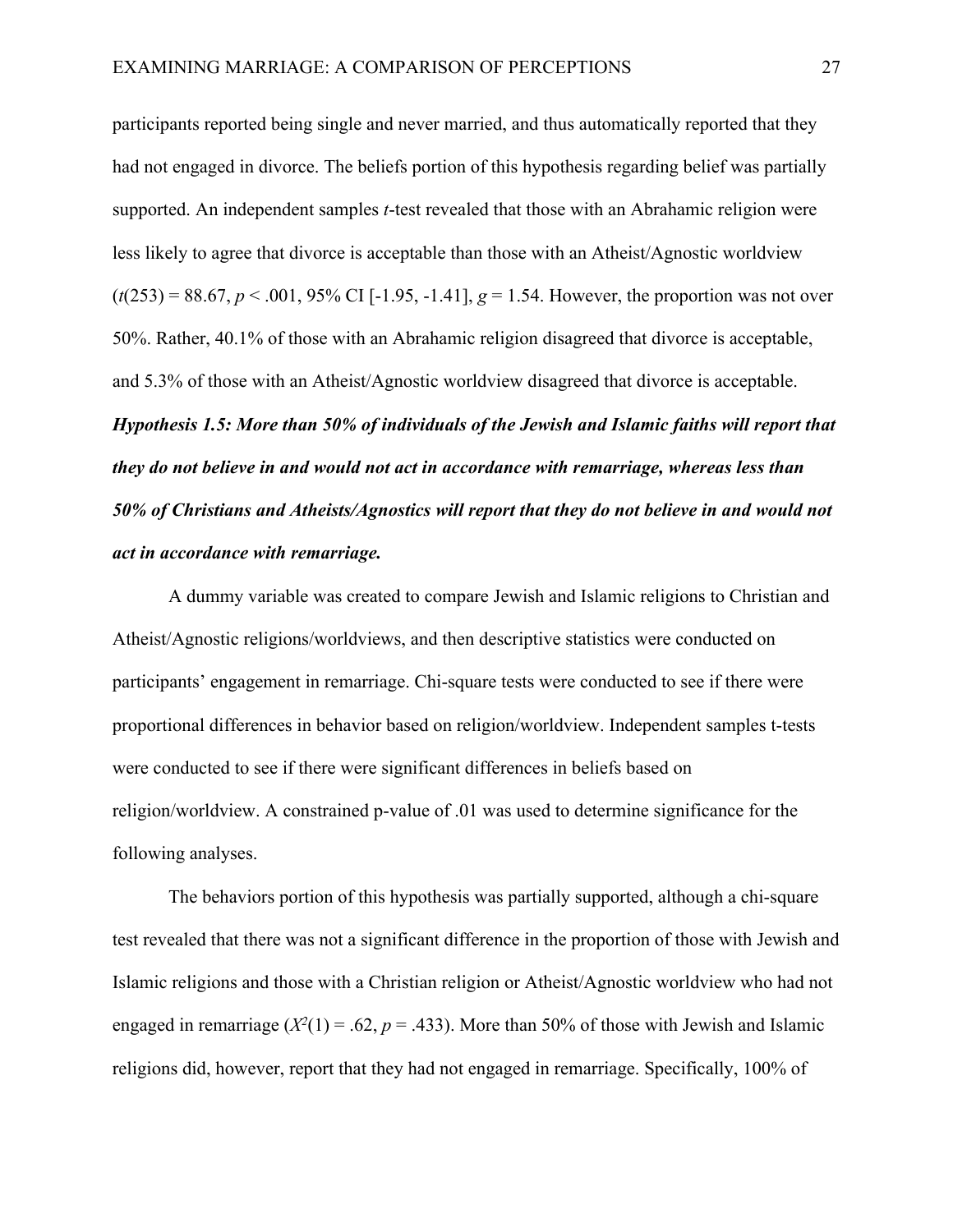participants with Jewish and Islamic religions reported that they had not engaged in remarriage. Similarly, 95.47% of participants with a Christian religion or Atheist/Agnostic worldview reported that they had not engaged in remarriage. Caution is warranted in interpreting these analyses, however, as a large proportion of participants reported being single and never married, and thus automatically reported that they had not engaged in remarriage. The beliefs portion of this hypothesis regarding belief was partially supported. An independent samples *t*-test revealed that those with a Christian religion or Atheist/Agnostic worldview were less likely to agree that remarriage is acceptable than those with Jewish and Islamic religions  $(t(253) = 6.84, p = .055,$ 95% CI [-.01, 1.10],  $g = 0.55$ . Additionally, the proportion of those with a Christian religion or Atheist/Agnostic worldview who did believe in remarriage was not under 50%, and the proportion of those with Jewish and Islamic religions who did not believe in remarriage was not over 50%. Rather, 79.8% of those with a Christian religion or Atheist/Agnostic worldview agreed that remarriage is acceptable whereas 0.00% of those with Jewish and Islamic religions disagreed that remarriage is acceptable.

**Research Question 2: Do participants' personal self-reported beliefs align with their reported behaviors?**

## *Hypothesis 2.1: Individuals who endorse that their religion/worldview finds a specific behavior appropriate are more likely to self-report that they have engaged in that behavior.*

A series of logistic regressions with a reduced p-value .01 were conducted using participants' personal behaviors as the dependent variable and their reported beliefs about their religion/worldview as the independent variable to examine the associations of personal behaviors and reported beliefs about individuals' religions/worldviews.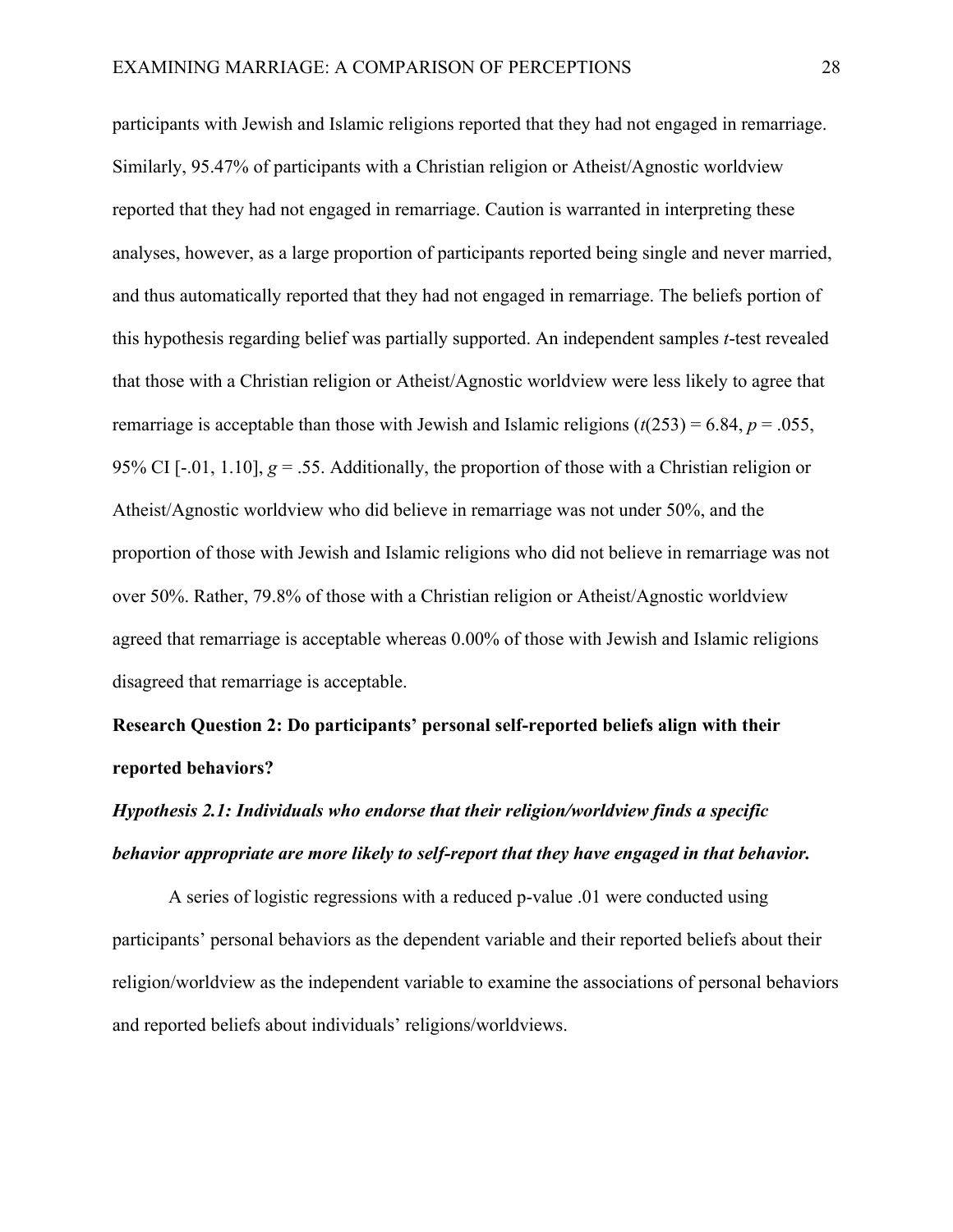This hypothesis was only partially supported, as beliefs aligned with behaviors only for four of the six beliefs/behaviors examined: pre-marital sex, cohabitation, inter-religious marriage, and the specific gender roles. Participants who believed that pre-marital sex was acceptable were more likely to report engaging in pre-marital sex,  $B = .42$  ( $SE = .10$ ),  $p < .001$ ,  $OR = 1.52$ , compared to those who did not believe that pre-marital sex was acceptable. Participants who believed that cohabitation was acceptable were more likely to report engaging in cohabitation,  $B = .27$  (*SE* = .10),  $p = .004$ ,  $OR = 1.31$ , compared to those who did not believe that cohabitation was acceptable. Participants who believed that inter-religious marriage was acceptable were more likely to report engaging in inter-religious marriage,  $B = .43$  ( $SE = .15$ ), *p* = .005, *OR* = 1.54, compared to those who did not believe that inter-religious marriage was acceptable. Participants who believed that engaging in gender roles in which the husband acts as the head of the household while the wife has a role of submission was acceptable were more likely to report engaging in such gender roles,  $B = .54$  (*SE* = .12),  $p < .001$ ,  $OR = 1.72$ , compared to those who did not believe that such gender roles were acceptable. There was not a significant difference in participants' engagement in divorce based on their belief as to whether divorce was acceptable,  $B = -0.04$  (*SE* = .15),  $p = .787$ . There was also not a significant difference in participants' engagement in remarriage based on their belief as to whether remarriage was acceptable,  $B = .25$  (*SE* = .36),  $p = .498$ .

## *Hypothesis 2.2: Those who have a higher level of religious participation will be more likely to have behaviors that align with their reported beliefs of their associated religion/worldview.*

A series of logistic regressions with a reduced *p*-value .01 were conducted using their personal behaviors as the dependent variable and their reported beliefs about their religion/worldview as the independent variable, with the addition of a religious participation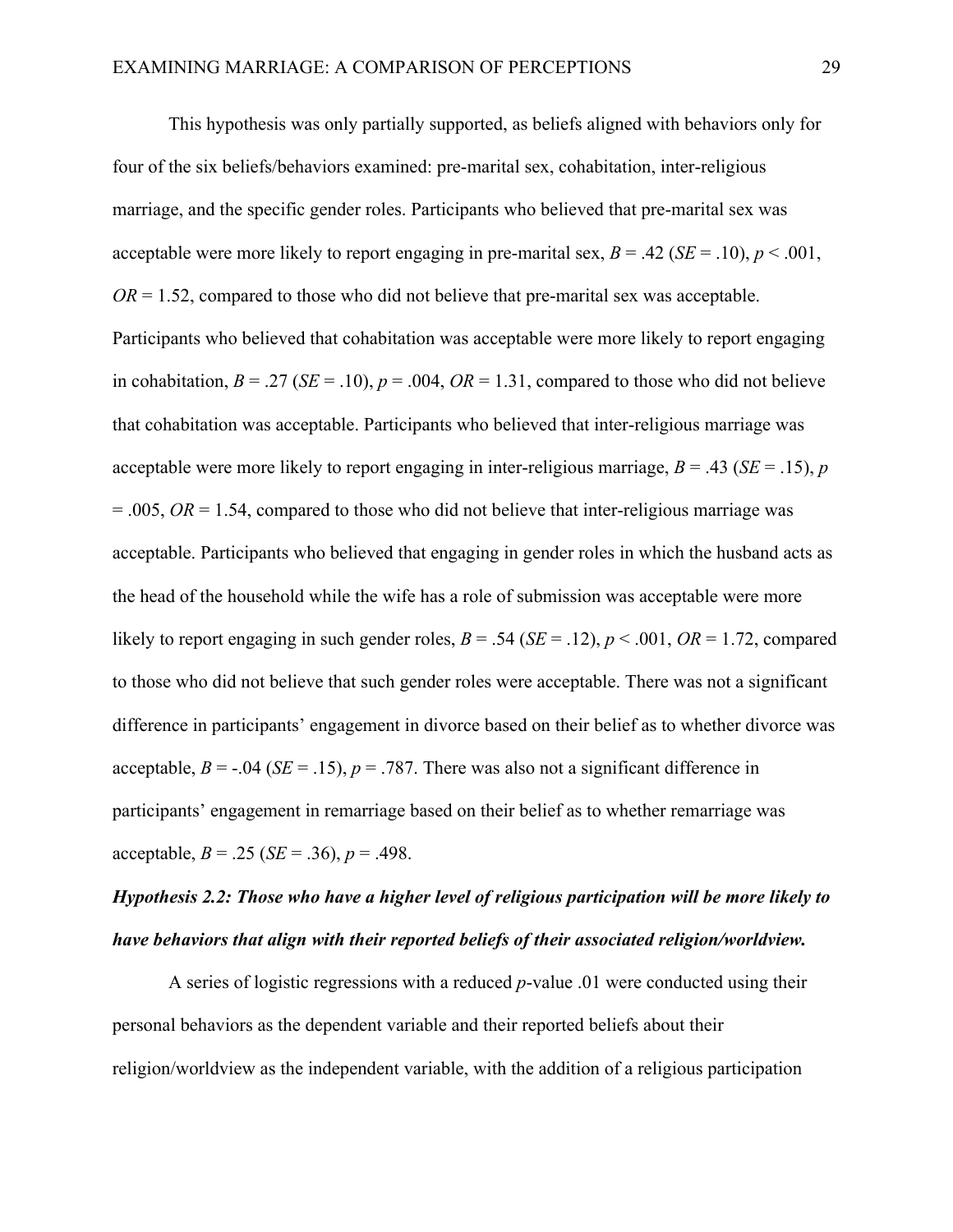variable to examine the associations of personal behaviors and reported beliefs about individuals' religions/worldviews, as well as level of participation.

This hypothesis was not supported, as the addition of religious participation did not significantly enhance the models comparing participants who believed that certain behaviors were acceptable and participants who reported engaging in certain behaviors for pre-marital sex, cohabitation, inter-religious marriage, gender roles in which the husband acts as the head of the household while the wife has a role of submission, divorce, or remarriage (see Table 1).

*Hypothesis 2.3: Those who indicate they have conformed to their religion/worldview will be more likely to have behaviors that align with their reported beliefs of their associated religion/worldview.*

A series of logistic regressions with a reduced *p*-value .01 were conducted using their personal behaviors as the dependent variable and their reported beliefs about their religion/worldview as the independent variable, with the addition of a conforming to religion/worldview variable to examine the associations of personal behaviors and reported beliefs about individuals' religions/worldviews, as well as extent of conforming to religion/worldview.

This hypothesis was not supported, as the addition of conforming to religion/worldview did not significantly enhance the models comparing participants who believed that certain behaviors were acceptable and participants who reported engaging in certain behaviors for premarital sex, cohabitation, inter-religious marriage, gender roles in which the husband acts as the head of the household while the wife has a role of submission, divorce, or remarriage (see Table 2).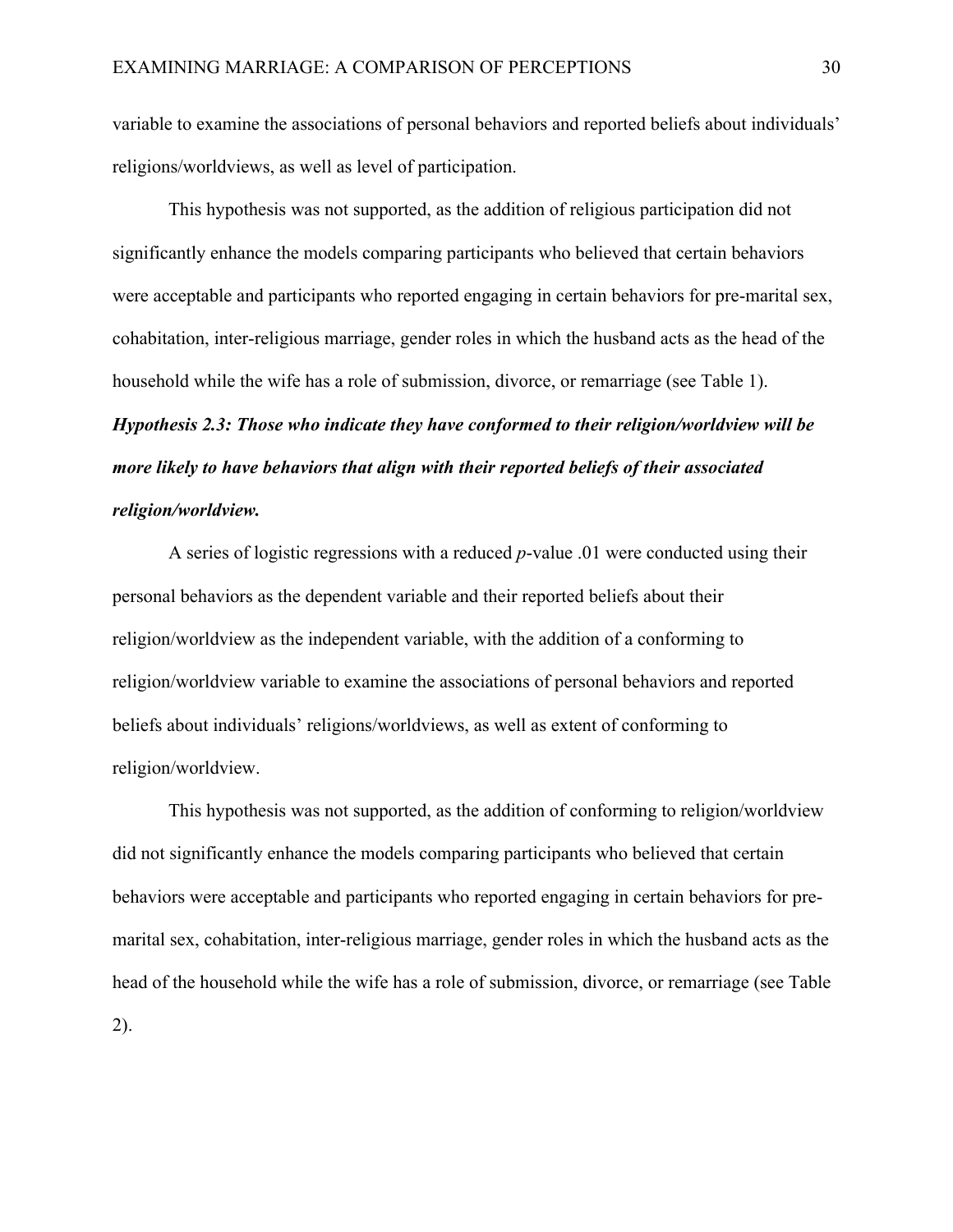## **Research Question 3: Do participants' perceptions of the beliefs of individuals of various religions accurately represent those individuals' true beliefs?**

## *Hypothesis 3.1: Individuals will inaccurately perceive the beliefs of the majority of others with different ideologies.*

A series of RM-ANOVAs were conducted to compare individuals' perceptions of their own affiliation/worldview to their perceptions of other affiliations/worldviews for each behavior examined. Bonferroni-corrected post-hoc analyses were conducted to examine differences for each religion/worldview. A constrained p-value of .01 was used to determine significance for the following analyses.

This hypothesis was supported, as significant differences were found in individuals' perceptions of other religions/worldviews based on their own religion/worldview for each belief. Regarding pre-marital sex, the main effect of beliefs about religion/worldview (Wilk's  $\lambda = .42$ ,  $F(3, 249) = 114.20, p < .001, \eta_p^2 = .58$ ) was qualified by an interaction between beliefs and one's own religion/worldview (Wilk's λ = .59,  $F(12, 659) = 11.98$ ,  $p < .001$ ,  $η<sub>p</sub><sup>2</sup> = .16$ ; see Figure 1). Regarding cohabitation, the main effect of beliefs about religion/worldview (Wilk's λ  $=$  .46,  $F(3, 248) = 97.22$ ,  $p < .001$ ,  $\eta_p^2 = .54$ ) was qualified by an interaction between beliefs and one's own religion/worldview (Wilk's λ = .60,  $F(12, 656) = 11.54, p < .001, \eta_p^2 = .16$ ; see Figure 2). Regarding inter-religious marriage, the main effect of beliefs about religion/worldview (Wilk's  $\lambda = .52$ ,  $F(3, 247) = 77.67$ ,  $p < .001$ ,  $\eta_p^2 = .49$ ) was qualified by an interaction between beliefs and one's own religion/worldview (Wilk's  $\lambda = .58$ ,  $F(12, 654) = 12.35$ ,  $p < .001$ ,  $\eta_p^2 =$ .17; see Figure 3). Regarding gender roles in which the husband acts as the head of the household while the wife has a role of submission, the main effect of beliefs about religion/worldview (Wilk's  $\lambda = .71$ ,  $F(3, 248) = 33.35$ ,  $p < .001$ ,  $\eta_p^2 = .29$ ) was qualified by an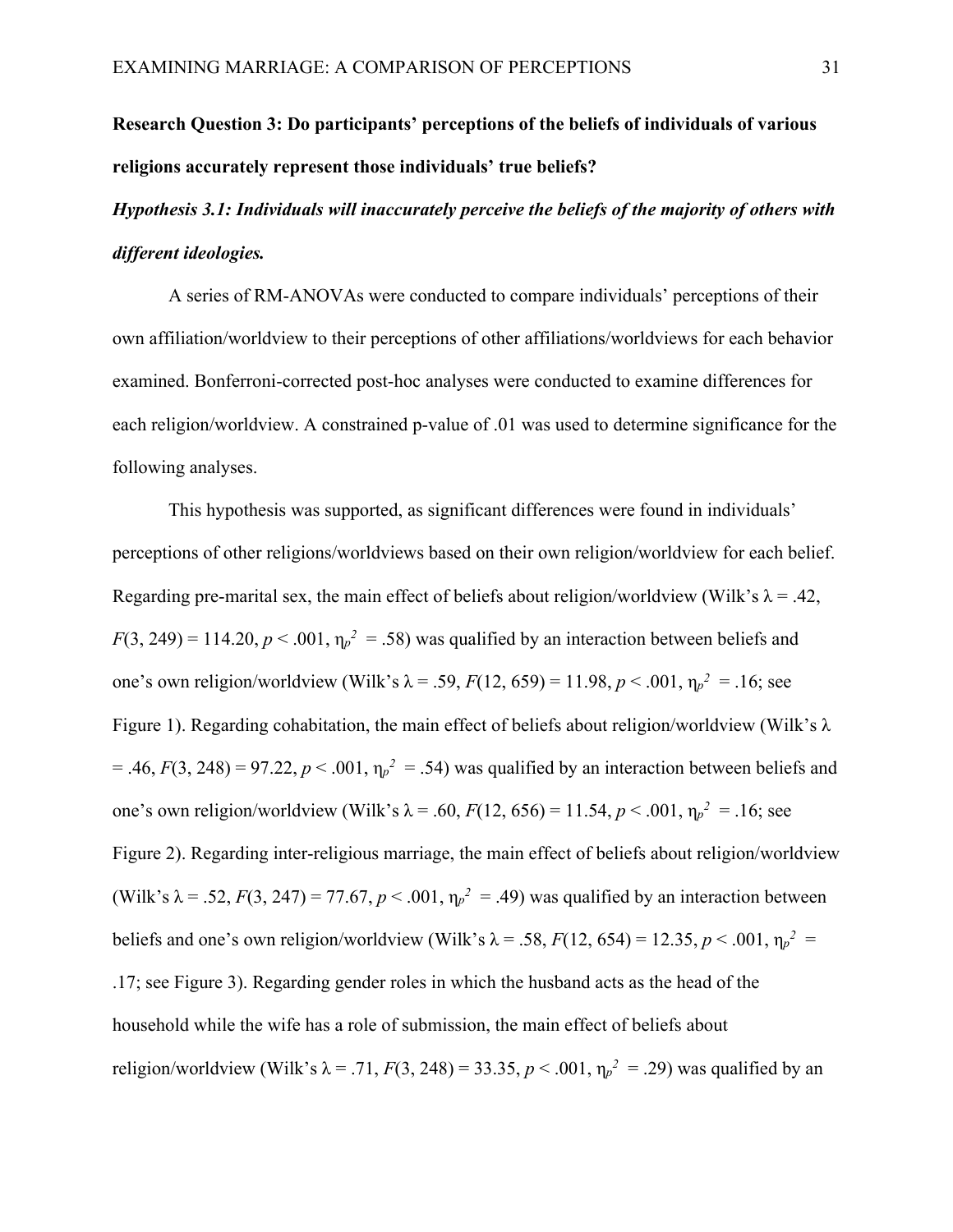interaction between beliefs and one's own religion/worldview (Wilk's  $\lambda = .55$ ,  $F(12, 656) =$ 13.70,  $p < .001$ ,  $\eta_p^2 = .18$ ; see Figure 4). Regarding divorce, the main effect of beliefs about religion/worldview (Wilk's  $\lambda = .57$ ,  $F(3, 248) = 63.38$ ,  $p < .001$ ,  $\eta_p^2 = .43$ ) was qualified by an interaction between beliefs and one's own religion/worldview (Wilk's  $\lambda = .70$ ,  $F(12, 656) = 7.96$ ,  $p < .001$ ,  $\eta_p^2 = .11$ ; see Figure 5). Regarding remarriage, the main effect of beliefs about religion/worldview (Wilk's  $\lambda = .72$ ,  $F(3, 245) = 31.18$ ,  $p < .001$ ,  $\eta_p^2 = .28$ ) was qualified by an interaction between beliefs and one's own religion/worldview (Wilk's  $\lambda = .68$ ,  $F(12, 649) = 8.37$ ,  $p < .001$ ,  $\eta_p^2 = .12$ ; see Figure 6).

# *Hypothesis 3.2: Individuals will most accurately perceive the beliefs of individuals who identify as Atheists and Christians and will least accurately perceive the beliefs of individuals who identify as Jewish and Muslim.*

The RM-ANOVAs from the prior hypothesis (Figures 1-6) were reviewed for trends, as it relates to this hypothesis.

This hypothesis was only partially supported. Overall, individuals tended to most accurately perceive the beliefs of Atheists, Christians, and Muslims and tended to least accurately perceive the beliefs of Jewish individuals. This was not the case, however, for every belief examined. Regarding pre-marital sex, results indicate that individuals most accurately perceived the beliefs of individuals who identified as Muslim, Atheist, and Christian and least accurately perceived the beliefs of individuals who identified as Jewish. Regarding cohabitation, results indicate that individuals most accurately perceived the beliefs of individuals who identified as Muslim, Atheist, and Christian and least accurately perceived the beliefs of individuals who identified as Jewish. Regarding inter-religious marriage, results indicate that individuals most accurately perceived the beliefs of individuals who identified as Muslim and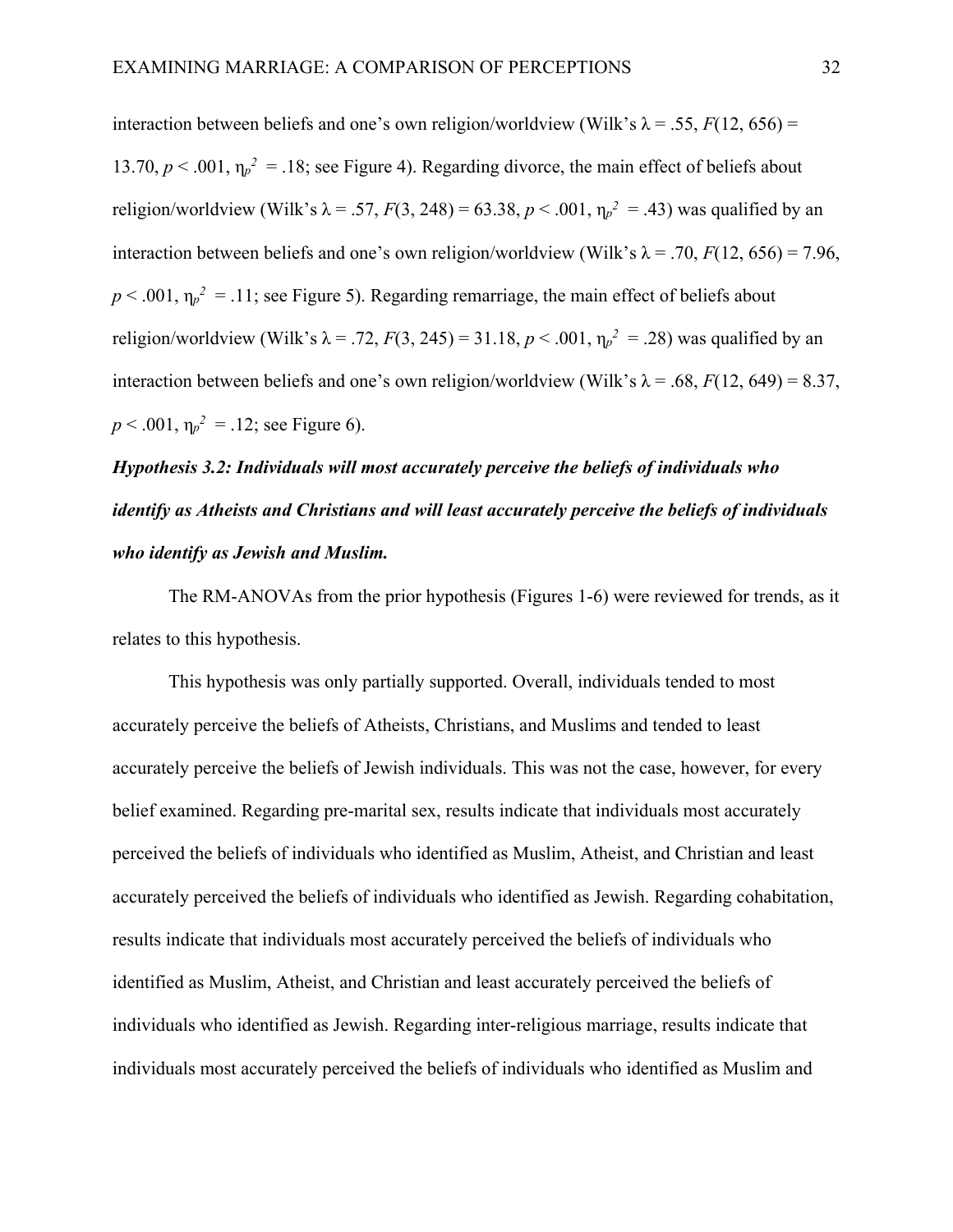Atheist and least accurately perceived the beliefs of individuals who identified as Jewish. Regarding specific gender roles, results indicate that individuals most accurately perceived the beliefs of individuals who identified as Muslim and Christian and least accurately perceived the beliefs of individuals who identified as Jewish. Regarding divorce, results indicate that individuals most accurately perceived the beliefs of individuals who identified as Atheist and Christian and least accurately perceived the beliefs of individuals who identified as Jewish and Muslim. Regarding remarriage, results indicate that individuals most accurately perceived the beliefs of individuals who identified as Atheist and Christian and least accurately perceived the beliefs of individuals who identified as Jewish and Muslim.

## **Exploratory Question 1: Does the traditionalism of participants' religious beliefs impact the perceptions of their own and other religions/worldviews?**

A series of RM-ANOVAs were conducted to compare individuals' traditional vs. contemporary religious leanings to their perceptions of the beliefs of various religions/worldviews. A constrained p-value of .01 was used to determine significance for the following analyses. For the models examining beliefs about pre-marital sex, cohabitation, interreligious marriage, gender roles in which the husband acts as the head of the household and the wife has a supporting role, divorce, and remarriage, the main effects of beliefs about religion/worldview were not qualified by interactions between the traditional vs. contemporary nature of participants. None of the interactions were significant (see Table 3).

#### **Discussion**

In this study, the association between religious affiliation and individuals' marriagerelated beliefs and behaviors was examined. Individuals' perceptions of others' beliefs and behaviors based on religion were also examined. The purpose of this study was not only to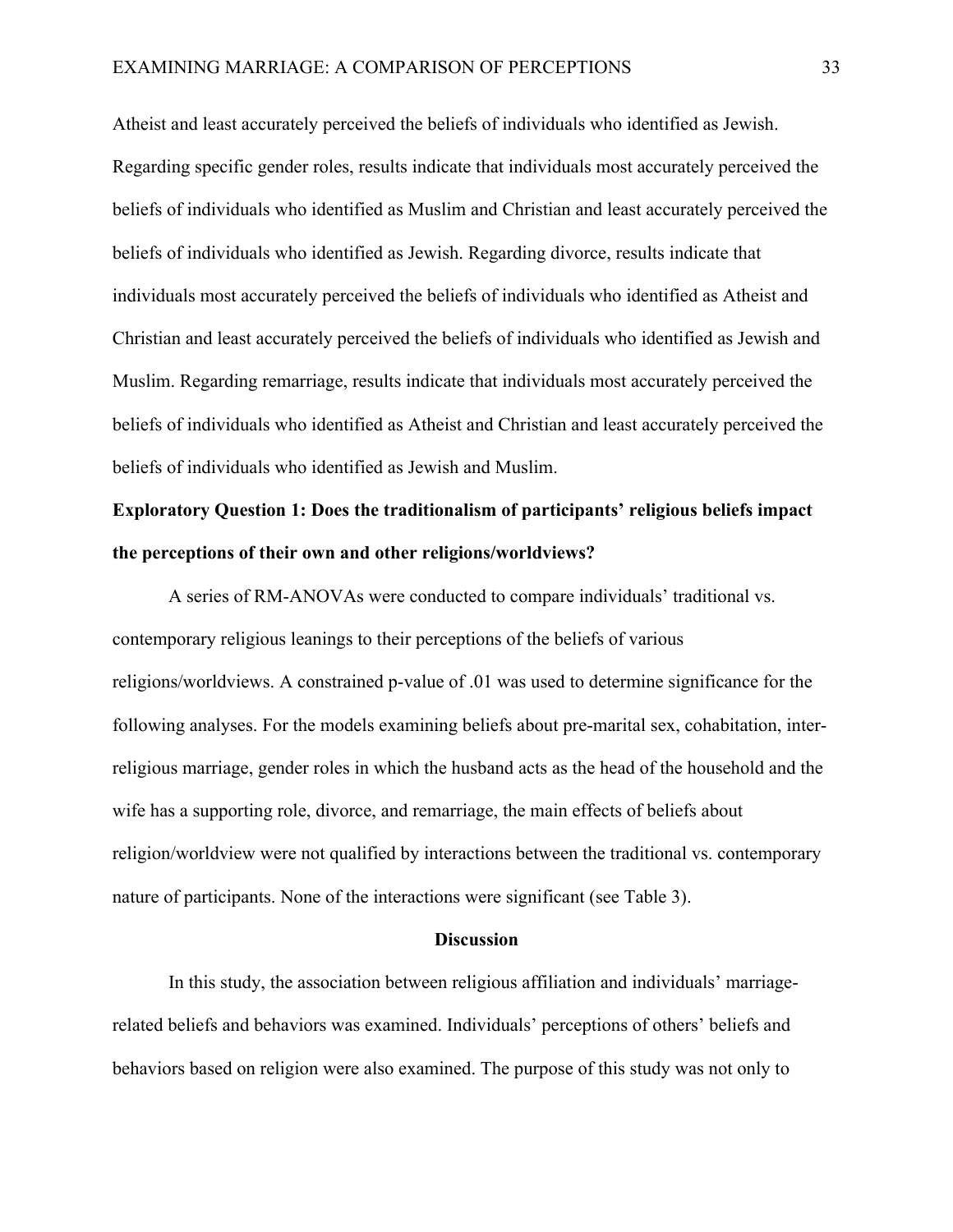highlight the differences in religious individuals' beliefs about and behaviors in marriage, but also to determine if the association between religion and marriage was consistent with prior research. Data were gathered through an online survey to measure religion/worldview, past behaviors, current beliefs, religious participation, extent of conformity to religion/worldview, perceptions of individuals of different religions/worldviews, and contact regularity with individuals of different religions/worldviews.

The first research question examined participants' self-reported beliefs and behaviors. Overall, it was found that Atheist and Agnostic individuals share both similarities and differences with individuals of Abrahamic religions in regard to their self-reported beliefs and behaviors. For example, results indicated that beliefs like pre-marital sex and cohabitation are more commonly accepted by Atheists and Agnostics than individuals of Abrahamic religions. This is to be expected according to the teachings of these religions. Similarities can also be seen in Atheists and Agnostics and individuals of Abrahamic religions, however, such as when considering beliefs like divorce and remarriage. Here, a much more similar percentage of Atheist and Agnostic individuals and Abrahamic individuals reported engaging in these behaviors. In looking at divorce, specifically, results supported Wilson and Musick's (1995) finding that Christians tended to agree more strongly that marriage is a bond that is not meant to be broken. These trends are not entirely consistent when considering individuals' reports of behaviors, however. Individuals of Abrahamic religions and Atheist and Agnostic worldviews reported similar levels of actual engagement in pre-marital sex and cohabitation, as well as divorce and remarriage. These findings are consistent with prior research that suggests that individuals of various levels of religiosity often have different viewpoints (Harper, 2007). Additionally, these findings support research that also suggests that nonreligious and religious individuals may share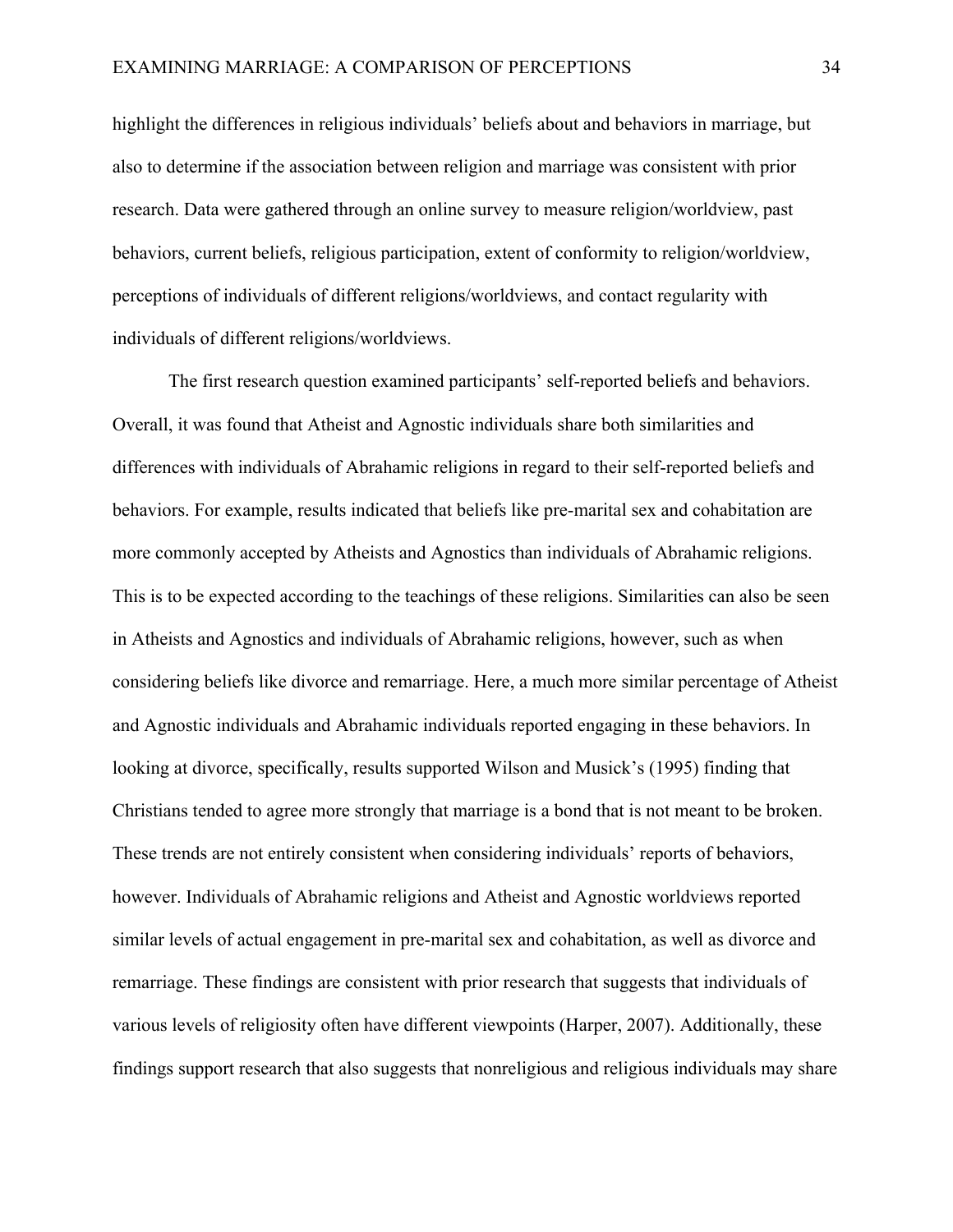similarities and differences depending on the specific religion they identify with (Saroglou et al., 2011). The results regarding individuals' engagement in divorce and remarriage, however, must be interpreted cautiously as about a third of participants reported being single and never married, skewing the overall percentage of participants who reported not engaging in divorce or remarriage.

The second research question examined whether or not participants' self-reported beliefs align with their reported behaviors. This study found that for four of the six beliefs examined pre-marital sex, cohabitation, inter-religious marriage, and specific gender roles, participants' behaviors did, in fact, align with their beliefs. This aligns with previous research, including the Theory of Reasoned Action, which asserts that humans' behaviors are often a follow-up response to thoughts, intentions, or attitudes that they held first (Madden et al., 1992). This is understandable as it makes much more sense for individuals to act according to their beliefs, rather than contradicting themselves and believing one thing but behaving in a way that challenges that belief, or vice versa. There did not appear to be a trend, however, of beliefs predicting behaviors, when examining beliefs and behaviors surrounding divorce and remarriage. This finding is likely due to the fact that the survey was not created to accurately measure how single individuals' reports for their potential future engagement with divorce or remarriage. It was also hypothesized that level of religious participation would be associated with how well individuals' beliefs and behaviors aligned. When examining participants' responses, however, it was found that the level of religious participation did not have an impact on the association between individuals' beliefs and behaviors. This finding was surprising as religious participation has been known to play an important role in dating relationships marriages across various religions (Marks, 2008; Lambert & Dollahite, 2006). Considering each of the six beliefs and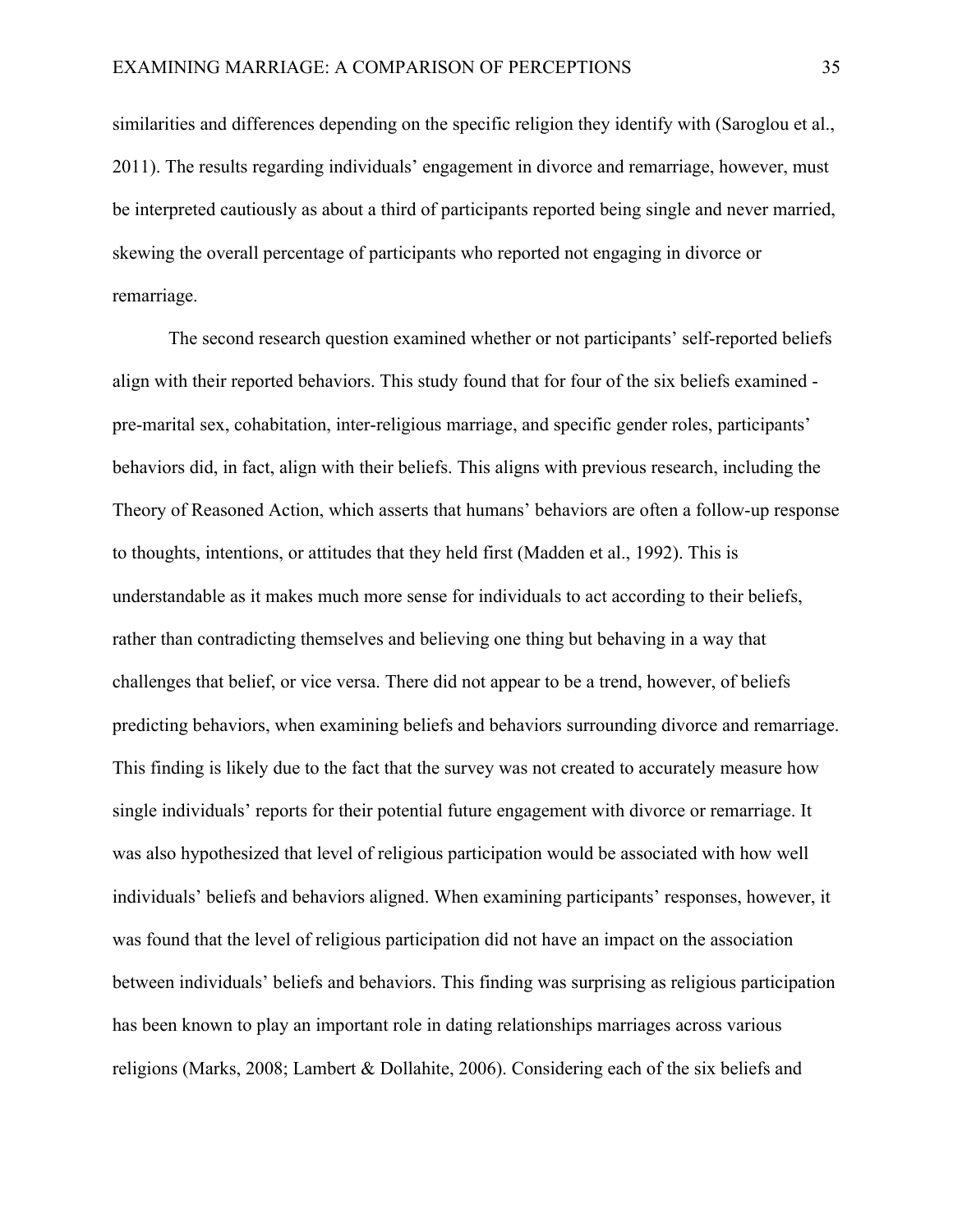behaviors examined were all related to relationships and marriages, finding no significant difference based on religious participation was unexpected. Finding no significant differences here could, however, be attributed to a possible decrease in religious participation, especially in younger generations. Individuals may find that their religion or worldview may still be supported without their physical attendance at religious events. An increase in spirituality, in comparison to association with an organized religion, could also be another possible reason that religious participation had no significant effect on individuals' beliefs and behaviors, as spirituality could be maintained on a more individual level. Additionally, it was hypothesized that the extent to which individuals reported conforming to their religion/worldview would be associated with how well individuals' beliefs and behaviors aligned. Similar to level of religious participation, the extent of conforming to one's religion/worldview did not have an impact on the associations between individuals' beliefs and behaviors. Conforming to one's religion or worldview is comparable to level of religiosity, which has also been reported to have positive impacts on individuals' relationships, making these findings surprising, as well (Lambert & Dollahite, 2006). Additionally, this finding does not support prior research conducted by Mahoney and colleagues (2001) who noted that an increased level of seriousness about living according to one's religion had an impact on Christians' attitudes surrounding pre-marital sex. These findings are important to make sense of individuals' behaviors and to understand the impacts made by different aspects of religion on marital beliefs and behaviors.

The third research question examined whether or not participants' perceptions of the beliefs of individuals of various religions or worldviews aligned with those individuals' true beliefs. The results of this study indicated that participants' perceptions of the beliefs of individuals of various religions and worldviews do not align with those individuals' true beliefs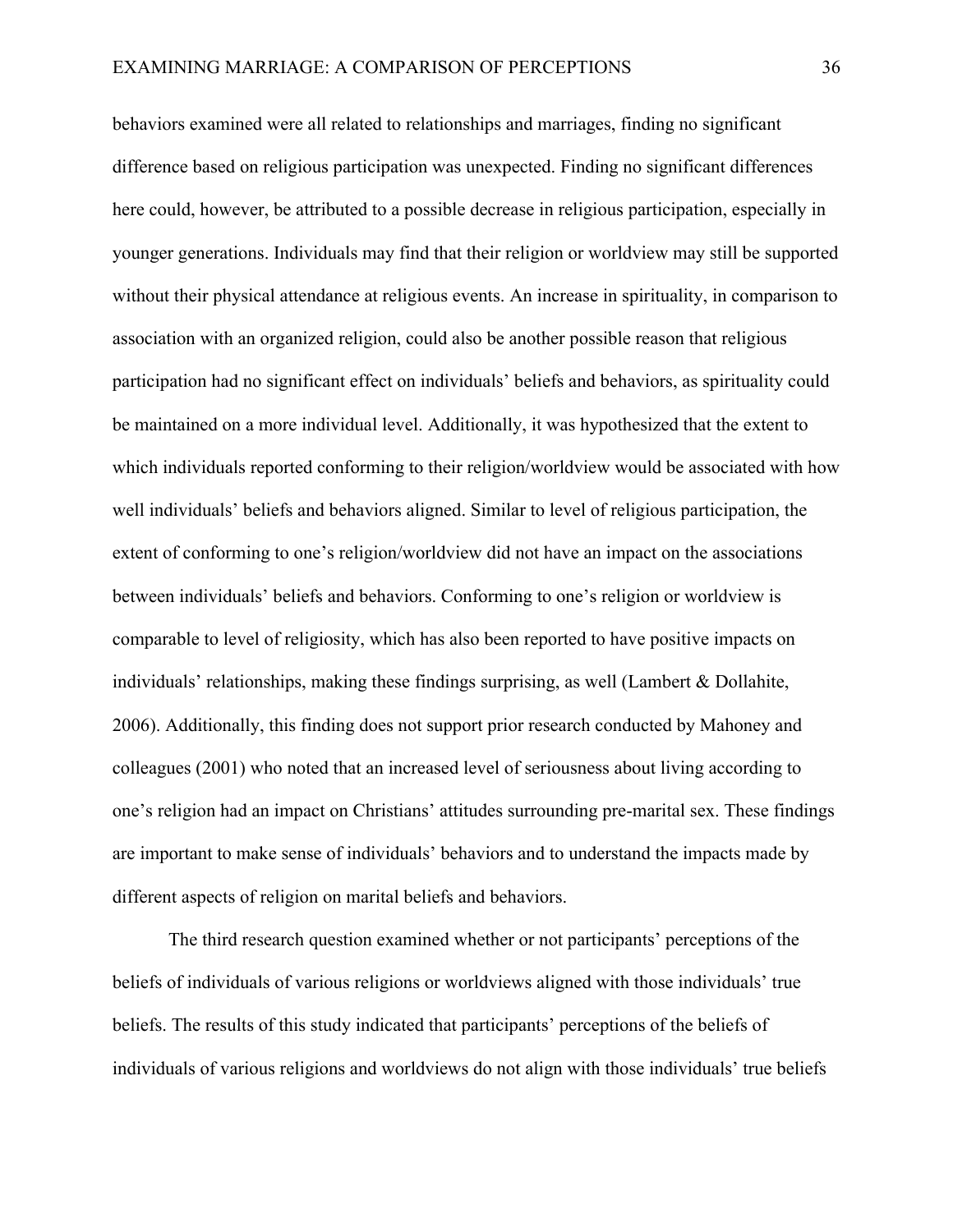overall. This is likely a result of existing stereotypes individuals have of individuals of differing religions and worldviews (Altemeyer, 2003; Harper, 2007). Individuals' existing knowledge of other religions could also have potentially played a role in the ways in which they perceived individuals of other religions/worldviews, as well as the accuracy of those perceptions. While little research has been conducted and published on religious and nonreligious individuals' perceptions of each other (Harper, 2007), it is important to further the existing research to ensure that society works toward eliminating religious stereotypes, in hopes of also preventing religious discrimination and promoting education geared towards understanding individuals' differences (Altemeyer, 2003). In partial support of this research question's second hypothesis, results indicated that individuals most accurately perceived the beliefs of Atheist and Agnostic individuals, Christian individuals, and Muslim individuals. Additionally, individuals least accurately perceived the beliefs of Jewish individuals. These findings may likely be the result of greater exposure to individuals who identify as Atheist or Agnostic, Christian, or Muslim, whether information is gathered through personal interaction or media coverage.

The exploratory question examined whether or not the traditionalism of participants' beliefs impacted the perceptions they had of their own and other religions/worldviews. Results indicated that the traditionalism of participants' beliefs had no significant impact on the perceptions individuals had of their own or other religions/worldviews. This may partially be due to the uneven distribution of traditionalism across participants, as over half of them reported being either slightly or very contemporary, almost a quarter of them reported being moderate, and only 15% of them reported being either slightly or very traditional. This may also be partially due to almost half of the participants politically identifying as either extremely liberal or liberal. Different results may have been seen had the political leanings of participants been more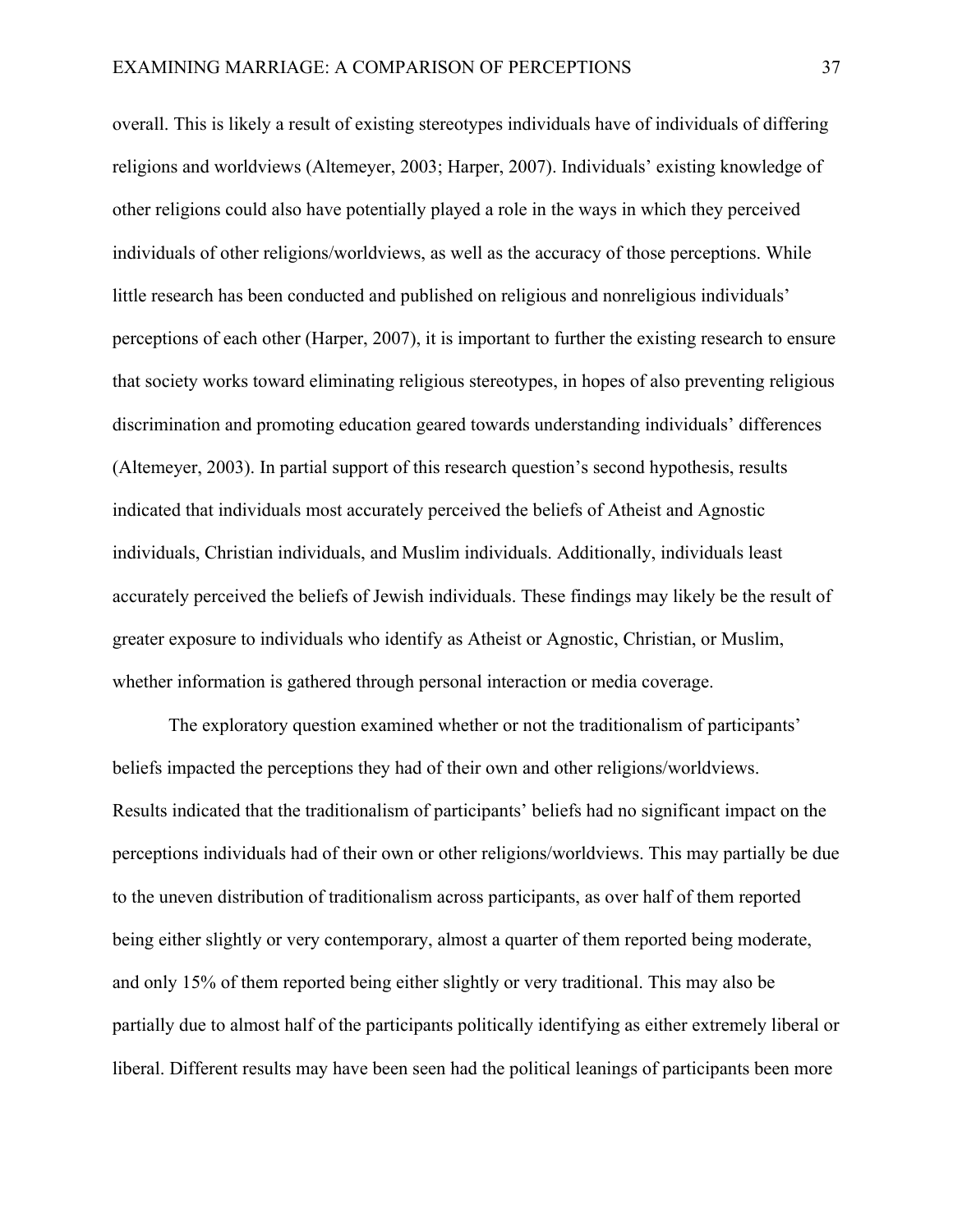representative of the political leanings of U.S. citizens as a whole. A general increase in knowledge about diverse individuals as society progresses may also have led to participants' traditionalism having no effect on their perceptions, as well.

### **Limitations and Future Directions**

While this research study has provided useful information for public awareness, changes and improvements could be made in future replications. One major limitation of this study was that the survey and its results did not take into account that any participant who identified as unmarried would have no experience to report on engaging in divorce or remarriage. This meant that a large portion of the responses that indicated no engagement with divorce or remarriage only answered that way because they had never been in the position to do so. A second limitation of the study was that a very small proportion of participants reported being either Jewish or Muslim. More specifically, only 3.9% of participants identified as Jewish and only 1.2% of participants identified as Muslim.

Based on these limitations, a few future directions are recommended. First, it is important for any future studies or replications to create the survey so that it considers how unmarried participants would report behaving in a potential, future scenario in regard to the divorce and remarriage behaviors. This would allow for a more accurate representation and may increase the chances for significant results to be found. Second, greater representation for Jewish and Muslim individuals is also vital for proportional representation. Additionally, it may be helpful to consider the location from which participants are reporting in future studies to ensure that the results are truly representative of the United States. It would also be interesting to use the survey within individual communities to compare various community samples. A community sample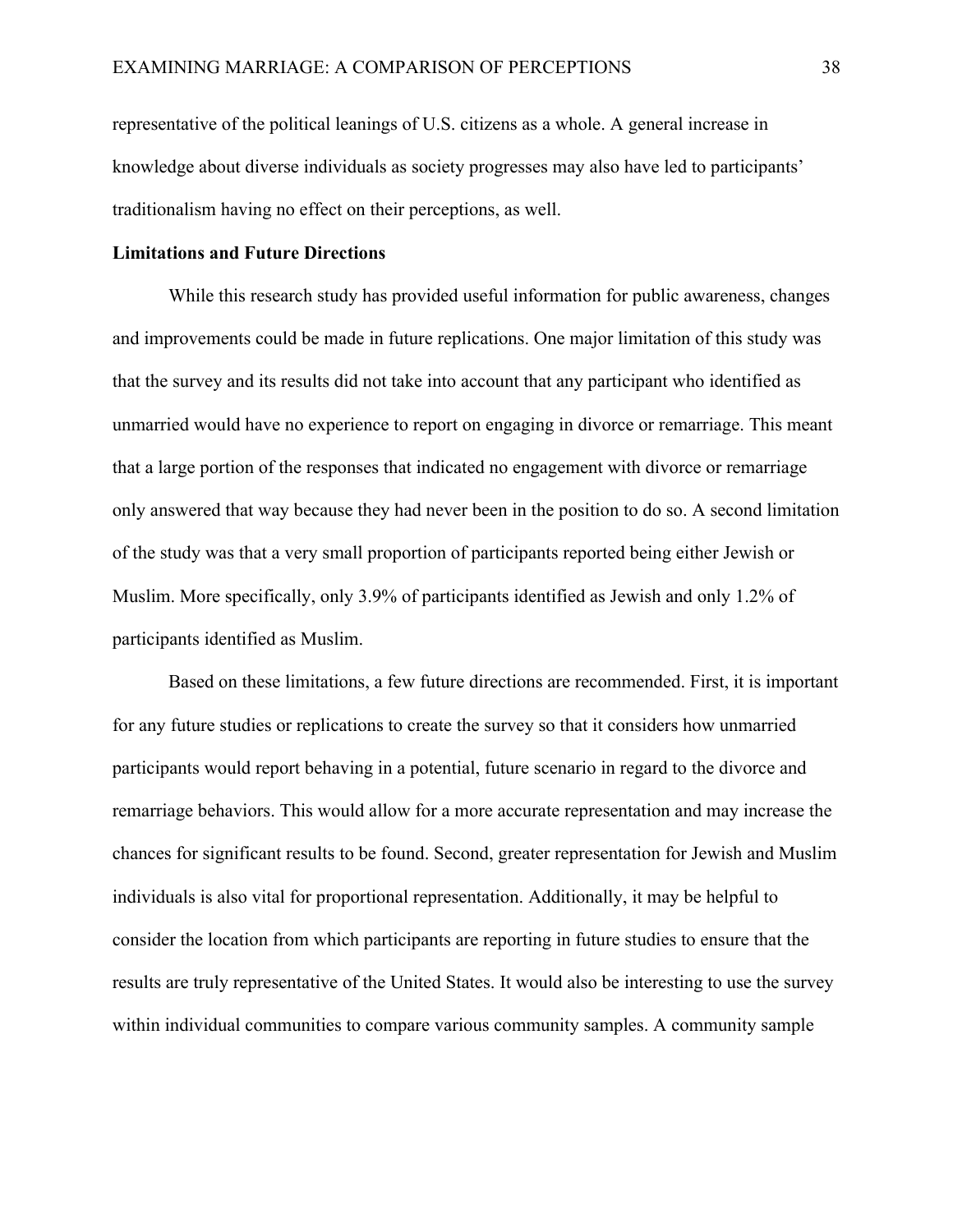was attempted as a part of this research study, but the COVID-19 pandemic's impact on recruitment restricted the researcher's ability to conduct any tests or report any findings.

### **Conclusion**

The results of this study could be used in the future to emphasize the association between religion and marriage and to educate individuals about religious differences among individuals. The study reasserted that religion and religious values play an important role in marriage-related beliefs and behaviors. Additionally, this research supports the findings of the researchers who developed the Theory of Reasoned Action (Madden et al., 1992), as it indicates that individuals' behaviors are often associated with the beliefs they have. Finally, the study also found that individuals tend to inaccurately perceive the beliefs regarding relationships and marriage of individuals of varying religions. Greater attention should be drawn to these inaccurate perceptions to educate individuals about others' religions and their beliefs as a way to decrease the prevalence of stereotype usage and religious discrimination in our society.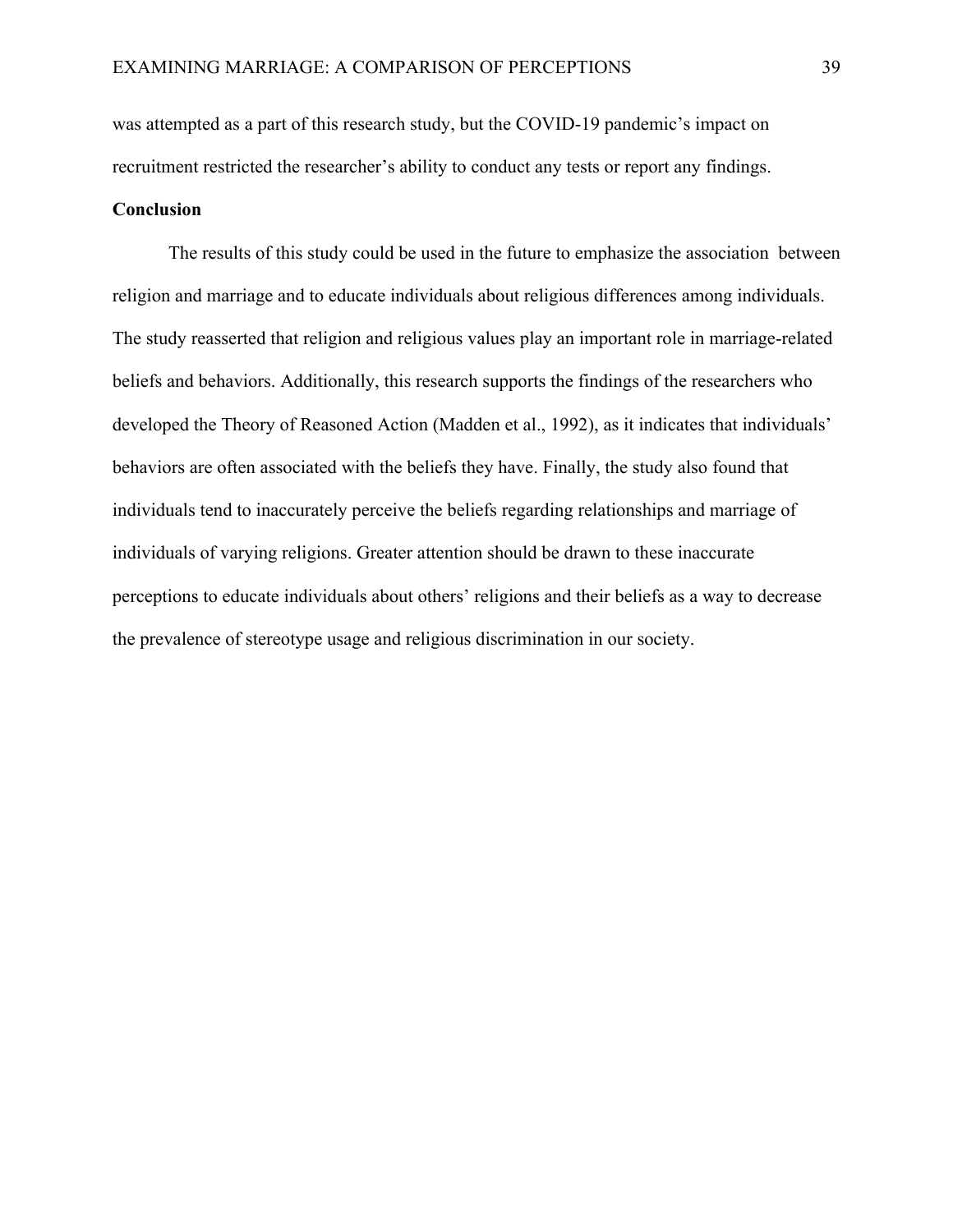### **References**

- Altemeyer, B. (2003). Why do religious fundamentalists tend to be prejudiced? *International Journal for the Psychology of Religion, 13*(1), 17-28.
- Booth, A., Johnson, D. R., Branaman, A., & Sica, A. (1995). Belief and behavior: Does religion matter in today's marriage? *Journal of Marriage and Family, 57*(3), 661-671.
- Brown, E., Orbuch, T. L., & Bauermeister, J. A. (2008). Religiosity and marital stability among black American and white American couples. *Family Relations, 57*(2), 186-197.
- Devine, P. G. (1989). Stereotypes and prejudice: Their automatic and controlled components. *Journal of Personality and Social Psychology, 56*(1), 5-18.
- Goodman, M. A. & Dollahite, D. C. (2006). How religious couples perceive the influence of God in their marriage. *Review of Religious Research, 48*(2), 141-155.
- Harper, M. (2007). The stereotyping of nonreligious people by religious students: Contents and subtypes. *Journal for the Scientific Study of Religion, 46*(4), 539-552.
- Henderson, A. K., Ellison, C. G., & Glenn, N. D. (2018). Religion and relationship quality among cohabiting and dating couples. *Journal of Family Issues, 39*(7), 1904-1932.
- Hood, R. W., Jr., Spilka, B., Hunsberger, B., & Gorsuch, R. (1996). The psychology of religion: An empirical approach (2nd ed.). Guilford Press.
- Koenig, H.G., Wang, Z., Al Zaben, F., & Adi, A. (2015). Belief into action scale: A comprehensive and sensitive measure of religious involvement. *Religions, 6,* 1006-1016.
- Lambert, N. M. & Dollahite, D. C. (2006). How religiosity helps couples prevent, resolve, and overcome marital conflict. *Family Relations, 55*(4), 439-449.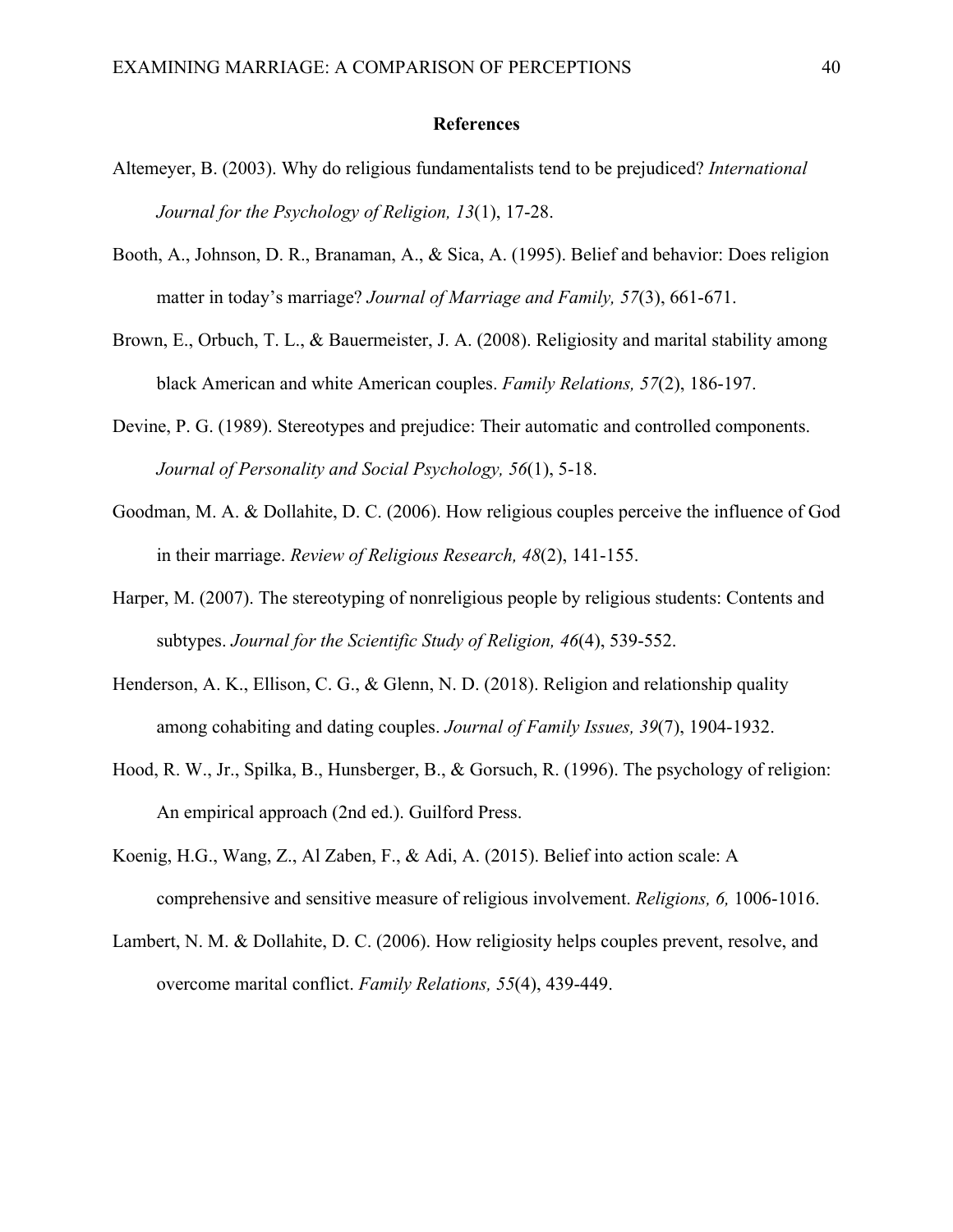- Madden, T. J., Ellen, P. S., & Ajzen, I. (1992). A comparison of the Theory of Planned Behavior and the Theory of Reasoned Action. *Personality and Social Psychology Bulletin, 18*(1), 3-9.
- Mahoney, A., Pargament, K. I., Tarakeshwar, N., & Swank, A. B. (2002). Religion in the home in the 1980s and 1990s: A meta-analytic review and conceptual analysis of links between religion, marriage, and parenting. *Journal of Family Psychology, 15*(4), 559-596.
- Marks, L. (2008). How does religion influence marriage? Christian, Jewish, Mormon, and Muslim perspectives. *Marriage & Family Review, 38*(1), 85-111.
- Ortega, S. T., Whitt, H. P., & Williams, Jr., J. A. (1988). Religious homogamy and marital happiness. *Journal of Family Issues, 9*(2), 224-239.
- Perry, S. L. (2015). A match made in heaven? Religion-based marriage decisions, marital quality, and the moderating effects of spouse's religious commitment. *Social Indicators Research, 123*, 203-225.
- Saroglou, V., Yzerbyt, V., & Kaschten, C. (2011). Meta-stereotypes of groups with opposite religious views: Believers and non-believers. *Journal of Community & Applied Social Psychology, 21*, 484-498.
- Stangor, C., Tarry, H., & Jhangiani, R. (2015). *Principles of Social Psychology*. *Stereotypes, Prejudice, and Discrimination* (1st ed.). Open Textbook Library.

https://opentextbc.ca/socialpsychology/chapter/social-categorization-and-stereotyping/.

Sullivan, K. T. (2001). Understanding the relationship between religiosity and marriage: An investigation of the immediate and longitudinal effects of religiosity on newlywed couples. *Journal of Family Psychology, 15*(4), 610–626.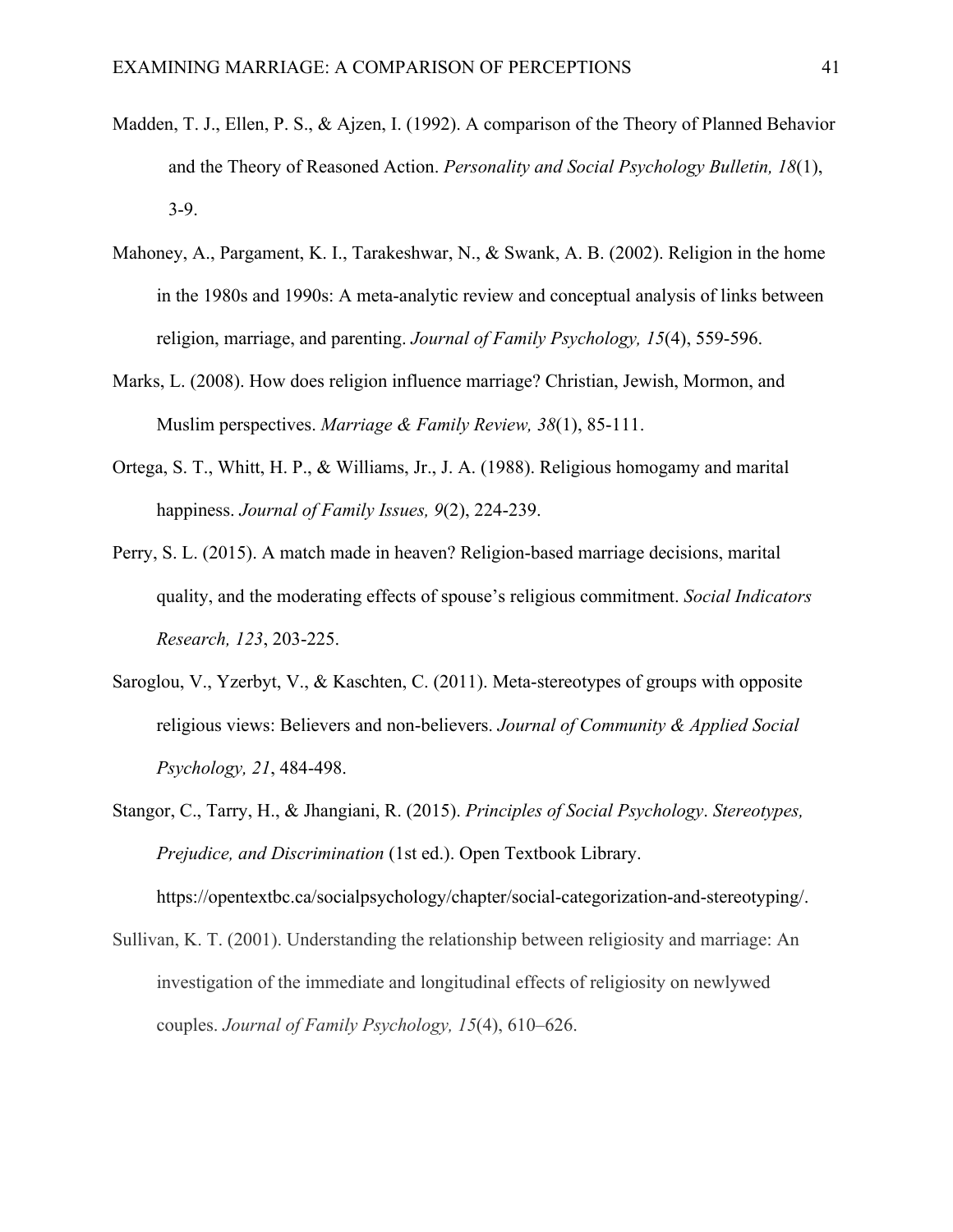- Vangelisti, A. L. (2012). Interpersonal processes in romantic relationships. *The SAGE Handbook of Interpersonal Communication, 4e*, 597-631.
- Waite, L. J. & Lehrer, E. L. (2003). The benefits from marriage and religion in the United States: A comparative analysis. *Population and Development Review, 29*(2), 255-275.
- Wilson, J. & Musick, M. (1995). Personal autonomy in religion and marriage; Is there a link? *Review of Religious Research, 37*(1), 3-18.
- Yeo, T. E. D., & Fung, T. H. (2016). Relationships form so quickly that you won't cherish them: Mobile dating apps and the culture of instantaneous relationships. *Proceedings of the 7th 2016 international conference on social media & society, 2,* 1–6.
- Zafar, S. & Ross, E. C. (2015). Interreligious contact, attitudes, and stereotypes: A study of five religious groups in Canada. *Canadian Journal of Behavioural Science, 47*(1), 37-46.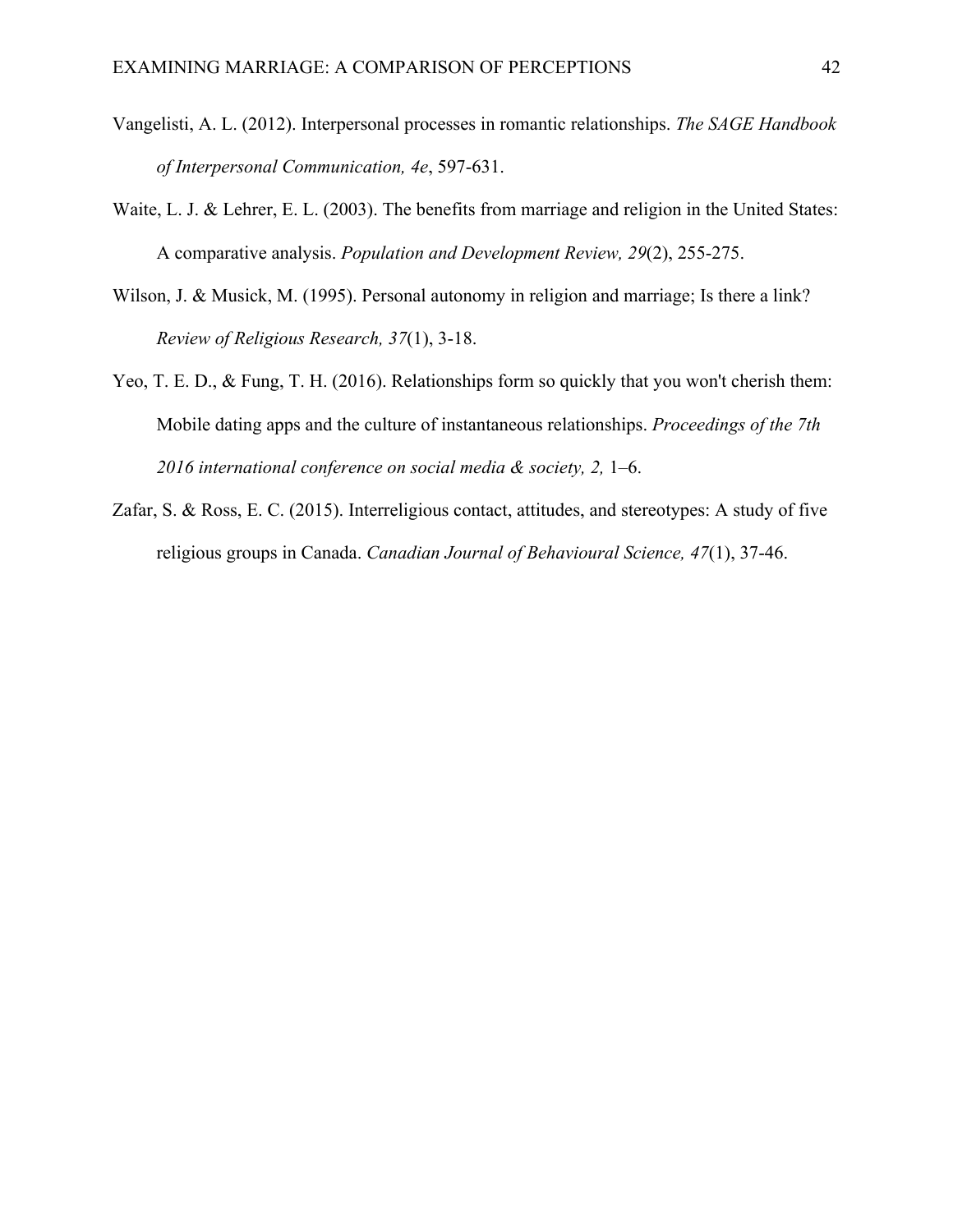### **Table 1.**

| <b>Model</b>                | B       | SE   |       | <b>OR</b> |
|-----------------------------|---------|------|-------|-----------|
| Pre-marital Sex             | $-0.15$ | 0.07 | 0.020 | 0.86      |
| Cohabitation                | $-0.10$ | 0.06 | 0.095 | 0.91      |
| Inter-religious<br>Marriage | 0.00    | 0.06 | 0.993 | 1.00      |
| <b>Gender Roles</b>         | $-0.02$ | 0.06 | 0.765 | 0.98      |
| Divorce                     | $-0.15$ | 0.11 | 0.162 | 0.86      |
| Remarriage                  | $-0.07$ | 0.14 | 0.642 | 0.03      |

*Alignment of Beliefs and Behaviors Based on Religious Participation*

*Note.* Statistics from Block 2 of the Logistic Regressions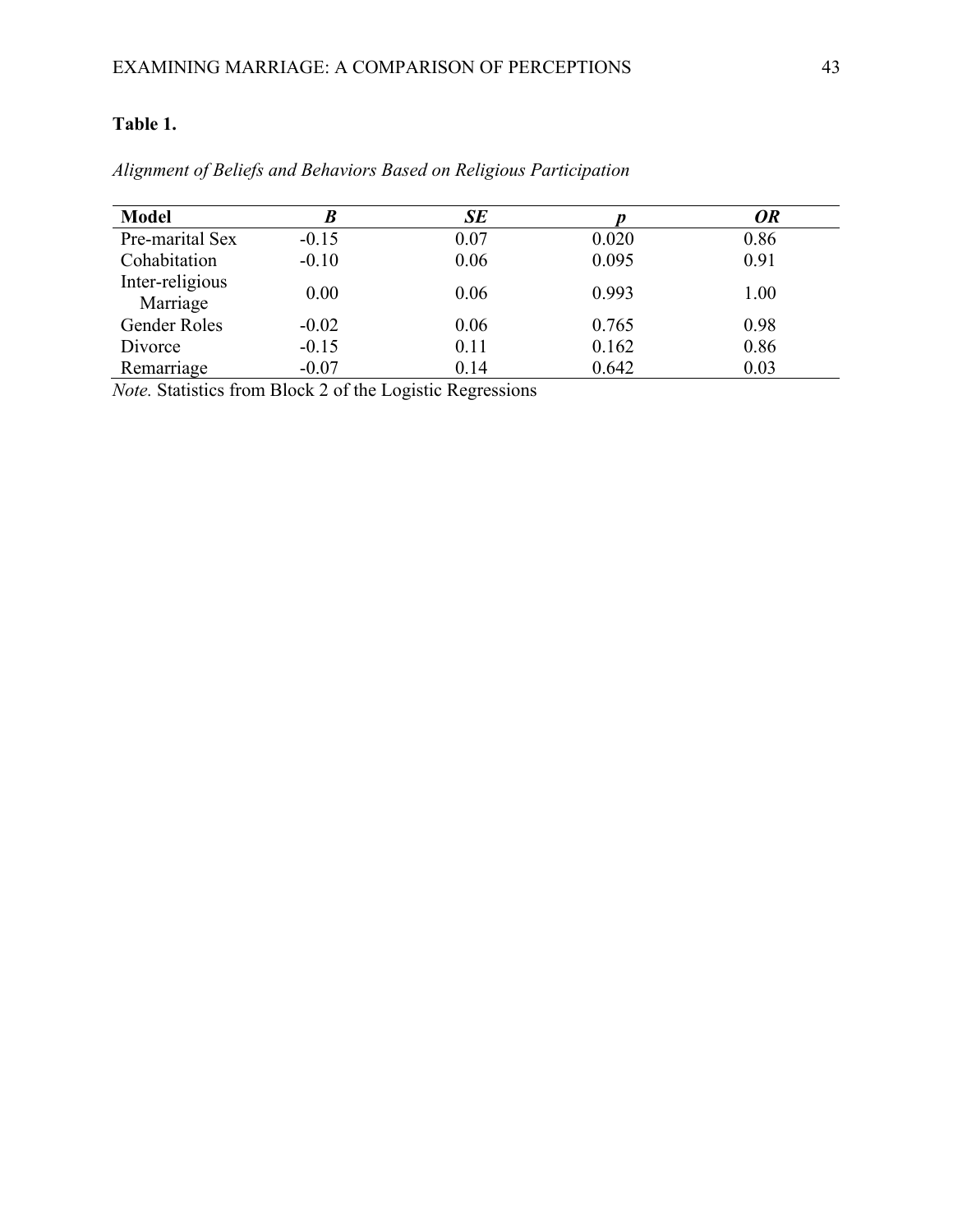### **Table 2.**

| <b>Model</b>                | B       | SE   |       | <b>OR</b> |
|-----------------------------|---------|------|-------|-----------|
| Pre-marital Sex             | $-0.04$ | 0.05 | 0.506 | 0.96      |
| Cohabitation                | 0.00    | 0.05 | 0.966 | 1.00      |
| Inter-religious<br>Marriage | 0.03    | 0.05 | 0.518 | 1.03      |
| Gender Roles                | 0.09    | 0.05 | 0.087 | 1.09      |
| Divorce                     | 0.06    | 0.07 | 0.363 | 1.07      |
| Remarriage                  | 0.11    | 0.09 | 0.242 | 1.11      |

*Alignment of Beliefs and Behaviors Based on Conforming to Religion/Worldview*

*Note.* Statistics from Block 2 of the Logistic Regressions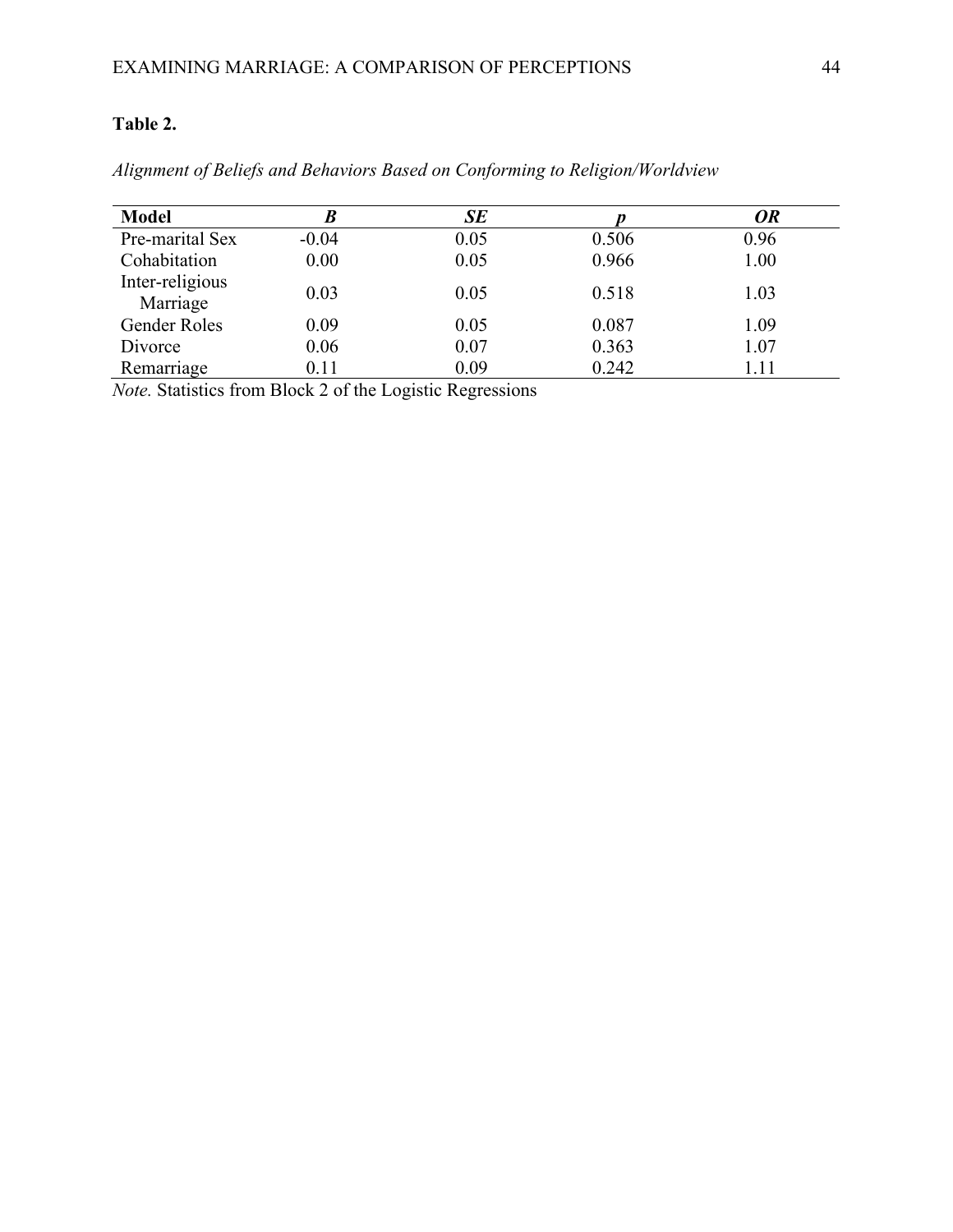### **Table 3.**

*Comparison of Individuals' Perceptions of Religions/Worldviews Based on Self-Reported Traditionality and Perceptions of Individuals who Identify with Each Religion/Worldview*

| <b>Model</b>                                           | Wilk's<br>$\lambda$ | df        | F      | $\boldsymbol{p}$ | $\eta_p^2$ |
|--------------------------------------------------------|---------------------|-----------|--------|------------------|------------|
| Pre-marital Sex                                        | .26                 | (3, 248)  | 237.47 | < 0.001          | .74        |
| Pre-marital Sex X<br>Traditional/Contemporary          | .95                 | (12, 656) | .98    | .463             | .02        |
| Cohabitation                                           | .28                 | (3, 247)  | 208.05 | < 0.001          | .72        |
| Cohabitation X<br>Traditional/Contemporary             | .95                 | (12, 654) | 1.05   | .404             | .02        |
| Inter-religious Marriage                               | .32                 | (3, 246)  | 174.62 | < 0.001          | .68        |
| Inter-religious Marriage X<br>Traditional/Contemporary | .96                 | (12, 651) | .84    | .606             | .01        |
| Gender Roles                                           | .65                 | (3, 247)  | 43.49  | < 0.001          | .35        |
| Gender Roles X<br>Traditional/Contemporary             | .92                 | (12, 654) | 1.83   | .040             | .03        |
| Divorce                                                | .35                 | (3, 247)  | 154.33 | < 0.001          | .65        |
| Divorce X<br>Traditional/Contemporary                  | .97                 | (12, 654) | .70    | .757             | .01        |
| Remarriage                                             | .53                 | (3, 244)  | 71.16  | < 0.001          | .47        |
| Remarriage X<br>Traditional/Contemporary               | .94                 | (12, 646) | 1.24   | .253             | .02        |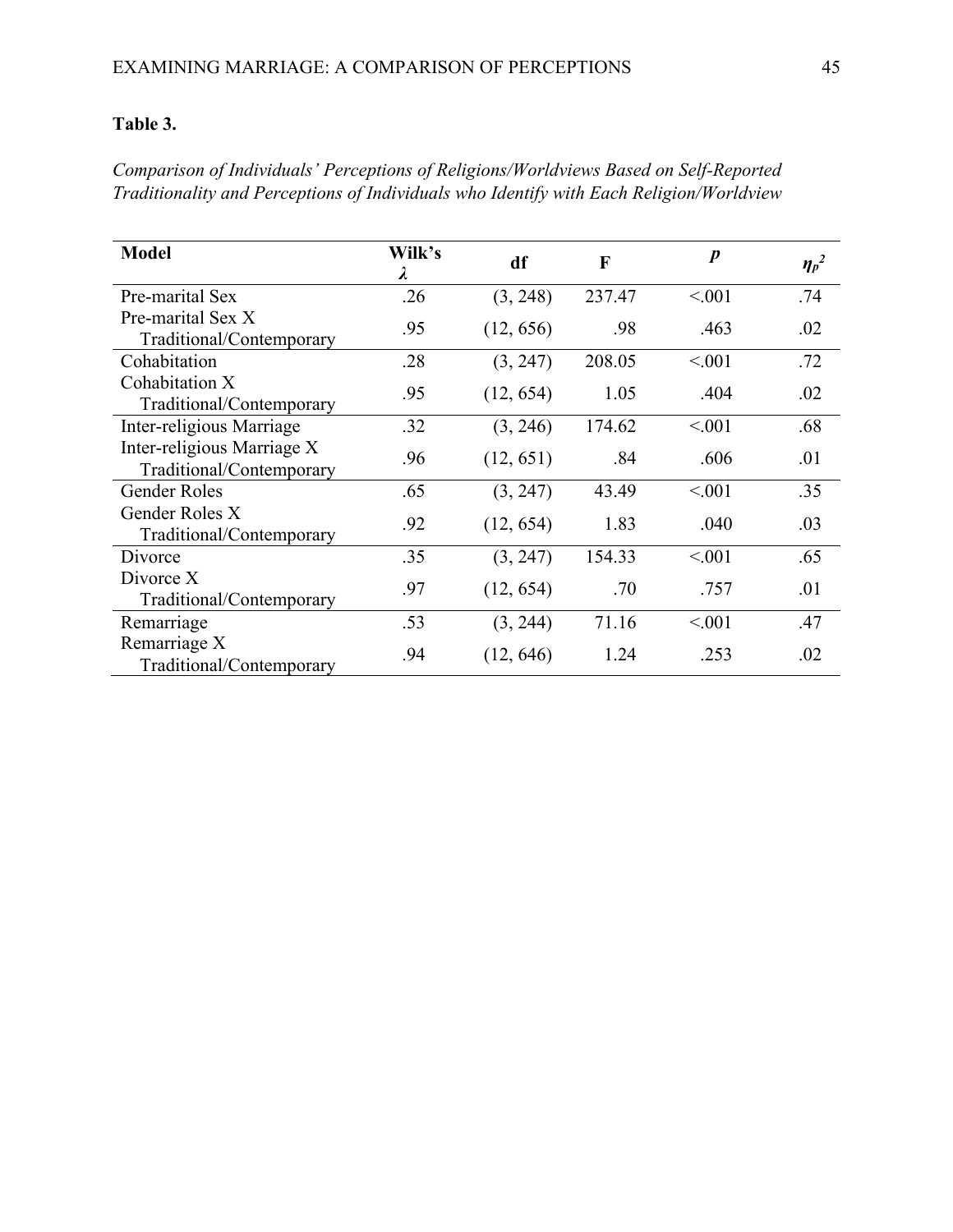



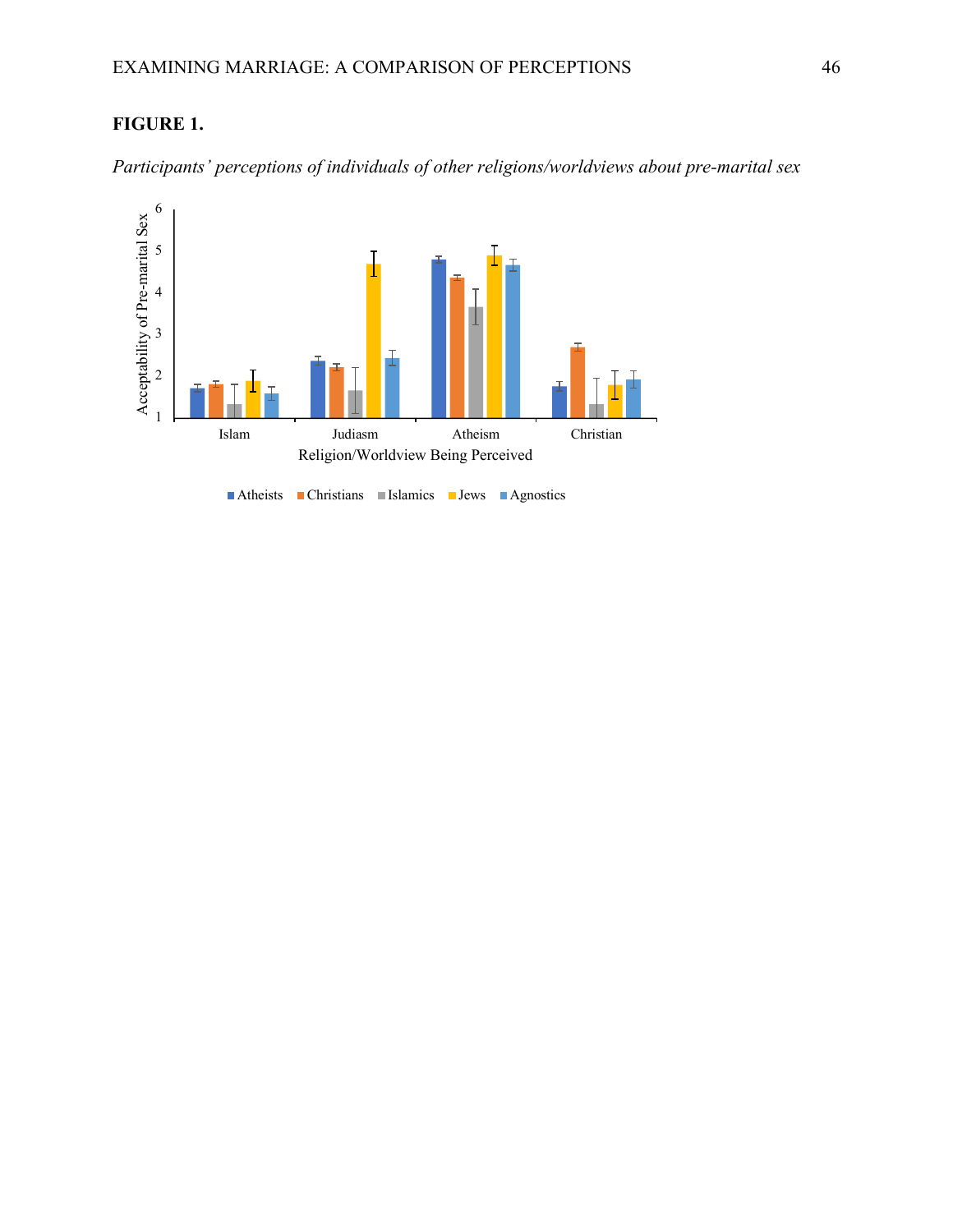## **FIGURE 2.**



*Participants' perceptions of individuals of other religions/worldviews about cohabitation*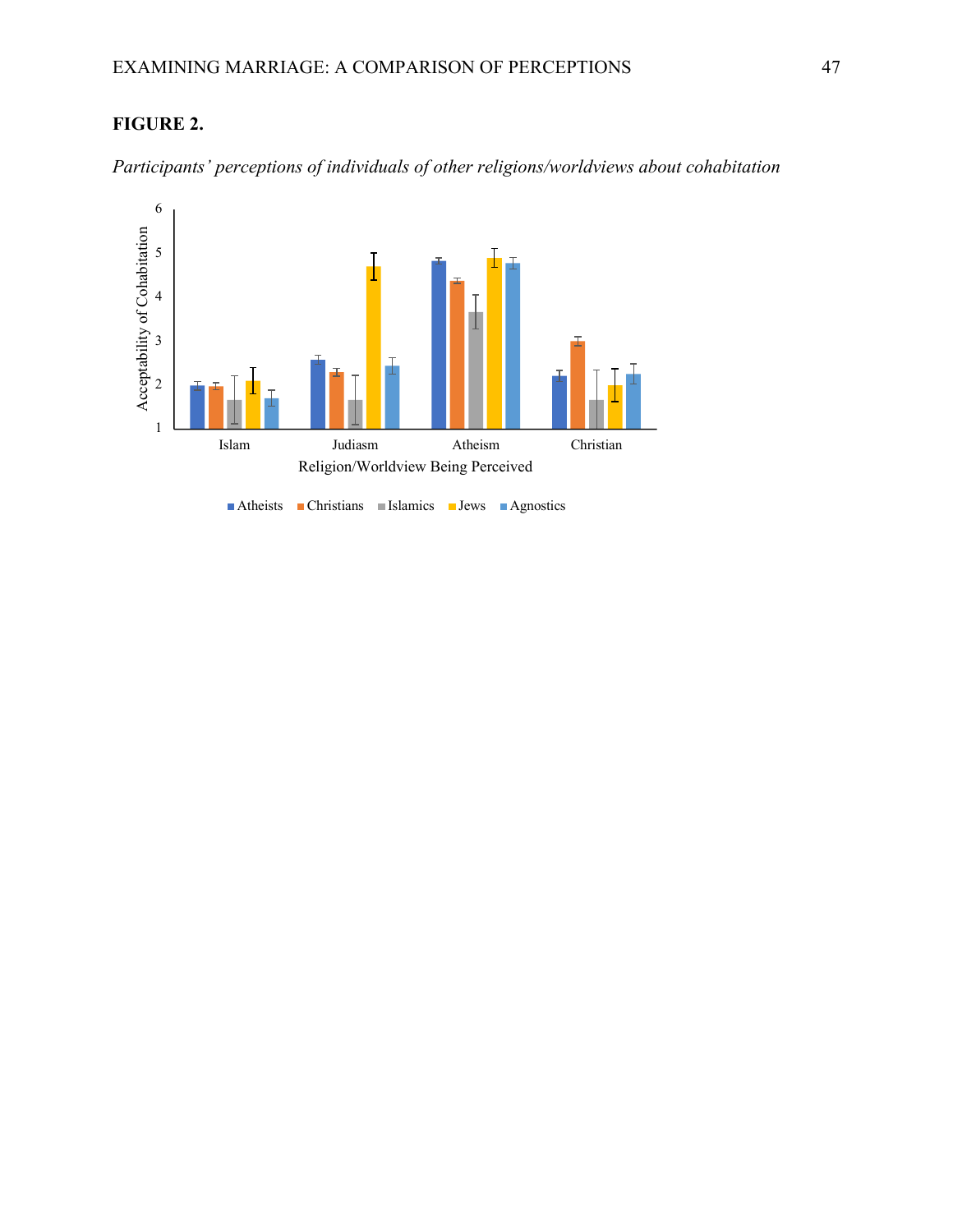### **FIGURE 3.**

*Participants' perceptions of individuals of other religions/worldviews about inter-religious* 

*marriage*

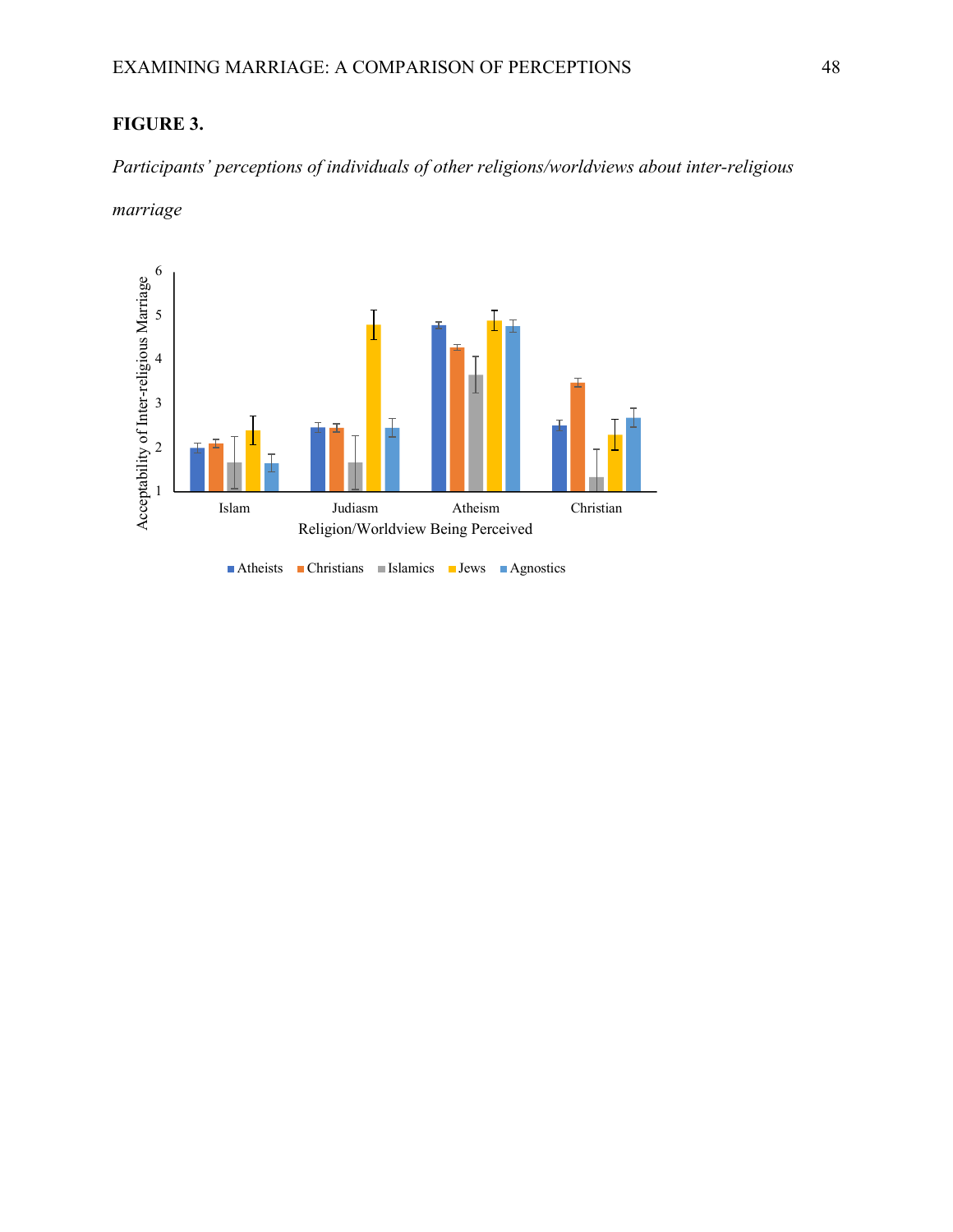### **FIGURE 4.**

*Participants' perceptions of individuals of other religions/worldviews about specific gender* 

*roles*

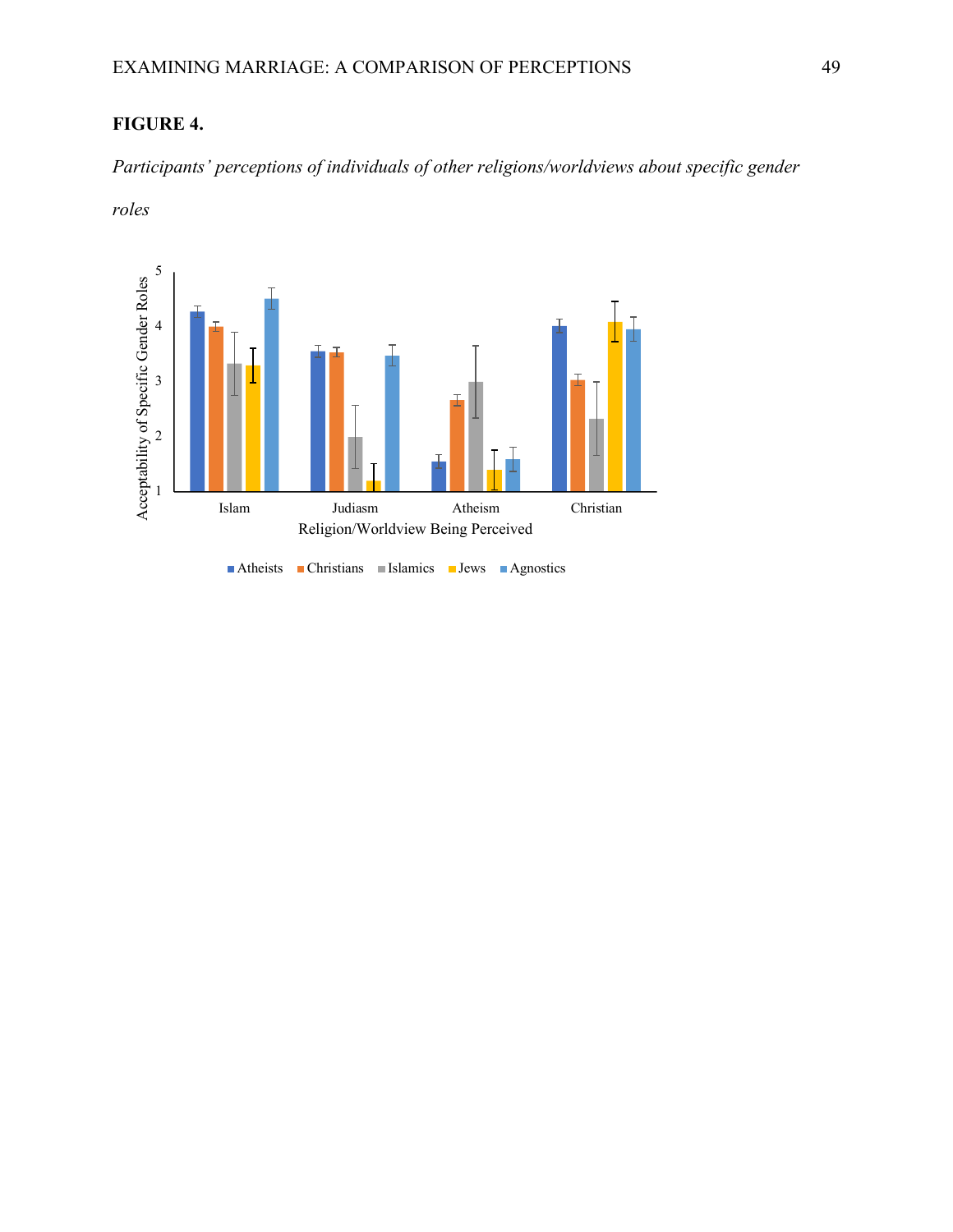### **FIGURE 5.**

*Participants' perceptions of individuals of other religions/worldviews about divorce*